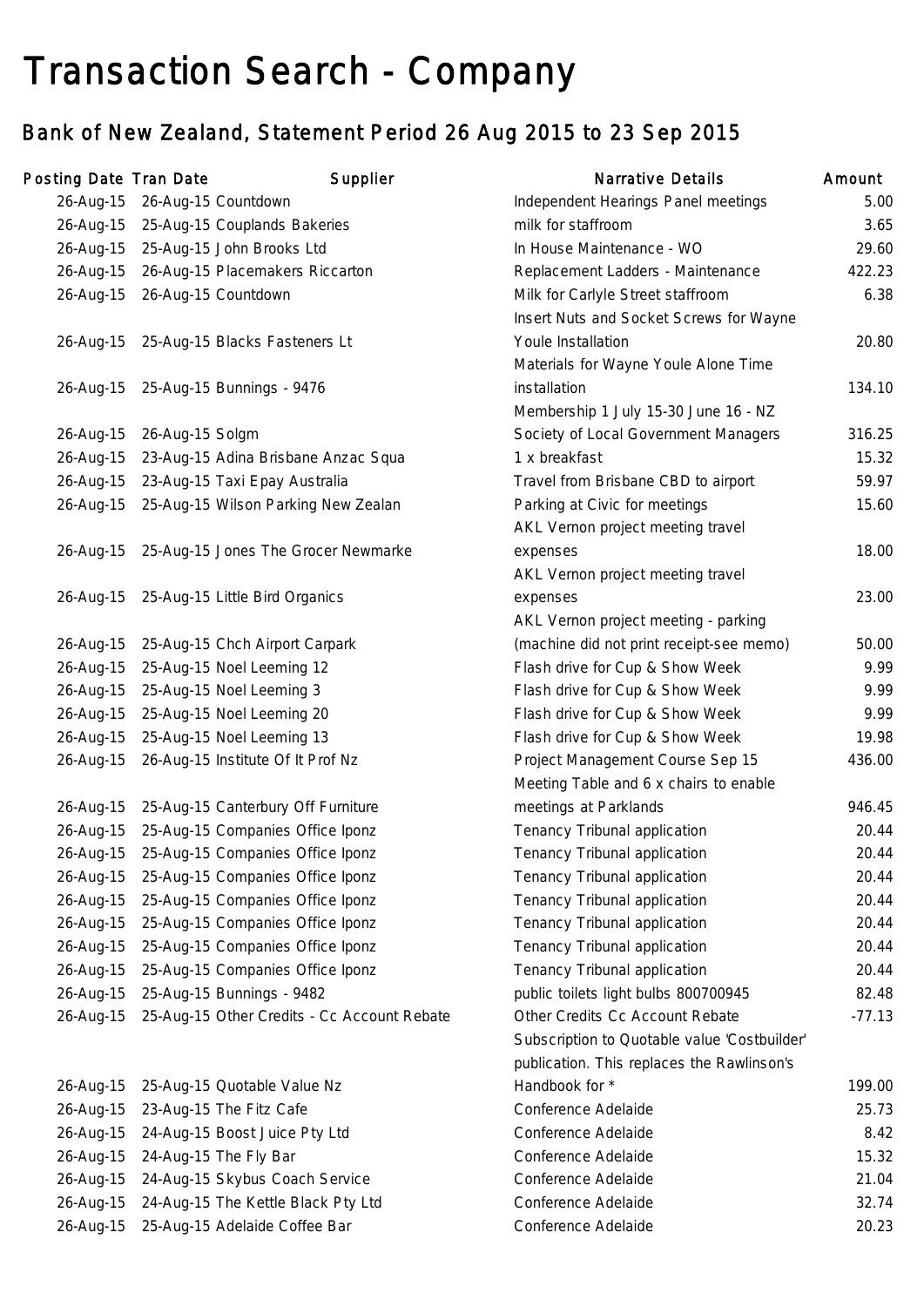### Posting Date Tran Date **Supplier** Supplier Narrative Details Amount

| 26-Aug-15 | 25-Aug-15 Bunnings - 9476           |
|-----------|-------------------------------------|
| 26-Aug-15 | 25-Aug-15 Bunnings - 9476           |
| 26-Aug-15 | 26-Aug-15 The Copy Press            |
| 26-Aug-15 | 26-Aug-15 Briscoes Chch Salisbury   |
|           |                                     |
|           |                                     |
| 26-Aug-15 | 25-Aug-15 Blackwoods Protector      |
| 26-Aug-15 | 26-Aug-15 Supervalue Lyttelton      |
|           |                                     |
| 26-Aug-15 | 25-Aug-15 Oderings Nurseries        |
| 26-Aug-15 | 25-Aug-15 Saeco Wilson              |
| 26-Aug-15 | 26-Aug-15 Ferrymead Mitre 10 Mega   |
|           |                                     |
|           |                                     |
| 26-Aug-15 | 25-Aug-15 Soarent Vision Pl         |
|           |                                     |
|           |                                     |
| 26-Aug-15 | 25-Aug-15 Wilson Parking            |
| 26-Aug-15 | 26-Aug-15 Twl 175 South City        |
| 26-Aug-15 | 26-Aug-15 Gardenmakers              |
| 26-Aug-15 | 26-Aug-15 Dyers Rd Timber & Bldg    |
|           |                                     |
| 26-Aug-15 | 26-Aug-15 New World Ilam            |
|           |                                     |
| 26-Aug-15 | 24-Aug-15 Gm Cabs Pty. Ltd.         |
| 26-Aug-15 | 25-Aug-15 Ideal Electrical Syd      |
| 26-Aug-15 | 26-Aug-15 Mighty Ape Limited        |
| 26-Aug-15 | 25-Aug-15 The Feed Shack            |
| 26-Aug-15 | 25-Aug-15 Www.Bookcover4u.Co.Nz     |
| 26-Aug-15 | 25-Aug-15 Couplands Bakeries        |
| 26-Aug-15 | 25-Aug-15 Blackwoods Protector      |
| 26-Aug-15 | 25-Aug-15 Abebooks.Com              |
| 26-Aug-15 | 25-Aug-15 The Table                 |
| 27-Aug-15 | 26-Aug-15 Smith The Grocer          |
|           |                                     |
| 27-Aug-15 | 26-Aug-15 Wellington Cable Car      |
|           |                                     |
| 27-Aug-15 | 26-Aug-15 Relish Catering           |
| 27-Aug-15 | 26-Aug-15 Blacks Fasteners Lt       |
| 27-Aug-15 | 27-Aug-15 Repco Sydenham 67         |
|           |                                     |
| 27-Aug-15 | 26-Aug-15 Wilson Parking            |
| 27-Aug-15 |                                     |
|           | 26-Aug-15 Pioneer Stadium Cafe      |
| 27-Aug-15 | 27-Aug-15 Twl 120 Northlands        |
|           |                                     |
|           |                                     |
| 27-Aug-15 | 24-Aug-15 Surveymonkeycom/help      |
| 27-Aug-15 | 26-Aug-15 Bridon New Zealand - East |
| 27-Aug-15 | 26-Aug-15 Bunnings - 9482           |
| 27-Aug-15 | 27-Aug-15 Ccc Parking               |

|           |                                             | For exhibition maintenance and discovery     |           |
|-----------|---------------------------------------------|----------------------------------------------|-----------|
| 26-Aug-15 | 25-Aug-15 Bunnings - 9476                   | trail stakes sample                          | 42.47     |
| 26-Aug-15 | 25-Aug-15 Bunnings - 9476                   | microfibre cleaning cloths                   | 38.94     |
|           | 26-Aug-15 26-Aug-15 The Copy Press          | shop stock for resale                        | 166.52    |
|           | 26-Aug-15 26-Aug-15 Briscoes Chch Salisbury | <b>Iron</b>                                  | 79.99     |
|           |                                             | Hazchem sign for agrichemical storage        |           |
| 26-Aug-15 | 25-Aug-15 Blackwoods Protector              | cabinet                                      | 21.44     |
|           |                                             | volunteer expenses-street meeting at         |           |
|           | 26-Aug-15 26-Aug-15 Supervalue Lyttelton    | urumau Res                                   | 5.30      |
| 26-Aug-15 | 25-Aug-15 Oderings Nurseries                | plants Millbrook reserve                     | 89.97     |
| 26-Aug-15 | 25-Aug-15 Saeco Wilson                      | vee belts to repair AHU1 Pioneer             | 180.12    |
|           | 26-Aug-15 26-Aug-15 Ferrymead Mitre 10 Mega | Bucket spout for laboratory                  | 17.96     |
|           |                                             | CI requested purchase of process mastery     |           |
|           |                                             | with Lean 6 Sigma book for use within the    |           |
|           | 26-Aug-15 25-Aug-15 Soarent Vision Pl       | team                                         | 232.68    |
|           |                                             | parking costs for delivery and install of    |           |
|           |                                             | artwork at offsite location. I cannot locate |           |
| 26-Aug-15 | 25-Aug-15 Wilson Parking                    | ticket at the *                              | 4.60      |
| 26-Aug-15 | 26-Aug-15 Twl 175 South City                | Expenses for packaging an artwork.           | 73.00     |
|           | 26-Aug-15 26-Aug-15 Gardenmakers            | <b>HQP Garden Mulch Sister Cities</b>        | 438.80    |
|           | 26-Aug-15 26-Aug-15 Dyers Rd Timber & Bldg  | In House Maintenance - WO                    | 262.81    |
|           |                                             | Catering for Halswell Liaison Group          |           |
| 26-Aug-15 | 26-Aug-15 New World Ilam                    | meeting 2015-08-26                           | 33.30     |
|           |                                             | Taxi fare to attend Measuring & Managing     |           |
| 26-Aug-15 | 24-Aug-15 Gm Cabs Pty. Ltd.                 | Conference                                   | 69.98     |
| 26-Aug-15 | 25-Aug-15 Ideal Electrical Syd              | electrical components for Alone time         | 18.56     |
| 26-Aug-15 | 26-Aug-15 Mighty Ape Limited                | PS4 controllers for new HA                   | 190.00    |
| 26-Aug-15 | 25-Aug-15 The Feed Shack                    | bird seed good stuff                         | 33.65     |
| 26-Aug-15 | 25-Aug-15 Www.Bookcover4u.Co.Nz             | catalogue shelf signage                      | 675.52    |
| 26-Aug-15 | 25-Aug-15 Couplands Bakeries                | Bread and milk for re-sale in the dairy      | 17.16     |
| 26-Aug-15 | 25-Aug-15 Blackwoods Protector              | Safety clothing - new team member            | 278.58    |
| 26-Aug-15 | 25-Aug-15 Abebooks.Com                      | Library book                                 | 18.00     |
| 26-Aug-15 | 25-Aug-15 The Table                         | Giftware for resale in BG Giftshop           | 420.30    |
| 27-Aug-15 | 26-Aug-15 Smith The Grocer                  | Leadership Edge conference - breakfast       | 14.10     |
|           |                                             | Leadership Edge conference - Cable car -     |           |
| 27-Aug-15 | 26-Aug-15 Wellington Cable Car              | travel                                       | 30.50     |
|           |                                             | Catering for Summit Road Protection          |           |
| 27-Aug-15 | 26-Aug-15 Relish Catering                   | Society                                      | 158.72    |
| 27-Aug-15 | 26-Aug-15 Blacks Fasteners Lt               | Workshop Stock                               | 118.60    |
|           | 27-Aug-15 27-Aug-15 Repco Sydenham 67       | In House Maintenance - WO                    | 11.49     |
|           |                                             | Parking at 209 Tuam Street for Wayne         |           |
|           | 27-Aug-15 26-Aug-15 Wilson Parking          | Youle Alone Time                             | 6.60      |
| 27-Aug-15 | 26-Aug-15 Pioneer Stadium Cafe              | Coffees                                      | 7.30      |
| 27-Aug-15 | 27-Aug-15 Twl 120 Northlands                | Mat for children's area at Halswell Library  | 149.00    |
|           |                                             | Monkey Survey used for training              |           |
|           |                                             | volunteers and staff - feedback evaluation   |           |
|           | 27-Aug-15 24-Aug-15 Surveymonkeycom/help    | for training, exercises, *                   | 480.00    |
| 27-Aug-15 | 26-Aug-15 Bridon New Zealand - East         | Credit Voucher Bridon NZ - East              | $-144.83$ |
| 27-Aug-15 | 26-Aug-15 Bunnings - 9482                   | paint for marking bitumen                    | 27.96     |
|           | 27-Aug-15 27-Aug-15 Ccc Parking             | Half day training - parking                  | 6.50      |
|           | 27-Aug-15 27-Aug-15 Mitre 10 Beckenham      | Weed mat for exterior                        | 14.86     |
|           |                                             |                                              |           |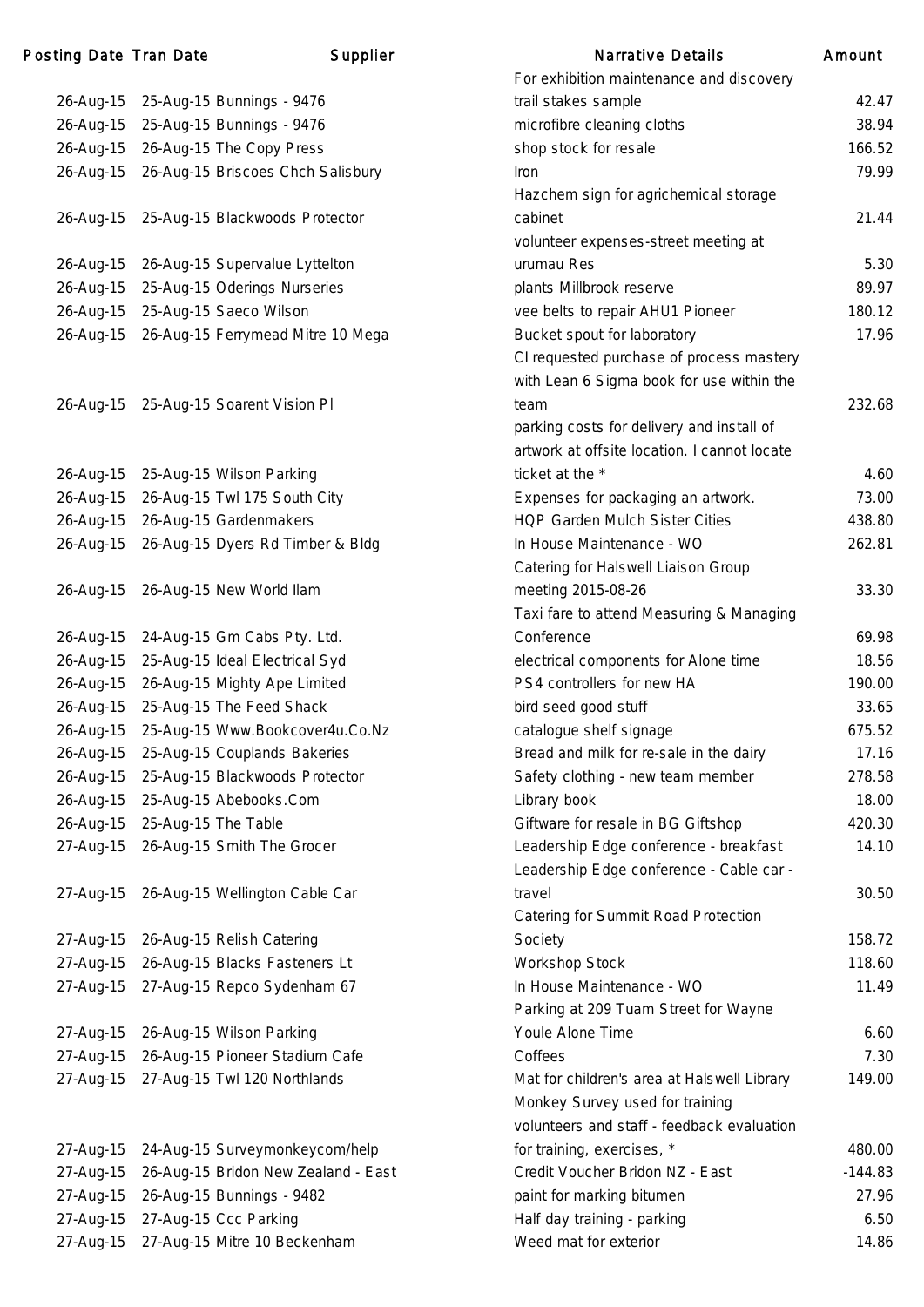| Posting Date Tran Date |                               | Supplier                                      | <b>Narrative Details</b>                   | Amount |
|------------------------|-------------------------------|-----------------------------------------------|--------------------------------------------|--------|
|                        |                               | 27-Aug-15 27-Aug-15 Geosystems NZ Ltd         | power supply kit                           | 207.0  |
|                        |                               | 27-Aug-15 26-Aug-15 Akaroa Auto Centre Ltd    | keys for old Akaroa Service Centre         | 18.6   |
|                        |                               |                                               | Delegation meeting - refreshments X2       |        |
|                        |                               | 27-Aug-15 26-Aug-15 The Kitchen Cafe          | <b>CERA Coordinators</b>                   | 9.4    |
| 27-Aug-15              |                               | 26-Aug-15 Wilson Parking New Zealan           | Parking at Civic for meetings              | 15.6   |
| 27-Aug-15              |                               | 25-Aug-15 Rendezvous Hotel Auckland           | AKL Vernon project meeting - parking       | 20.0   |
| 27-Aug-15              |                               | 26-Aug-15 Createsend.Com Ema                  | Rec & Sport Centres Welcome email          | 7.5    |
| 27-Aug-15              |                               | 26-Aug-15 Createsend.Com Ema                  | Rec & Sport Centres price changes email    | 197.7  |
| 27-Aug-15              |                               | 26-Aug-15 Bridon New Zealand - Chch           | Vehicle Recovery Kits for RTs              | 517.   |
|                        |                               | 27-Aug-15 26-Aug-15 Companies Office Iponz    | Tenancy Tribunal application               | 20.4   |
|                        |                               |                                               | Registration fees - Community Housing      |        |
|                        |                               | 27-Aug-15 27-Aug-15 Conferences & Events 23   | Conference in Wellington October 22-23 *   | 475.0  |
|                        |                               | 27-Aug-15 26-Aug-15 Nz Safety Br 23           | Safety Fencing for Brewery Car Park        | 127.6  |
|                        |                               | 27-Aug-15 24-Aug-15 Melb Sports & Aquatic Ctr | Conference Adelaide                        | 23.9   |
|                        |                               | 27-Aug-15 24-Aug-15 Gauchos Argentinian       | Conference Adelaide                        | 41.9   |
|                        |                               | 27-Aug-15 25-Aug-15 Passa Tempo               | Conference Adelaide                        | 29.4   |
| 27-Aug-15              |                               | 26-Aug-15 Mainland Fasteners Ltd              | tape measure and reversible spanner        | 29.7   |
|                        |                               | 27-Aug-15 27-Aug-15 Ccc Parking               | Parking for CCC meeting                    | 9.8    |
|                        |                               | 27-Aug-15 27-Aug-15 The Drawing Room Limite   | Spray adhesive for general materials       | 18.4   |
| 27-Aug-15              |                               | 26-Aug-15 Blackwoods Protector                | PPE Gloves for Workshop                    | 55.2   |
|                        |                               |                                               | Book order - BOINZ Building Essentials x   |        |
|                        | 27-Aug-15 26-Aug-15 Boinz     |                                               | 12 copies                                  | 591.   |
|                        |                               |                                               | Catering for Halswell Liaison Group        |        |
|                        |                               | 27-Aug-15 26-Aug-15 Couplands Bakeries        | meeting 2015-08-26                         | 40.    |
| 27-Aug-15              |                               | 26-Aug-15 Officetech Limited                  | New remote control for URLC Projector      | 25.8   |
|                        | 27-Aug-15 26-Aug-15 Fmanz     |                                               | FMANZ professional membership fees x1      | 150.0  |
|                        |                               | 27-Aug-15 26-Aug-15 Richard Suckling          | Eye test                                   | 51.    |
| 27-Aug-15              |                               | 27-Aug-15 Xcm Group Limited                   | Parking Compliance high viz vests          | 308.2  |
|                        |                               |                                               | cable car travel to conference venue in    |        |
|                        |                               | 27-Aug-15 26-Aug-15 Wellington Cable Car      | Wellington                                 | 30.5   |
| 27-Aug-15              |                               | 27-Aug-15 Twl 181 Belfast                     | Spoons for accommodation                   | 24.0   |
|                        |                               | 27-Aug-15 25-Aug-15 Abebooks.Com              | Library book                               | 47.7   |
| 28-Aug-15              |                               | 23-Aug-15 Surveymonkey.Com                    | Survey monkey Subscription                 | 398.   |
| 28-Aug-15              |                               | 27-Aug-15 Ace Training                        | <b>Excel Training</b>                      | 247.2  |
| 28-Aug-15              |                               | 27-Aug-15 Smith The Grocer                    | Leadership Edge conference - Breakfast     | 14.    |
| 28-Aug-15              |                               | 27-Aug-15 Ruth Pretty - Woap                  | Leadership Edge conference - Dinner        | 45.0   |
| 28-Aug-15              | 27-Aug-15 Hydraquip           |                                               | repair nozzle on water blaster             | 23.    |
| 28-Aug-15              |                               | 27-Aug-15 Bunnings - 9482                     | Paint trays for volunteers                 | 50.6   |
| 28-Aug-15              |                               | 27-Aug-15 Super Cheap Auto                    | In House Maintenance - WO                  | 6.9    |
| 28-Aug-15              |                               | 27-Aug-15 The Service Company Ltd             | In House Maintenance - WO                  | 30.3   |
| 28-Aug-15              |                               | 28-Aug-15 Repco Northwood 52                  | hydraulic oil for Avant                    | 44.9   |
| 28-Aug-15              |                               | 28-Aug-15 Ccc Parking                         | Street parking for meeting at Civic        | 3.6    |
| 28-Aug-15              |                               | 28-Aug-15 Mitre 10 Beckenham                  | Magnets for Wayne Youle installation       | 85.3   |
|                        |                               |                                               | <b>Association of Administrative</b>       |        |
|                        |                               | 28-Aug-15 27-Aug-15 Assoc Admin Professionals | Professionals subscription                 | 117.5  |
|                        |                               | 28-Aug-15 27-Aug-15 Bunnings - 9482           | D shackles and tie downs for towing        | 67.4   |
| 28-Aug-15              |                               | 27-Aug-15 Bunnings - 9482                     | paint for marking bitumen                  | 83.    |
|                        | 28-Aug-15 28-Aug-15 Countdown |                                               | Coffee plungers                            | 15.9   |
|                        |                               |                                               | Gift card as prize for Every Story Tells a |        |
|                        |                               | 28-Aug-15 27-Aug-15 Westfield Gift Voucher    | <b>Picture Competition</b>                 | 50.0   |
|                        | 28-Aug-15 28-Aug-15 Branz     |                                               | Attend non-structural systems seminar x2   | 184.0  |

|           | ing Date Tran Date | Supplier                                   | <b>Narrative Details</b>                   | Amount |
|-----------|--------------------|--------------------------------------------|--------------------------------------------|--------|
| 27-Aug-15 |                    | 27-Aug-15 Geosystems NZ Ltd                | power supply kit                           | 207.00 |
|           |                    | 27-Aug-15 26-Aug-15 Akaroa Auto Centre Ltd | keys for old Akaroa Service Centre         | 18.60  |
|           |                    |                                            | Delegation meeting - refreshments X2       |        |
| 27-Aug-15 |                    | 26-Aug-15 The Kitchen Cafe                 | <b>CERA Coordinators</b>                   | 9.40   |
| 27-Aug-15 |                    | 26-Aug-15 Wilson Parking New Zealan        | Parking at Civic for meetings              | 15.60  |
| 27-Aug-15 |                    | 25-Aug-15 Rendezvous Hotel Auckland        | AKL Vernon project meeting - parking       | 20.00  |
| 27-Aug-15 |                    | 26-Aug-15 Createsend.Com Ema               | Rec & Sport Centres Welcome email          | 7.59   |
| 27-Aug-15 |                    | 26-Aug-15 Createsend.Com Ema               | Rec & Sport Centres price changes email    | 197.13 |
| 27-Aug-15 |                    | 26-Aug-15 Bridon New Zealand - Chch        | Vehicle Recovery Kits for RTs              | 517.50 |
| 27-Aug-15 |                    | 26-Aug-15 Companies Office Iponz           | Tenancy Tribunal application               | 20.44  |
|           |                    |                                            | Registration fees - Community Housing      |        |
| 27-Aug-15 |                    | 27-Aug-15 Conferences & Events 23          | Conference in Wellington October 22-23 *   | 475.00 |
| 27-Aug-15 |                    | 26-Aug-15 Nz Safety Br 23                  | Safety Fencing for Brewery Car Park        | 127.69 |
| 27-Aug-15 |                    | 24-Aug-15 Melb Sports & Aquatic Ctr        | Conference Adelaide                        | 23.90  |
| 27-Aug-15 |                    | 24-Aug-15 Gauchos Argentinian              | Conference Adelaide                        | 41.99  |
| 27-Aug-15 |                    | 25-Aug-15 Passa Tempo                      | Conference Adelaide                        | 29.47  |
| 27-Aug-15 |                    | 26-Aug-15 Mainland Fasteners Ltd           | tape measure and reversible spanner        | 29.79  |
| 27-Aug-15 |                    | 27-Aug-15 Ccc Parking                      | Parking for CCC meeting                    | 9.80   |
| 27-Aug-15 |                    | 27-Aug-15 The Drawing Room Limite          | Spray adhesive for general materials       | 18.49  |
| 27-Aug-15 |                    | 26-Aug-15 Blackwoods Protector             | PPE Gloves for Workshop                    | 55.20  |
|           |                    |                                            | Book order - BOINZ Building Essentials x   |        |
| 27-Aug-15 | 26-Aug-15 Boinz    |                                            | 12 copies                                  | 591.10 |
|           |                    |                                            | Catering for Halswell Liaison Group        |        |
| 27-Aug-15 |                    | 26-Aug-15 Couplands Bakeries               | meeting 2015-08-26                         | 40.50  |
| 27-Aug-15 |                    | 26-Aug-15 Officetech Limited               | New remote control for URLC Projector      | 25.88  |
| 27-Aug-15 | 26-Aug-15 Fmanz    |                                            | FMANZ professional membership fees x1      | 150.00 |
| 27-Aug-15 |                    | 26-Aug-15 Richard Suckling                 | Eye test                                   | 51.70  |
| 27-Aug-15 |                    | 27-Aug-15 Xcm Group Limited                | Parking Compliance high viz vests          | 308.20 |
|           |                    |                                            | cable car travel to conference venue in    |        |
| 27-Aug-15 |                    | 26-Aug-15 Wellington Cable Car             | Wellington                                 | 30.50  |
| 27-Aug-15 |                    | 27-Aug-15 Twl 181 Belfast                  | Spoons for accommodation                   | 24.00  |
|           |                    | 27-Aug-15 25-Aug-15 Abebooks.Com           | Library book                               | 47.15  |
| 28-Aug-15 |                    | 23-Aug-15 Surveymonkey.Com                 | Survey monkey Subscription                 | 398.94 |
| 28-Aug-15 |                    | 27-Aug-15 Ace Training                     | <b>Excel Training</b>                      | 247.25 |
| 28-Aug-15 |                    | 27-Aug-15 Smith The Grocer                 | Leadership Edge conference - Breakfast     | 14.10  |
| 28-Aug-15 |                    | 27-Aug-15 Ruth Pretty - Woap               | Leadership Edge conference - Dinner        | 45.00  |
| 28-Aug-15 |                    | 27-Aug-15 Hydraquip                        | repair nozzle on water blaster             | 23.51  |
| 28-Aug-15 |                    | 27-Aug-15 Bunnings - 9482                  | Paint trays for volunteers                 | 50.64  |
| 28-Aug-15 |                    | 27-Aug-15 Super Cheap Auto                 | In House Maintenance - WO                  | 6.99   |
| 28-Aug-15 |                    | 27-Aug-15 The Service Company Ltd          | In House Maintenance - WO                  | 30.39  |
| 28-Aug-15 |                    | 28-Aug-15 Repco Northwood 52               | hydraulic oil for Avant                    | 44.99  |
| 28-Aug-15 |                    | 28-Aug-15 Ccc Parking                      | Street parking for meeting at Civic        | 3.60   |
| 28-Aug-15 |                    | 28-Aug-15 Mitre 10 Beckenham               | Magnets for Wayne Youle installation       | 85.36  |
|           |                    |                                            | Association of Administrative              |        |
| 28-Aug-15 |                    | 27-Aug-15 Assoc Admin Professionals        | Professionals subscription                 | 117.50 |
| 28-Aug-15 |                    | 27-Aug-15 Bunnings - 9482                  | D shackles and tie downs for towing        | 67.43  |
| 28-Aug-15 |                    | 27-Aug-15 Bunnings - 9482                  | paint for marking bitumen                  | 83.88  |
| 28-Aug-15 |                    | 28-Aug-15 Countdown                        | Coffee plungers                            | 15.98  |
|           |                    |                                            | Gift card as prize for Every Story Tells a |        |
| 28-Aug-15 |                    | 27-Aug-15 Westfield Gift Voucher           | <b>Picture Competition</b>                 | 50.00  |
| 28-Aug-15 | 28-Aug-15 Branz    |                                            | Attend non-structural systems seminar x2   | 184.00 |
|           |                    |                                            |                                            |        |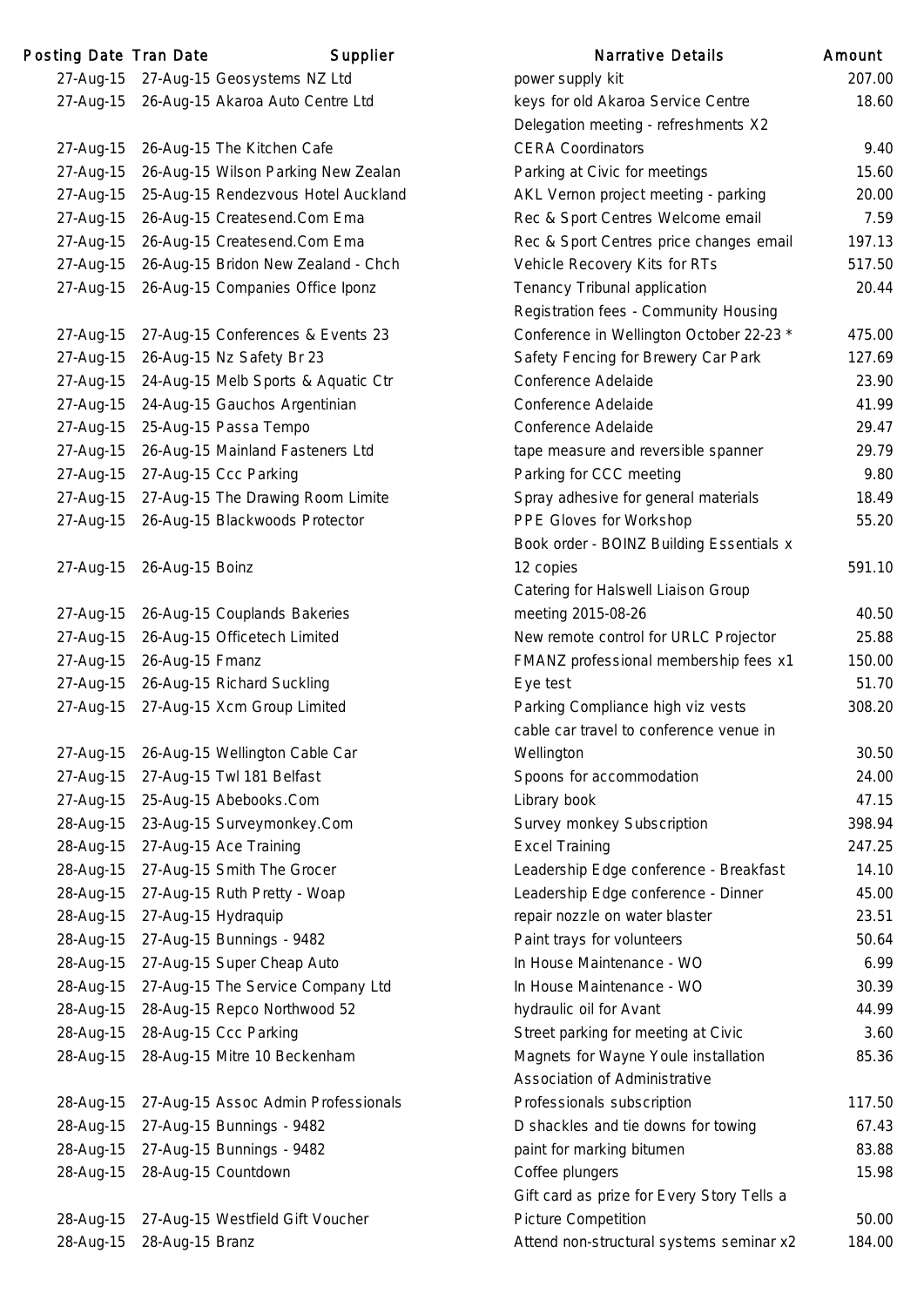### Posting Date Tran Date Narrative Supplier

28-Aug-15 27-Aug-15 Kidds Cakes & Bakery 28-Aug-15 27-Aug-15 Wilson Parking New Zealan 28-Aug-15 28-Aug-15 Briscoes Chch Salisbury 28-Aug-15 27-Aug-15 Bunnings - 9482 28-Aug-15 28-Aug-15 Twl 175 South City 28-Aug-15 27-Aug-15 Companies Office Iponz 28-Aug-15 27-Aug-15 Companies Office Iponz 28-Aug-15 27-Aug-15 Companies Office Iponz 28-Aug-15 27-Aug-15 Companies Office Iponz 28-Aug-15 27-Aug-15 Companies Office Iponz 28-Aug-15 27-Aug-15 Companies Office Iponz 28-Aug-15 27-Aug-15 Companies Office Iponz 28-Aug-15 27-Aug-15 Companies Office Iponz 28-Aug-15 27-Aug-15 Companies Office Iponz 28-Aug-15 27-Aug-15 Ministry Of Justice 28-Aug-15 27-Aug-15 New Zealand Planning Inst 28-Aug-15 28-Aug-15 Fendalton Service Ctr 28-Aug-15 25-Aug-15 Adelaide Metrocard 28-Aug-15 25-Aug-15 Coffe Club Embassy 28-Aug-15 27-Aug-15 Suburban Taxi 131008 28-Aug-15 27-Aug-15 Bunnings - 9476 28-Aug-15 28-Aug-15 Aarque Group Limited 28-Aug-15 28-Aug-15 Linden Leaves Ltd 28-Aug-15 28-Aug-15 Caltex Redwood 28-Aug-15 27-Aug-15 Acquire.Co.Nz Ltd 28-Aug-15 27-Aug-15 Woodend Nurseries 28-Aug-15 27-Aug-15 Caltex Hornby 28-Aug-15 27-Aug-15 Canterbury Employers 28-Aug-15 28-Aug-15 Pak N Save Wainoni 28-Aug-15 28-Aug-15 Twl 181 Belfast 28-Aug-15 27-Aug-15 The Fairy Light Shop 31-Aug-15 30-Aug-15 Storage Box - Papanui 31-Aug-15 27-Aug-15 Cips Australia Pty 31-Aug-15 28-Aug-15 Smith The Grocer 31-Aug-15 31-Aug-15 Goldpine Christchurch 31-Aug-15 27-Aug-15 Aiim Inc 31-Aug-15 27-Aug-15 Railcorp Internationa 31-Aug-15 29-Aug-15 Gm Cabs Pty. Ltd. 31-Aug-15 29-Aug-15 Ecocentral Ltd

31-Aug-15 29-Aug-15 Hootsuite Media Inc.

| <b>Narrative Details</b>                  | Amount    |
|-------------------------------------------|-----------|
| Refreshments for visiting O/Seas          |           |
| dignitaries and local business            |           |
| representatives.                          | 184.00    |
| Parking at Civic for meetings             | 15.60     |
| Mops for storage                          | 108.96    |
| door snib lock                            | 14.95     |
| Storage boxes for RT gear                 | 40.00     |
| Tenancy Tribunal application              | 20.44     |
| Tenancy Tribunal application              | 20.44     |
| Tenancy Tribunal application              | 20.44     |
| Tenancy Tribunal application              | 20.44     |
| Tenancy Tribunal application              | 20.44     |
| Tenancy Tribunal application              | 20.44     |
| Tenancy Tribunal application              | 20.44     |
| Tenancy Tribunal application              | 20.44     |
| Tenancy Tribunal application              | 20.44     |
| Attachment order to recover debt          | 50.00     |
| NZPI CPD Course x1                        | 57.50     |
| Parking Coupons for Governance Team at    |           |
| Fendalton                                 | 62.00     |
| Conference Adelaide                       | 3.73      |
| Conference Adelaide                       | 28.07     |
| Conference Adelaide                       | 23.37     |
| permanent stakes - use in discovery trail | 119.52    |
| Black, magenta and Grey ink for HP 7100   |           |
| printer                                   | 902.13    |
| Gift items for corporate gifts - 30 hand  |           |
| cream sets & 10 Rugby sports set          | 513.48    |
| milk for staffroom                        | 5.90      |
| Credit Voucher Acquire.Co.Nz Ltd          | $-207.84$ |
| Plants section B                          | 620.50    |
| Milk for tearoom                          | 6.00      |
| Credit Voucher Canterbury Employers -     |           |
| Understanding Social Media 27th August    |           |
| 2015                                      | $-218.50$ |
| New Bread Knife and Chopping Board        | 21.78     |
| Containers to keep frozen chips in        | 40.00     |
| <b>B G function/event lighting</b>        | 82.50     |
| Container for creme scourer poolside      | 32.94     |
| Chartered Institute of Procurement &      |           |
| Supply x1                                 | 170.34    |
| Leadership Edge conference - Breakfast    | 21.10     |
| fence posts for animal trap mounts        | 46.75     |
| Membership fees for Association for       |           |
| Information and Image Management          | 236.81    |
| rail travel from Sydney airport to city   | 20.21     |
| Taxi from Sydney city to airport. Note:   |           |
| inner city trains were not running due to |           |
| line maintainence                         | 56.05     |
| dumping of used old blankets etc          | 24.10     |
| Hootsuite licence August 2015             | 120.77    |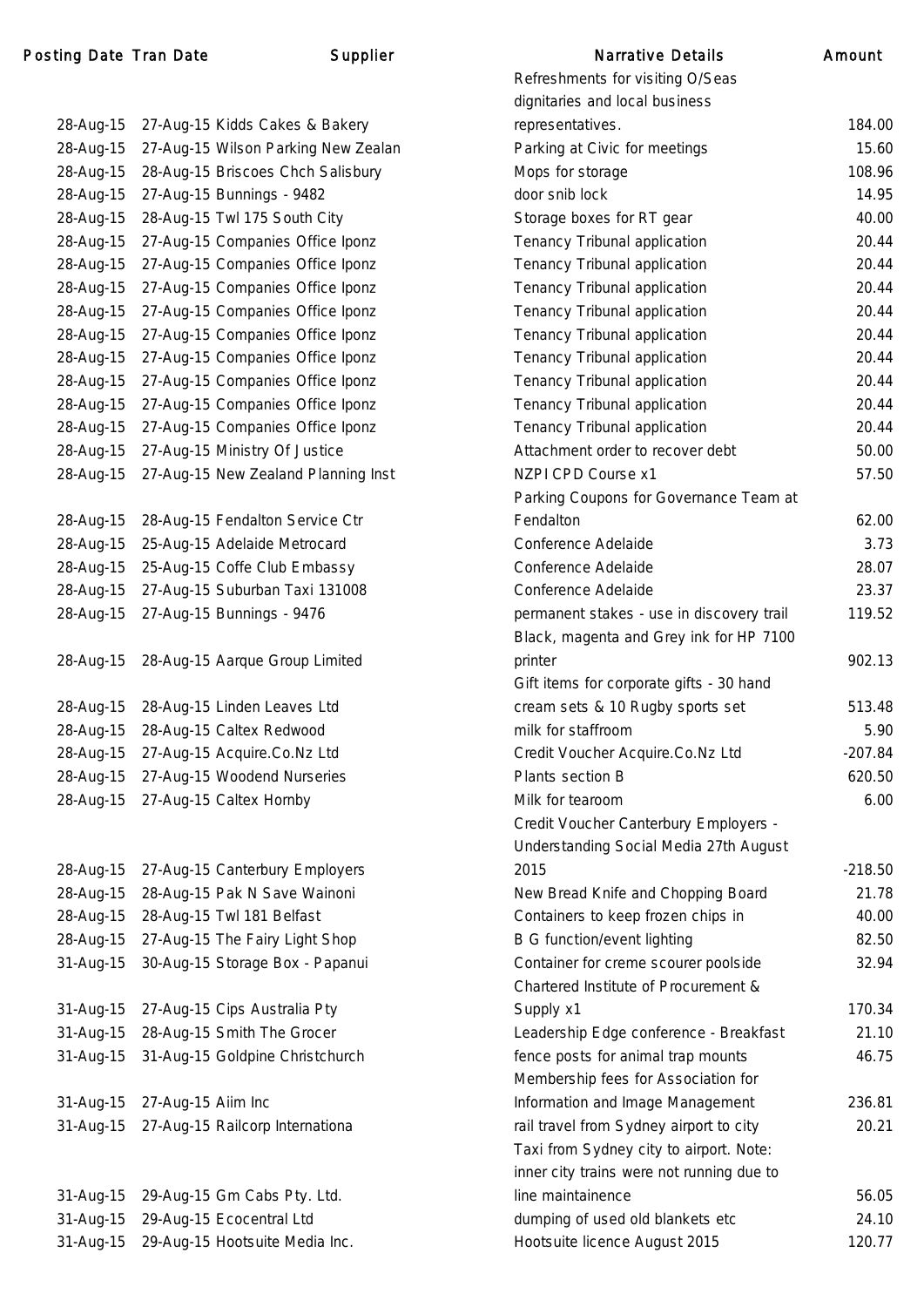| 31-Aug-15              |                    | 28-Aug-15 Wilson Parking                                    |
|------------------------|--------------------|-------------------------------------------------------------|
| 31-Aug-15              |                    | 30-Aug-15 Bunnings - 9482                                   |
| 31-Aug-15              |                    | 26-Aug-15 Qualaroo Inc                                      |
|                        |                    |                                                             |
| 31-Aug-15              |                    | 28-Aug-15 Institute Of Directo                              |
|                        |                    |                                                             |
| 31-Aug-15              |                    | 28-Aug-15 Institute Of Directo                              |
|                        |                    |                                                             |
| 31-Aug-15              |                    | 28-Aug-15 Go-Bus Transport                                  |
| 31-Aug-15              |                    | 30-Aug-15 Kmart - Shirley                                   |
|                        |                    |                                                             |
| 31-Aug-15              |                    | 29-Aug-15 New World South City                              |
|                        |                    |                                                             |
| 31-Aug-15              |                    | 31-Aug-15 The Kitchen Cafe                                  |
| 31-Aug-15              |                    | 28-Aug-15 Createsend.Com Ema                                |
|                        |                    |                                                             |
| 31-Aug-15              |                    | 28-Aug-15 Createsend.Com Ema                                |
| 31-Aug-15              |                    | 28-Aug-15 Createsend.Com Ema                                |
|                        |                    |                                                             |
| 31-Aug-15              |                    | 28-Aug-15 Createsend.Com Ema                                |
|                        |                    | 28-Aug-15 Createsend.Com Ema                                |
| 31-Aug-15              |                    |                                                             |
| 31-Aug-15              |                    | 31-Aug-15 Institute Of It Prof Nz                           |
| 31-Aug-15<br>31-Aug-15 |                    | 28-Aug-15 Bunnings - 9482<br>28-Aug-15 M J Shardlow & Colid |
| 31-Aug-15              |                    | 28-Aug-15 Rhs London                                        |
| 31-Aug-15              |                    | 28-Aug-15 Rhs London                                        |
| 31-Aug-15              |                    | 28-Aug-15 Companies Office Iponz                            |
| 31-Aug-15              |                    | 28-Aug-15 Companies Office Iponz                            |
|                        |                    |                                                             |
| 31-Aug-15              |                    | 30-Aug-15 P & J Group Limited                               |
|                        |                    |                                                             |
| 31-Aug-15              |                    | 30-Aug-15 P & J Group Limited                               |
| 31-Aug-15              |                    | 30-Aug-15 New World Northwood                               |
| 31-Aug-15              |                    | 30-Aug-15 New World Northwood                               |
| 31-Aug-15              |                    | 28-Aug-15 Bp Connect Marshlands                             |
| 31-Aug-15              |                    | 28-Aug-15 Dick Smith Electroni                              |
| 31-Aug-15              |                    | 27-Aug-15 Jasmin Licensed Chin                              |
| 31-Aug-15              |                    | 27-Aug-15 Delaware North Retai                              |
| 31-Aug-15              |                    | 27-Aug-15 Gm Cabs Pty. Ltd.                                 |
| 31-Aug-15              |                    | 28-Aug-15 The Find Food Store                               |
| 31-Aug-15              | 28-Aug-15 McA Cafe |                                                             |
| 31-Aug-15              |                    | 28-Aug-15 Sydney Opera House                                |
|                        |                    |                                                             |
| 31-Aug-15              |                    | 31-Aug-15 Countdown                                         |
| 31-Aug-15              |                    | 29-Aug-15 Resene Paints                                     |
| 31-Aug-15              |                    | 30-Aug-15 Countdown                                         |
|                        |                    |                                                             |
| 31-Aug-15              |                    | 28-Aug-15 Cyclone Cycles & Mower                            |

| 31-Aug-15 27-Aug-15 Gm Cabs Pty. Ltd.         | Conference Adelaide                        | 33.39  |
|-----------------------------------------------|--------------------------------------------|--------|
| 31-Aug-15 28-Aug-15 The Find Food Store       | Conference Adelaide                        | 22.15  |
| 31-Aug-15 28-Aug-15 McA Cafe                  | Conference Adelaide                        | 31.81  |
| 31-Aug-15 28-Aug-15 Sydney Opera House        | Conference Adelaide                        | 42.02  |
|                                               | Catering for Leaving function for two long |        |
| 31-Aug-15 31-Aug-15 Countdown                 | serving Library staff                      | 134.05 |
| 31-Aug-15 29-Aug-15 Resene Paints             | paint samples                              | 21.50  |
| 31-Aug-15 30-Aug-15 Countdown                 | first aid supplies                         | 42.48  |
|                                               | new carry harness added to echo            |        |
| 31-Aug-15 28-Aug-15 Cyclone Cycles & Mowers L | backpack line trimmer                      | 160.00 |
|                                               |                                            |        |

|           | ing Date Tran Date            | Supplier                                      | <b>Narrative Details</b>                     | Amount |
|-----------|-------------------------------|-----------------------------------------------|----------------------------------------------|--------|
|           |                               |                                               | Parking at 209 tuam Street during Wayne      |        |
|           |                               | 31-Aug-15 28-Aug-15 Wilson Parking            | Youle installation                           | 6.60   |
|           |                               | 31-Aug-15 30-Aug-15 Bunnings - 9482           | grip for table                               | 7.70   |
|           |                               | 31-Aug-15 26-Aug-15 Qualaroo Inc              | Qualaroo - website survey software           | 376.90 |
|           |                               |                                               | Institute of Directors function with Speaker |        |
|           |                               | 31-Aug-15 28-Aug-15 Institute Of Directo      | Therese Gibbens                              | 40.00  |
|           |                               |                                               | Institute of Directors function - Speaker    |        |
|           |                               | 31-Aug-15 28-Aug-15 Institute Of Directo      | Dame Jenny Shipley                           | 40.00  |
|           |                               |                                               | Miscellaneous expenses charged for team      |        |
|           |                               | 31-Aug-15 28-Aug-15 Go-Bus Transport          | building excercise                           | 490.00 |
|           |                               | 31-Aug-15 30-Aug-15 Kmart - Shirley           | Replacement of Leisure/rehab balls           | 55.00  |
|           |                               |                                               | Visiting delegation - China (provision of    |        |
|           |                               | 31-Aug-15 29-Aug-15 New World South City      | refreshments)                                | 205.88 |
|           |                               |                                               | Provision of refreshments to committee       |        |
|           |                               | 31-Aug-15 31-Aug-15 The Kitchen Cafe          | chairs X2                                    | 9.40   |
|           |                               | 31-Aug-15 28-Aug-15 Createsend.Com Ema        | Art Gallery - Together - August update       | 7.27   |
|           |                               |                                               | Art Gallery - Together - August Update       |        |
|           |                               | 31-Aug-15 28-Aug-15 Createsend.Com Ema        | email                                        | 7.57   |
|           |                               | 31-Aug-15 28-Aug-15 Createsend.Com Ema        | Sumner Lyttelton corridor email              | 10.23  |
|           |                               |                                               | Go Ahead - new rebates for developments      |        |
|           |                               | 31-Aug-15 28-Aug-15 Createsend.Com Ema        | etc                                          | 16.45  |
|           |                               |                                               | Cycleways - The first cycle way opens        |        |
|           |                               | 31-Aug-15 28-Aug-15 Createsend.Com Ema        | email                                        | 34.60  |
|           |                               | 31-Aug-15 31-Aug-15 Institute Of It Prof Nz   | Course Sep 15                                | 436.00 |
| 31-Aug-15 |                               | 28-Aug-15 Bunnings - 9482                     | Scrub deck for aquatics                      | 14.98  |
|           |                               | 31-Aug-15 28-Aug-15 M J Shardlow & Colid      | transfer tape                                | 39.79  |
| 31-Aug-15 |                               | 28-Aug-15 Rhs London                          | Library subscription                         | 122.73 |
|           |                               | 31-Aug-15 28-Aug-15 Rhs London                | Library subscription                         | 122.73 |
|           |                               | 31-Aug-15 28-Aug-15 Companies Office Iponz    | Tenancy Tribunal application                 | 20.44  |
|           |                               | 31-Aug-15 28-Aug-15 Companies Office Iponz    | Tenancy Tribunal application                 | 20.44  |
|           |                               |                                               | 2x 24" x 100' Premium Lustre photo paper     |        |
|           |                               | 31-Aug-15 30-Aug-15 P & J Group Limited       | for Epson Plotter                            | 564.10 |
|           |                               |                                               | 700ml Photo Black ink cartridge for Epson    |        |
| 31-Aug-15 |                               | 30-Aug-15 P & J Group Limited                 | plotter                                      | 572.39 |
| 31-Aug-15 |                               | 30-Aug-15 New World Northwood                 | 800679583                                    | 51.43  |
|           |                               | 31-Aug-15 30-Aug-15 New World Northwood       | 800679583                                    | 117.51 |
| 31-Aug-15 |                               | 28-Aug-15 Bp Connect Marshlands               | Milk for BLFP tearoom                        | 7.49   |
|           |                               | 31-Aug-15 28-Aug-15 Dick Smith Electroni      | Flash Drives purchased for DPR               | 144.81 |
| 31-Aug-15 |                               | 27-Aug-15 Jasmin Licensed Chin                | Evening meal during a conference             | 20.00  |
|           |                               | 31-Aug-15 27-Aug-15 Delaware North Retai      | Conference Adelaide                          | 18.97  |
| 31-Aug-15 |                               | 27-Aug-15 Gm Cabs Pty. Ltd.                   | Conference Adelaide                          | 33.39  |
|           |                               | 31-Aug-15 28-Aug-15 The Find Food Store       | Conference Adelaide                          | 22.15  |
| 31-Aug-15 |                               | 28-Aug-15 McA Cafe                            | Conference Adelaide                          | 31.81  |
|           |                               | 31-Aug-15 28-Aug-15 Sydney Opera House        | Conference Adelaide                          | 42.02  |
|           |                               |                                               | Catering for Leaving function for two long   |        |
|           | 31-Aug-15 31-Aug-15 Countdown |                                               | serving Library staff                        | 134.05 |
|           |                               | 31-Aug-15 29-Aug-15 Resene Paints             | paint samples                                | 21.50  |
|           | 31-Aug-15 30-Aug-15 Countdown |                                               | first aid supplies                           | 42.48  |
|           |                               |                                               | new carry harness added to echo              |        |
|           |                               | 31-Aug-15 28-Aug-15 Cyclone Cycles & Mowers L | backpack line trimmer                        | 160.00 |
|           |                               |                                               |                                              |        |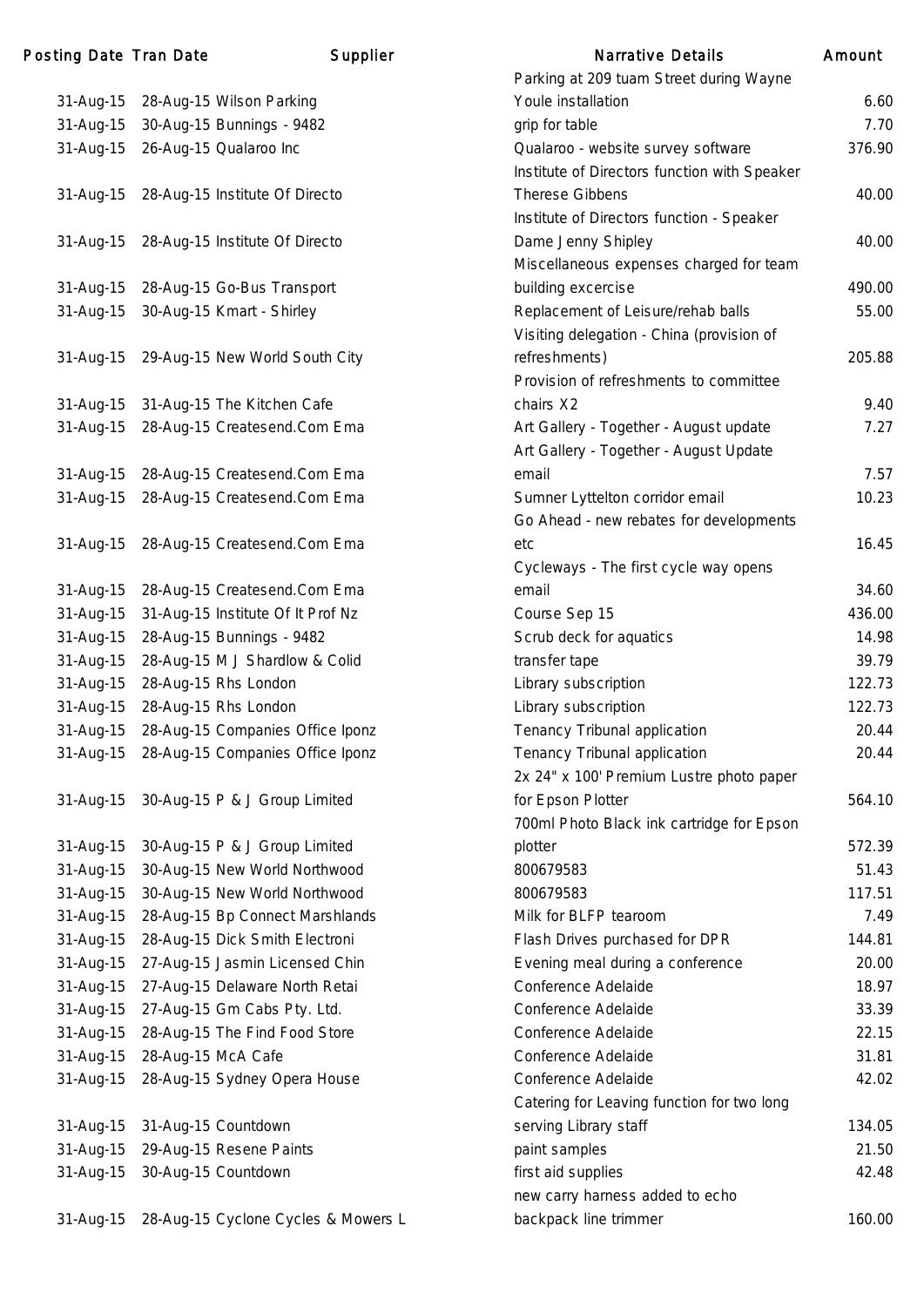### Posting Date Tran Date **Supplier** Supplier Narrative Details Amount

| 31-Aug-15  |                    | 29-Aug-15 Countdown                |
|------------|--------------------|------------------------------------|
| 31-Aug-15  |                    | 28-Aug-15 Wilson Parking           |
| 31-Aug-15  |                    | 26-Aug-15 Sue Kelly Water Systms   |
|            |                    |                                    |
| 31-Aug-15  |                    | 26-Aug-15 Sue Kelly Water Systms   |
| 31-Aug-15  |                    | 26-Aug-15 Papa Ginos               |
| 31-Aug-15  |                    | 30-Aug-15 Mainland Taxi-Tiperi     |
|            |                    |                                    |
| 31-Aug-15  |                    | 28-Aug-15 Viscopy Limited          |
| 31-Aug-15  |                    | 31-Aug-15 Auldhouse Computer       |
| 31-Aug-15  |                    | 31-Aug-15 The Soil & Health Assn   |
|            |                    |                                    |
| 31-Aug-15  |                    | 28-Aug-15 The Cleaners Warehouse   |
| 31-Aug-15  |                    | 28-Aug-15 Couplands Bakeries       |
| 31-Aug-15  |                    | 28-Aug-15 Bunnings - 9482          |
| 31-Aug-15  |                    | 28-Aug-15 Ross Galt Lock & Key     |
| 31-Aug-15  |                    | 27-Aug-15 Skr*abebooks.Co 3if636   |
|            |                    |                                    |
| 31-Aug-15  |                    | 29-Aug-15 Bunnings - 9482          |
| 31-Aug-15  |                    | 26-Aug-15 Sue Kelly Water Systms   |
| 31-Aug-15  |                    | 29-Aug-15 Auckland Co Op Taxis     |
| 31-Aug-15  |                    | 29-Aug-15 Corporate Cabs Limited   |
| 31-Aug-15  | 29-Aug-15 Nzc Taxi |                                    |
| 31-Aug-15  |                    | 30-Aug-15 Auckland Co Op Taxis     |
| 31-Aug-15  |                    | 30-Aug-15 Auckland Showgrounds Cat |
| 31-Aug-15  |                    | 31-Aug-15 Auckland Co Op Taxis     |
| 31-Aug-15  |                    | 31-Aug-15 Auckland Co Op Taxis     |
| 1-Sep-15   |                    | 1-Sep-15 Supervalue Lyttelton      |
|            |                    |                                    |
| 1-Sep-15   |                    | 1-Sep-15 Relish Catering           |
| 1-Sep-15   |                    | 1-Sep-15 Freshchoice Barrington    |
| 1-Sep-15   |                    | 31-Aug-15 Kevin Daly Mowers Ltd    |
| 1-Sep-15   |                    | 1-Sep-15 New World South City      |
|            |                    |                                    |
| $1-Sep-15$ |                    | 1-Sep-15 Countdown                 |
| 1-Sep-15   |                    | 1-Sep-15 Ccc Parking               |
| 1-Sep-15   |                    | 31-Aug-15 Bunnings - 9476          |
| 1-Sep-15   |                    | 31-Aug-15 The Service Company Ltd  |
|            |                    |                                    |
| 1-Sep-15   |                    | 1-Sep-15 Ccc Parking               |
| 1-Sep-15   |                    | 31-Aug-15 Bunnings - 9482          |
| 1-Sep-15   |                    | 1-Sep-15 Parsley And Sage          |
| 1-Sep-15   |                    | 31-Aug-15 Blacks Fasteners Lt      |
|            |                    |                                    |
| 1-Sep-15   |                    | 31-Aug-15 Nz Safety Br 21          |

|            |                                            | volunteer expenses-biscuits for mtb        |          |
|------------|--------------------------------------------|--------------------------------------------|----------|
| 31-Aug-15  | 29-Aug-15 Countdown                        | working bee                                | 25.50    |
| 31-Aug-15  | 28-Aug-15 Wilson Parking                   | Parking for MBIE meeting                   | 36.60    |
|            | 31-Aug-15 26-Aug-15 Sue Kelly Water Systms | Maintenance check                          | 995.50   |
|            |                                            | Water treatment equipment for the house    |          |
| 31-Aug-15  | 26-Aug-15 Sue Kelly Water Systms           | at Okains Bay Camp                         | 1,135.54 |
| 31-Aug-15  | 26-Aug-15 Papa Ginos                       | Evening meal - Conference                  | 35.79    |
|            | 31-Aug-15 30-Aug-15 Mainland Taxi-Tiperi   | Taxi fare - Conference                     | 37.60    |
|            |                                            | Payment to Viscopy for copyright on        |          |
|            |                                            | artists in 101 collection book: Lowry,     |          |
| 31-Aug-15  | 28-Aug-15 Viscopy Limited                  | Goncharova, Warhol                         | 1,022.28 |
|            | 31-Aug-15 31-Aug-15 Auldhouse Computer     | <b>MS Project Training</b>                 | 733.33   |
|            | 31-Aug-15 31-Aug-15 The Soil & Health Assn | <b>Botanic Gardens library</b>             | 45.00    |
|            |                                            | cleaning mops for Templeton Community      |          |
| 31-Aug-15  | 28-Aug-15 The Cleaners Warehouse           | Centre                                     | 49.40    |
| 31-Aug-15  | 28-Aug-15 Couplands Bakeries               | Bread and milk for re-sale in the dairy    | 10.56    |
| 31-Aug-15  | 28-Aug-15 Bunnings - 9482                  | Mallet for freezer and wall hooks          | 14.60    |
|            | 31-Aug-15 28-Aug-15 Ross Galt Lock & Key   | New key for accommodation                  | 15.00    |
|            | 31-Aug-15 27-Aug-15 Skr*abebooks.Co 3if636 | Library book                               | 86.26    |
|            |                                            | Propane gas cylinders for fire             |          |
|            | 31-Aug-15 29-Aug-15 Bunnings - 9482        | fitting/plumbing                           | 49.96    |
| 31-Aug-15  | 26-Aug-15 Sue Kelly Water Systms           | Replacement Lamps and Filter               | 315.30   |
| 31-Aug-15  | 29-Aug-15 Auckland Co Op Taxis             | Auck Gift Show taxi                        | 15.90    |
| 31-Aug-15  | 29-Aug-15 Corporate Cabs Limited           | Auck Gift Show taxi                        | 17.20    |
| 31-Aug-15  | 29-Aug-15 Nzc Taxi                         | Auck Gift Show taxi                        | 38.00    |
| 31-Aug-15  | 30-Aug-15 Auckland Co Op Taxis             | Auck Gift Show taxi                        | 12.90    |
| 31-Aug-15  | 30-Aug-15 Auckland Showgrounds Cate        | Auck Gift Show food                        | 13.50    |
| 31-Aug-15  | 31-Aug-15 Auckland Co Op Taxis             | Auck Gift Show taxi                        | 8.70     |
| 31-Aug-15  | 31-Aug-15 Auckland Co Op Taxis             | Auck Gift Show taxi                        | 12.50    |
| $1-Sep-15$ | 1-Sep-15 Supervalue Lyttelton              | <b>Lyttelton Service Centre Supplies</b>   | 14.59    |
|            |                                            | Lyttelton Port Recovery Plan Working       |          |
| $1-Sep-15$ | 1-Sep-15 Relish Catering                   | Party 21 August 2015                       | 127.95   |
| $1-Sep-15$ | 1-Sep-15 Freshchoice Barrington            | Milk for staffroom                         | 3.29     |
| $1-Sep-15$ | 31-Aug-15 Kevin Daly Mowers Ltd            | small plant maintenance                    | 153.00   |
| $1-Sep-15$ | 1-Sep-15 New World South City              | staff presentation for long service        | 33.98    |
|            |                                            | Fruit juice, biscuits and cheese purchased |          |
|            |                                            | for board meetings. Unfortunately, the     |          |
| $1-Sep-15$ | 1-Sep-15 Countdown                         | receipt was lost *                         | 50.44    |
| $1-Sep-15$ | 1-Sep-15 Ccc Parking                       | with Procurement                           | 6.70     |
|            |                                            | Funnel for gym cleaning product and ext    |          |
| $1-Sep-15$ | 31-Aug-15 Bunnings - 9476                  | lead for upstairs TV                       | 9.96     |
| $1-Sep-15$ | 31-Aug-15 The Service Company Ltd          | Cleaning product for scrubber              | 55.43    |
|            |                                            | Parking to attend Meeting - Secondment to  |          |
| $1-Sep-15$ | 1-Sep-15 Ccc Parking                       | Parks Unit                                 | 3.60     |
|            |                                            | containers for fuel                        | 61.75    |
| $1-Sep-15$ | 31-Aug-15 Bunnings - 9482                  |                                            | 113.28   |
| $1-Sep-15$ | 1-Sep-15 Parsley And Sage                  | Catering for Community Board Meeting       |          |
| $1-Sep-15$ | 31-Aug-15 Blacks Fasteners Lt              | staff gauges                               | 28.06    |
|            |                                            | Pocket face shields for new Lifeguards, 2x |          |
|            |                                            | bollards to anchor lean to swim ropes in   |          |
| $1-Sep-15$ | 31-Aug-15 Nz Safety Br 21                  | the pool.                                  | 105.31   |

1-Sep-15 1-Sep-15 Briscoes Northlands Staff room cutlery S5.56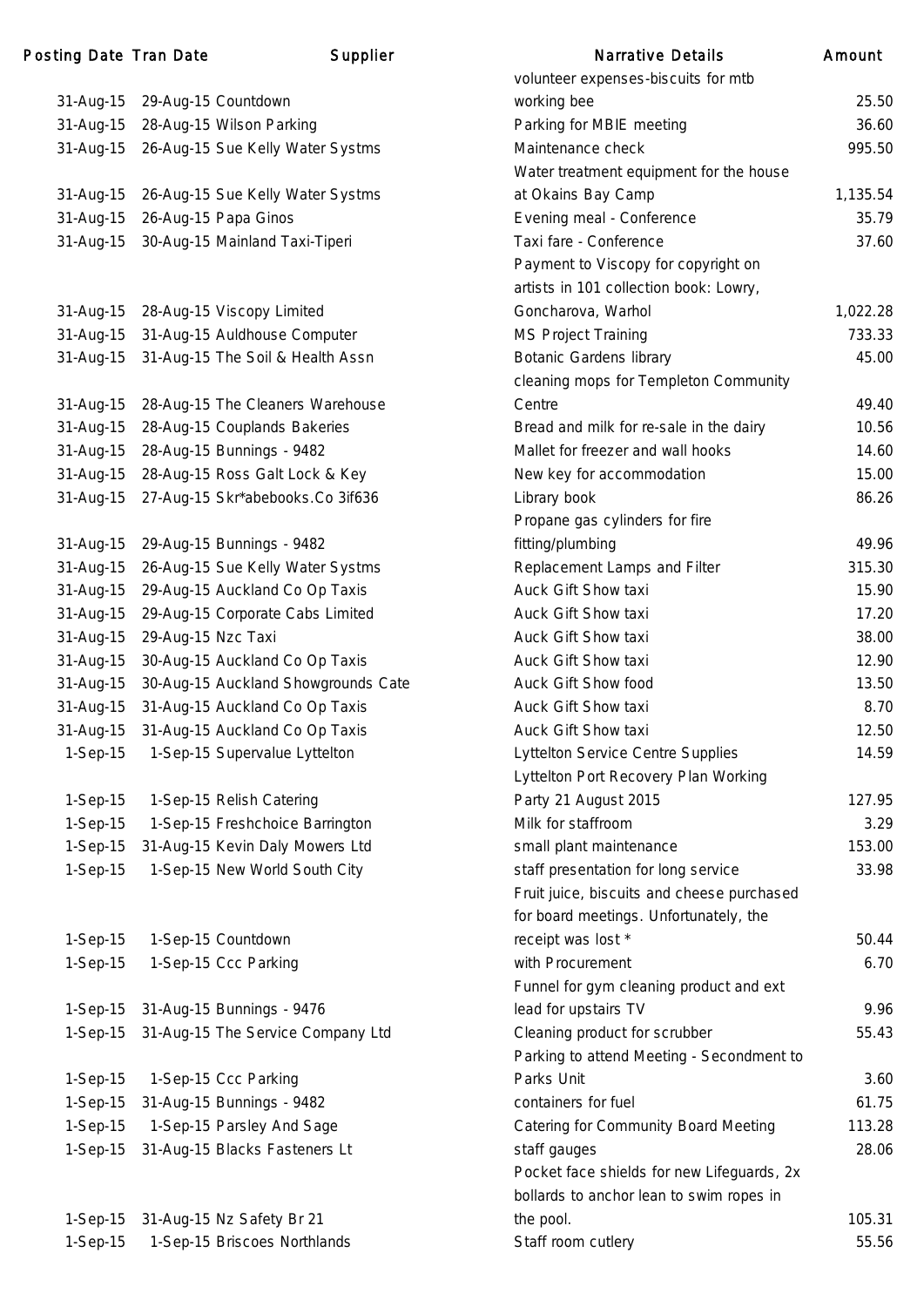| 1-Sep-15   |                    | 1-Sep-15 Ccc Parking                |
|------------|--------------------|-------------------------------------|
| 1-Sep-15   |                    | 31-Aug-15 Createsend.Com Ema        |
|            |                    |                                     |
| 1-Sep-15   |                    | 1-Sep-15 City Wide Florist          |
| 1-Sep-15   |                    | 31-Aug-15 Bunnings - 9476           |
| $1-Sep-15$ | 31-Aug-15 Ogilvies |                                     |
| 1-Sep-15   |                    | 31-Aug-15 Furniture Concepts 3220   |
| 1-Sep-15   |                    | 31-Aug-15 Ecocentral Ltd            |
| $1-Sep-15$ |                    | 1-Sep-15 Paper Plus Barringtons     |
|            |                    |                                     |
| 1-Sep-15   |                    | 31-Aug-15 Hart Sport Pty Ltd        |
| 1-Sep-15   |                    | 31-Aug-15 Companies Office Iponz    |
| 1-Sep-15   |                    | 31-Aug-15 Bp Connect Marshlands     |
|            |                    |                                     |
|            |                    |                                     |
| 1-Sep-15   |                    | 1-Sep-15 Mitre 10 Beckenham         |
|            |                    |                                     |
|            |                    |                                     |
| 1-Sep-15   |                    | 1-Sep-15 Parsley And Sage           |
| 1-Sep-15   |                    | 28-Aug-15 Buckleys Sydney           |
| 1-Sep-15   |                    | 29-Aug-15 Le Pain Quotidien - Rocks |
| 1-Sep-15   |                    | 29-Aug-15 East Catering Family      |
|            |                    | 30-Aug-15 Taxi Combined 133300      |
| 1-Sep-15   |                    |                                     |
|            |                    |                                     |
| 1-Sep-15   |                    | 1-Sep-15 Countdown                  |
| 1-Sep-15   |                    | 31-Aug-15 Fliway International      |
| 1-Sep-15   |                    | 31-Aug-15 Resene Paints             |
|            |                    |                                     |
|            |                    |                                     |
| $1-Sep-15$ |                    | 1-Sep-15 Primepac Industrial Lt     |
| 1-Sep-15   |                    | 1-Sep-15 Geosystems NZ Ltd          |
|            |                    |                                     |
| 1-Sep-15   |                    | 1-Sep-15 Placemakers Antigua St     |
|            |                    |                                     |
| 1-Sep-15   |                    | 1-Sep-15 Placemakers Antigua St     |
| 1-Sep-15   |                    | 1-Sep-15 Merivale Paper Plus        |
| $1-Sep-15$ |                    | 1-Sep-15 Cactus Outdoor Limited     |
|            |                    |                                     |
| 1-Sep-15   |                    | 1-Sep-15 New World Halswell         |
| 1-Sep-15   |                    | 31-Aug-15 Wilson Parking            |
| 1-Sep-15   |                    | 28-Aug-15 Sue Kelly Water Systms    |
| $1-Sep-15$ |                    | 29-Aug-15 Silvertop Vic 131008      |
| 1-Sep-15   |                    | 31-Aug-15 Supasport Wholesale Ltd   |
| 1-Sep-15   |                    | 31-Aug-15 Bnt - Sydenham            |
| $1-Sep-15$ |                    | 1-Sep-15 Star Media                 |
| 1-Sep-15   |                    | 30-Aug-15 Abebooks.Com              |
|            |                    |                                     |
| 1-Sep-15   |                    | 28-Aug-15 Sue Kelly Water Systms    |
| 1-Sep-15   |                    | 31-Aug-15 Auckland Showgrounds Cate |
| 1-Sep-15   |                    | 1-Sep-15 Auckland Showgrounds Cate  |
| 1-Sep-15   |                    | 1-Sep-15 Auckland Co Op Taxis       |
| 2-Sep-15   |                    | 31-Aug-15 George Henry & Co Lt      |
|            |                    |                                     |

|            | ng Date Tran Date  | Supplier                            | <b>Narrative Details</b>                     | Amount   |
|------------|--------------------|-------------------------------------|----------------------------------------------|----------|
|            |                    |                                     | Parking while undertaking research for       |          |
| 1-Sep-15   |                    | 1-Sep-15 Ccc Parking                | Stoddart at Museum                           | 9.80     |
| 1-Sep-15   |                    | 31-Aug-15 Createsend.Com Ema        | Wigram Magdala August newsletter             | 9.19     |
|            |                    |                                     | Flowers to celebrate Cup & Show Week         |          |
| 1-Sep-15   |                    | 1-Sep-15 City Wide Florist          | launch                                       | 434.50   |
| 1-Sep-15   |                    | 31-Aug-15 Bunnings - 9476           | Methylated spirits                           | 82.38    |
| 1-Sep-15   | 31-Aug-15 Ogilvies |                                     | Props for exhibition space                   | 114.72   |
| $1-Sep-15$ |                    | 31-Aug-15 Furniture Concepts 3220   | Mirror for display                           | 299.00   |
| 1-Sep-15   |                    | 31-Aug-15 Ecocentral Ltd            | ecodrop fees                                 | 72.30    |
| 1-Sep-15   |                    | 1-Sep-15 Paper Plus Barringtons     | street maps                                  | 37.98    |
| 1-Sep-15   |                    | 31-Aug-15 Hart Sport Pty Ltd        | <b>Equipment for Funky Movement Classes</b>  | 139.00   |
| 1-Sep-15   |                    | 31-Aug-15 Companies Office Iponz    | Tenancy Tribunal application                 | 20.44    |
| 1-Sep-15   |                    | 31-Aug-15 Bp Connect Marshlands     | Milk for BLFP tearoom                        | 14.98    |
|            |                    |                                     | Tape measures & level for Community          |          |
|            |                    |                                     | Facilities staff to use when scoping project |          |
| 1-Sep-15   |                    | 1-Sep-15 Mitre 10 Beckenham         | requirements.                                | 94.97    |
|            |                    |                                     | Catering for the Fendalton/Waimairi          |          |
|            |                    |                                     | Community Board meeting held on Monday       |          |
| 1-Sep-15   |                    | 1-Sep-15 Parsley And Sage           | 31st August, 4pm, Fendalt *                  | 64.29    |
| 1-Sep-15   |                    | 28-Aug-15 Buckleys Sydney           | Conference Adelaide                          | 30.66    |
| 1-Sep-15   |                    | 29-Aug-15 Le Pain Quotidien - Rocks | Conference Adelaide                          | 27.83    |
| 1-Sep-15   |                    | 29-Aug-15 East Catering Family      | Conference Adelaide                          | 36.24    |
| 1-Sep-15   |                    | 30-Aug-15 Taxi Combined 133300      | Conference Adelaide                          | 50.43    |
|            |                    |                                     | Catering for two long serving staff          |          |
| 1-Sep-15   |                    | 1-Sep-15 Countdown                  | members leaving                              | 17.05    |
| 1-Sep-15   |                    | 31-Aug-15 Fliway International      | collection object transport                  | 169.50   |
| 1-Sep-15   |                    | 31-Aug-15 Resene Paints             | exhibition materials                         | 202.78   |
|            |                    |                                     | Surveying Supplies such as: road marking     |          |
|            |                    |                                     | crayons, flagging tape, disposable gloves,   |          |
| 1-Sep-15   |                    | 1-Sep-15 Primepac Industrial Lt     | hand towels                                  | 234.38   |
| 1-Sep-15   |                    | 1-Sep-15 Geosystems NZ Ltd          | new bubble for gps pole                      | 28.75    |
|            |                    |                                     | paint brushes and sandpaper for general      |          |
| 1-Sep-15   |                    | 1-Sep-15 Placemakers Antigua St     | seat staining                                | 54.76    |
|            |                    |                                     | 4 x new wheel barrows for volunteers to      |          |
| 1-Sep-15   |                    | 1-Sep-15 Placemakers Antigua St     | use on MTB/walking tracks                    | 319.96   |
| 1-Sep-15   |                    | 1-Sep-15 Merivale Paper Plus        | gardens illustrated magazine                 | 13.00    |
| 1-Sep-15   |                    | 1-Sep-15 Cactus Outdoor Limited     | staff uniform                                | 227.09   |
| 1-Sep-15   |                    | 1-Sep-15 New World Halswell         | Milk for staffroom                           | 4.39     |
| 1-Sep-15   |                    | 31-Aug-15 Wilson Parking            | Parking Fee - Distribution                   | 11.60    |
| 1-Sep-15   |                    | 28-Aug-15 Sue Kelly Water Systms    | Replacement filter                           | 1,135.54 |
| 1-Sep-15   |                    | 29-Aug-15 Silvertop Vic 131008      | Taxi fare - Conference                       | 77.39    |
| 1-Sep-15   |                    | 31-Aug-15 Supasport Wholesale Ltd   | Replacement Bibs                             | 60.00    |
| 1-Sep-15   |                    | 31-Aug-15 Bnt - Sydenham            | New Winch for dividing Net                   | 229.10   |
| 1-Sep-15   |                    | 1-Sep-15 Star Media                 | <b>Botanic Gardens library</b>               | 89.00    |
| 1-Sep-15   |                    | 30-Aug-15 Abebooks.Com              | Library book                                 | 81.42    |
|            |                    |                                     | Repair to the water treatment system in the  |          |
| 1-Sep-15   |                    | 28-Aug-15 Sue Kelly Water Systms    | House                                        | 1,133.90 |
| 1-Sep-15   |                    | 31-Aug-15 Auckland Showgrounds Cate | Auck Gift Show food                          | 10.00    |
| 1-Sep-15   |                    | 1-Sep-15 Auckland Showgrounds Cate  | Auck Gift Show food                          | 12.00    |
| 1-Sep-15   |                    | 1-Sep-15 Auckland Co Op Taxis       | Airport taxi                                 | 51.10    |
| 2-Sep-15   |                    | 31-Aug-15 George Henry & Co Lt      | welding gauges                               | 51.75    |
|            |                    |                                     |                                              |          |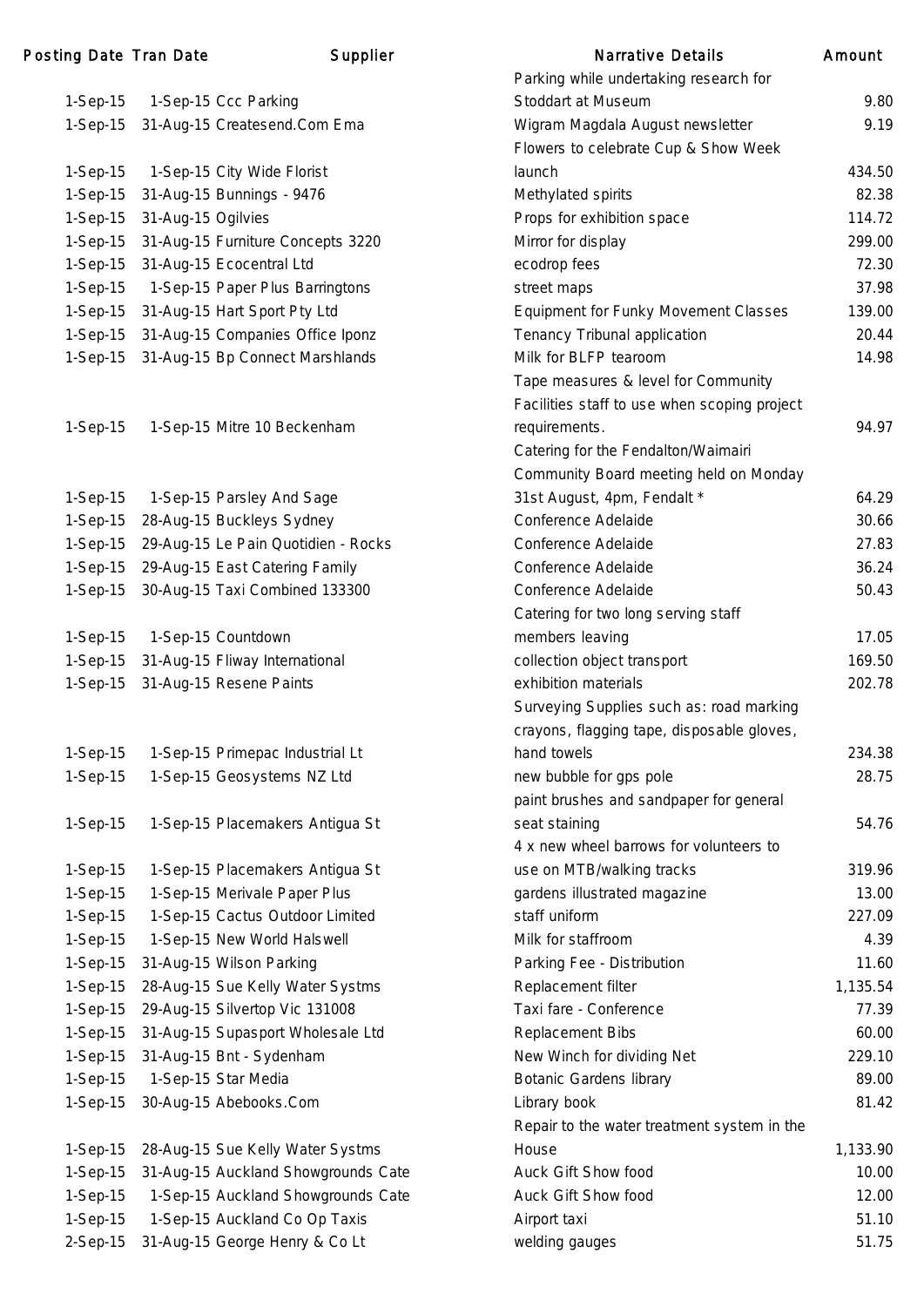| Posting Date Tran Date |                   | Supplier                              | <b>Narrative Details</b>                    | Amount |
|------------------------|-------------------|---------------------------------------|---------------------------------------------|--------|
| $2-Sep-15$             |                   | 1-Sep-15 Couplands Bakeries           | staff presentation for long service         | 93.57  |
| $2-Sep-15$             |                   | 2-Sep-15 Gardenmakers                 | dump fees Aug 2015                          | 276.34 |
| $2-Sep-15$             |                   | 2-Sep-15 Gardenmakers                 | dump fees Aug 2015                          | 661.74 |
| 2-Sep-15               |                   | 1-Sep-15 Blacks Fasteners Lt          | Workshop Stock - Materials                  | 23.10  |
|                        |                   |                                       | Parking Gallery Van at 209 Tuam Street for  |        |
| $2-Sep-15$             |                   | 1-Sep-15 Wilson Parking               | Wayne Youle installation                    | 6.60   |
|                        |                   |                                       | Socket Screws for Wayne Youle               |        |
| 2-Sep-15               |                   | 1-Sep-15 Blacks Fasteners Lt          | installation                                | 12.27  |
|                        |                   |                                       | Volunteer spot prizes for displaced people  |        |
| $2-Sep-15$             |                   | 2-Sep-15 Countdown                    | for Exercise How                            | 12.00  |
|                        |                   |                                       | Volunteer spot prizes for displaced people  |        |
|                        |                   |                                       | for Exercise How Annual Welfare Volunteer   |        |
| $2-Sep-15$             |                   | 2-Sep-15 Twl 120 Northlands           | Exercise                                    | 38.00  |
|                        |                   |                                       | Annual Welfare Volunteer Exercise How,      |        |
|                        |                   |                                       | Sept 15 - tea, coffee, biscuits for Welfare |        |
| 2-Sep-15               |                   | 2-Sep-15 Countdown                    | Exercise                                    | 102.81 |
|                        |                   |                                       | Volunteer spot prizes for displaced people  |        |
|                        |                   |                                       | for Exercise How Annual Welfare Volunteer   |        |
| $2-Sep-15$             |                   | 2-Sep-15 Twl 120 Northlands           | Exercise                                    | 119.00 |
|                        |                   |                                       | Volunteer spot prizes for displaced people  |        |
|                        |                   |                                       | for Exercise How Annual Welfare Volunteer   |        |
| 2-Sep-15               |                   | 2-Sep-15 Hoyts Northlands             | Exercise                                    | 200.00 |
| $2-Sep-15$             |                   | 1-Sep-15 Nzls Cle - Zeald             | Senior Solicitor - Property webinar         | 149.00 |
| 2-Sep-15               |                   | 2-Sep-15 National Storage Ltd         | Container Storage for 2 months              | 195.75 |
| $2-Sep-15$             |                   | 1-Sep-15 Bunnings - 9482              | hole filler and marking paint               | 152.49 |
| $2-Sep-15$             |                   | 31-Aug-15 George Henry & Co Lt        | repairs to Bosch                            | 378.81 |
| $2-Sep-15$             |                   | 31-Aug-15 Project Management Instit   | Yearly PMI Membership                       | 208.81 |
| 2-Sep-15               |                   | 1-Sep-15 Wilson Parking New Zealan    | Carparking at Civic - meetings              | 15.60  |
| $2-Sep-15$             |                   | 29-Aug-15 Surveymonkey.Com            | Survey Monkey monthly subscription          | 42.09  |
|                        |                   | 2-Sep-15 31-Aug-15 Facebk *pegy78adr2 | NZ Cup & Show Week Facebook post            | 30.02  |
|                        |                   |                                       | Inspiration Stations and Mayors Dawn        |        |
| $2-Sep-15$             |                   | 31-Aug-15 Facebook Nq3zk82hx2         | Service Facebook posts                      | 194.21 |
|                        |                   |                                       | Rec & Sport changes to Flexi Membership     |        |
| $2-Sep-15$             |                   | 1-Sep-15 Createsend.Com Ema           | payments email                              | 55.30  |
| $2-Sep-15$             |                   | 1-Sep-15 Createsend.Com Ema           | NZ Cup & Show tickets email                 | 94.30  |
|                        |                   |                                       | Flowers for Cup & Show Week launch in       |        |
| $2-Sep-15$             |                   | 1-Sep-15 Tomuri & Co Floral Design    | Auckland                                    | 200.00 |
| $2-Sep-15$             |                   | 2-Sep-15 Spotlight Stores NZ Ltd      | Craft supplies for display                  | 80.72  |
| $2-Sep-15$             | 30-Aug-15 Goformz |                                       | Goformz sub Sep 15 health Licensing         | 101.98 |
| $2-Sep-15$             |                   | 31-Aug-15 Australian Fitness N        | Registration to Fix Ex - Animal Flow        | 459.56 |
| $2-Sep-15$             |                   | 1-Sep-15 Companies Office Iponz       | Tenancy Tribunal application                | 20.44  |
| $2-Sep-15$             |                   | 1-Sep-15 Companies Office Iponz       | Tenancy Tribunal application                | 20.44  |
| $2-Sep-15$             |                   | 1-Sep-15 Companies Office Iponz       | Tenancy Tribunal application                | 20.44  |
| 2-Sep-15               |                   | 1-Sep-15 Ministry Of Justice          | Attachment order to recover debt            | 50.00  |
| $2-Sep-15$             |                   | 1-Sep-15 Ministry Of Justice          | Attachment order to recover debt            | 50.00  |
| $2-Sep-15$             |                   | 2-Sep-15 Fresh Choice Parklands       | volunteer support                           | 26.33  |
| $2-Sep-15$             |                   | 1-Sep-15 The Little Big Tree          | red beech tree for planting job             | 188.00 |
| 2-Sep-15               |                   | 1-Sep-15 ld Solutions                 | Clear card holder / neck chain              | 511.75 |
|                        |                   |                                       | Meal allowance French Fest meeting.         |        |
| $2-Sep-15$             |                   | 31-Aug-15 Little River Hotel          | Evening meeting. Meals x2                   | 45.00  |
| $2-Sep-15$             |                   | 29-Aug-15 The Mercantile Hotel The    | Conference Adelaide                         | 21.31  |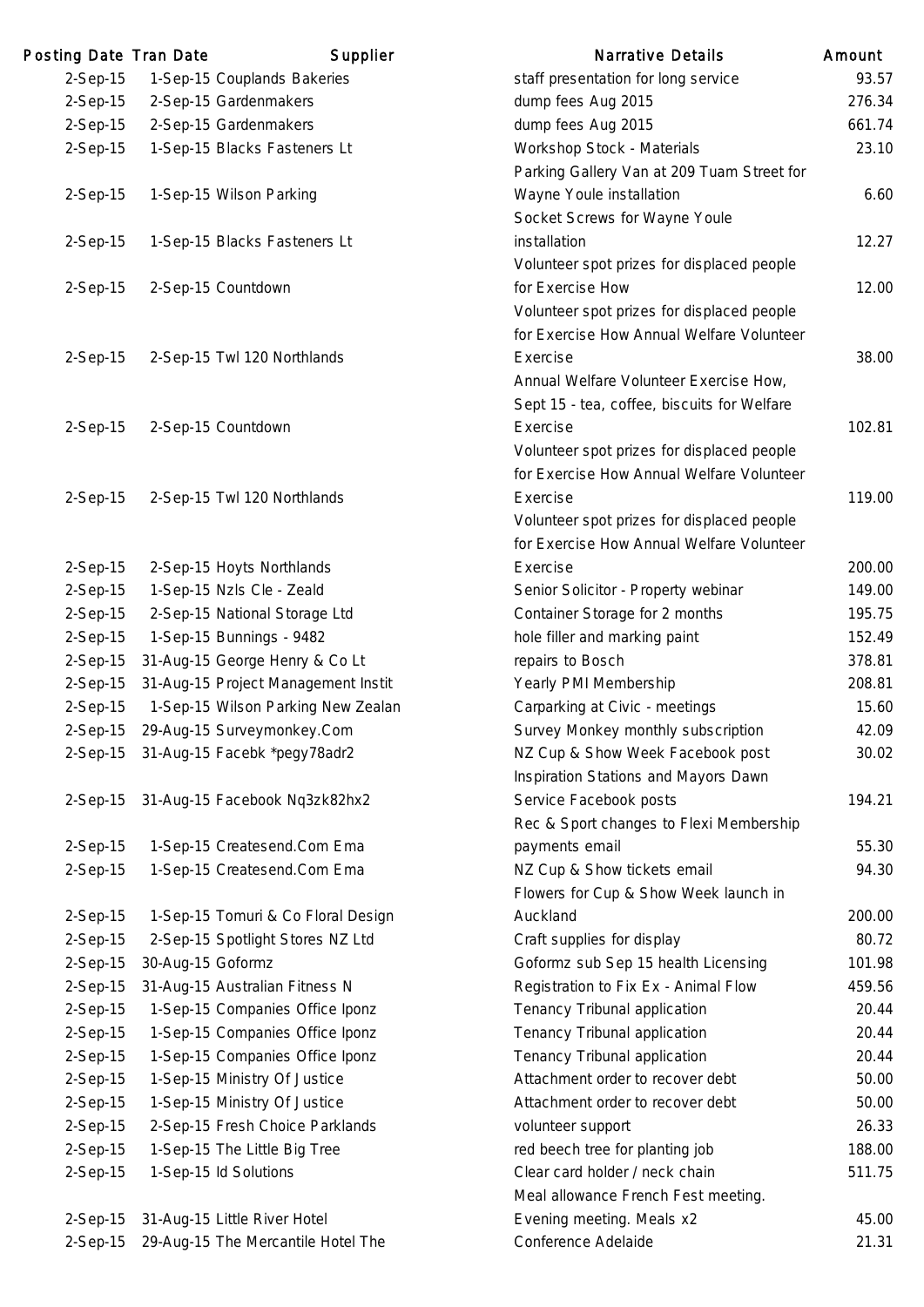| Posting Date Tran Date |                  | Supplier                                              | <b>Narrative Details</b>                                           | Amount       |
|------------------------|------------------|-------------------------------------------------------|--------------------------------------------------------------------|--------------|
| $2-Sep-15$             |                  | 30-Aug-15 McDonalds Airside                           | Conference Adelaide                                                | 15.3         |
| $2-Sep-15$             |                  | 31-Aug-15 Rydges Latimer Christchur                   | Safety Charter Meeting                                             | 5.0          |
| 2-Sep-15               |                  | 1-Sep-15 Hillyers Of Eastgate                         | Afternoon tea for two staff leaving                                | 20.4         |
| $2-Sep-15$             | 1-Sep-15 O-Bento |                                                       | Afternoon tea for two staff leaving                                | 50.0         |
| 2-Sep-15               |                  | 1-Sep-15 Team Sports                                  | Steps for Group Fit                                                | 181.         |
| 2-Sep-15               |                  | 1-Sep-15 Blacks Fasteners Lt                          | general fastenings for recreation mgt work                         | 128.3        |
| $2-Sep-15$             |                  | 1-Sep-15 Mister Minit Merivale                        | spare work keys                                                    | 101.9        |
| 2-Sep-15               |                  | 1-Sep-15 Parkhouse Rd Garden                          | crusher dust                                                       | 215.9        |
|                        |                  |                                                       | Car parking for meeting in Civic, No CCC                           |              |
| $2-Sep-15$             |                  | 1-Sep-15 Wilson Parking                               | car parks available                                                | 5.6          |
| 2-Sep-15               |                  | 2-Sep-15 Twl 123 Eastgate                             | Safety shirt for staff                                             | 27.3         |
|                        |                  |                                                       | had to purchase as no pens and stickys at                          |              |
|                        |                  | 2-Sep-15 31-Aug-15 Caltex Rangiora                    | venue for management planning day                                  | 49.6         |
|                        |                  |                                                       | parking costs for delivery and install of                          |              |
|                        |                  |                                                       | artwork at offsite location. I cannot find                         |              |
| $2-Sep-15$             |                  | 1-Sep-15 Wilson Parking                               | ticket at the m <sup>*</sup>                                       | 4.0          |
| $2-Sep-15$             |                  | 1-Sep-15 Fresh Choice Parklands                       | PK milk                                                            | 3.3          |
| $2-Sep-15$             |                  | 29-Aug-15 Rydges On Swanston                          | Breakfast - Conference                                             | 49.0         |
| 2-Sep-15               |                  | 2-Sep-15 Leedsafe Limited                             | Steel cap gumboots - work sites H&S                                | 59.          |
| $2-Sep-15$             |                  | 30-Aug-15 Paypal *hogartharts                         | Magazine subscription                                              | 128.         |
| 2-Sep-15               |                  | 31-Aug-15 South Taxi Service                          | Auck Gift show taxi                                                | 86.8         |
| 2-Sep-15               |                  | 1-Sep-15 Sushi Bar Hayama (Domesti                    | Auck Gift Show food                                                | 15.          |
|                        |                  |                                                       | Board Chairs and Staff Forum - September                           |              |
| 3-Sep-15               |                  | 3-Sep-15 Supervalue Lyttelton                         | 2015                                                               | 34.2         |
|                        |                  |                                                       | USB flash drives for library customers to                          |              |
| $3-Sep-15$             |                  | 2-Sep-15 Warehouse Stationery                         | purchase                                                           | 690.0        |
| $3-Sep-15$             |                  | 3-Sep-15 Chch City Council Civic                      | Car parking coupon books                                           | 201.         |
| 3-Sep-15               |                  | 3-Sep-15 Placemakers Riccarton                        | replacement saw                                                    | 22.9         |
| 3-Sep-15               |                  | 2-Sep-15 Mrc Transmark Limited                        | In House Maintenance - WO                                          | 11.5         |
| $3-Sep-15$             |                  | 3-Sep-15 Countdown                                    | Milk for Carlyle staffroom                                         | 6.3          |
|                        |                  |                                                       | Parking Gallery Van at 209 Tuam Street for                         |              |
| $3-Sep-15$             |                  | 2-Sep-15 Wilson Parking                               | Wayne Youle installation                                           | 6.0          |
|                        |                  |                                                       | Grab and Go Bags - Volunteer spot prizes                           |              |
| 3-Sep-15               |                  | 1-Sep-15 Paypal *grab Go                              | for displaced people for Exercise How                              | 150.0        |
|                        |                  |                                                       | Parking to attend Great for CHC Stationary                         |              |
| 3-Sep-15               |                  | 3-Sep-15 Ccc Parking                                  | Projece Civic m6.05 1 -3pm                                         | 5.1          |
|                        |                  |                                                       | Parking to attend Training - Call Centre Trg                       |              |
| 3-Sep-15               |                  | 3-Sep-15 Ccc Parking                                  | Room 11.30am                                                       | 6.           |
| 3-Sep-15               |                  | 1-Sep-15 Icma Online Purchases                        | ICMA membership x1                                                 | 218.6        |
|                        |                  |                                                       | Taxi home from Christchurch airport after                          |              |
|                        |                  |                                                       | trip to Auckland for site visit to Waterview                       |              |
| 3-Sep-15               |                  | 2-Sep-15 Chch Airport Carpark                         | Tunnel                                                             | 25.0         |
| 3-Sep-15               |                  | 1-Sep-15 Facebk *ua2h88adr2                           | NZ Cup & Show Week Facebook post                                   | 9.1          |
| 3-Sep-15               |                  | 2-Sep-15 Createsend.Com Ema                           | Rec&Sport Centre Welcome 2 Sep email                               | 7.9          |
| 3-Sep-15               |                  | 1-Sep-15 Box.Com UK Ltd Usd                           | Box sub Sep 15<br><b>Ethernet Tester</b>                           | 72.8         |
| 3-Sep-15               |                  | 1-Sep-15 Rs Components Limite                         |                                                                    | 690.         |
| 3-Sep-15<br>3-Sep-15   |                  | 2-Sep-15 Companies Office Iponz                       | Tenancy Tribunal application                                       | 20.4<br>15.0 |
| 3-Sep-15               |                  | 2-Sep-15 Ross Galt Lock & Key<br>3-Sep-15 Connovation | Cutting key for cleaners - Aranui<br>RatABait rat poison 800665869 | 457.         |
| 3-Sep-15               |                  | 3-Sep-15 Goldpine Christchurch                        | timber for shade nursery house                                     | 127.5        |
| 3-Sep-15               |                  | 1-Sep-15 Fulcrumapp.Com                               | <b>Monthly Costs</b>                                               | 160.3        |
|                        |                  |                                                       |                                                                    |              |

|            | ng Date Tran Date | Supplier                            | <b>Narrative Details</b>                     | Amount |
|------------|-------------------|-------------------------------------|----------------------------------------------|--------|
| 2-Sep-15   |                   | 30-Aug-15 McDonalds Airside         | Conference Adelaide                          | 15.38  |
| 2-Sep-15   |                   | 31-Aug-15 Rydges Latimer Christchur | <b>Safety Charter Meeting</b>                | 5.00   |
| 2-Sep-15   |                   | 1-Sep-15 Hillyers Of Eastgate       | Afternoon tea for two staff leaving          | 20.40  |
| 2-Sep-15   | 1-Sep-15 O-Bento  |                                     | Afternoon tea for two staff leaving          | 50.00  |
| 2-Sep-15   |                   | 1-Sep-15 Team Sports                | Steps for Group Fit                          | 181.70 |
| 2-Sep-15   |                   | 1-Sep-15 Blacks Fasteners Lt        | general fastenings for recreation mgt work   | 128.35 |
| 2-Sep-15   |                   | 1-Sep-15 Mister Minit Merivale      | spare work keys                              | 101.90 |
| 2-Sep-15   |                   | 1-Sep-15 Parkhouse Rd Garden        | crusher dust                                 | 215.93 |
|            |                   |                                     | Car parking for meeting in Civic, No CCC     |        |
| 2-Sep-15   |                   | 1-Sep-15 Wilson Parking             | car parks available                          | 5.60   |
| 2-Sep-15   |                   | 2-Sep-15 Twl 123 Eastgate           | Safety shirt for staff                       | 27.30  |
|            |                   |                                     | had to purchase as no pens and stickys at    |        |
| 2-Sep-15   |                   | 31-Aug-15 Caltex Rangiora           | venue for management planning day            | 49.67  |
|            |                   |                                     | parking costs for delivery and install of    |        |
|            |                   |                                     | artwork at offsite location. I cannot find   |        |
| 2-Sep-15   |                   | 1-Sep-15 Wilson Parking             | ticket at the m <sup>*</sup>                 | 4.60   |
| 2-Sep-15   |                   | 1-Sep-15 Fresh Choice Parklands     | PK milk                                      | 3.39   |
| 2-Sep-15   |                   | 29-Aug-15 Rydges On Swanston        | Breakfast - Conference                       | 49.68  |
| 2-Sep-15   |                   | 2-Sep-15 Leedsafe Limited           | Steel cap gumboots - work sites H&S          | 59.90  |
| 2-Sep-15   |                   | 30-Aug-15 Paypal *hogartharts       | Magazine subscription                        | 128.56 |
| 2-Sep-15   |                   | 31-Aug-15 South Taxi Service        | Auck Gift show taxi                          | 86.85  |
| 2-Sep-15   |                   | 1-Sep-15 Sushi Bar Hayama (Domesti  | Auck Gift Show food                          | 15.70  |
|            |                   |                                     | Board Chairs and Staff Forum - September     |        |
| 3-Sep-15   |                   | 3-Sep-15 Supervalue Lyttelton       | 2015                                         | 34.26  |
|            |                   |                                     | USB flash drives for library customers to    |        |
| 3-Sep-15   |                   | 2-Sep-15 Warehouse Stationery       | purchase                                     | 690.00 |
| 3-Sep-15   |                   | 3-Sep-15 Chch City Council Civic    | Car parking coupon books                     | 201.50 |
| 3-Sep-15   |                   | 3-Sep-15 Placemakers Riccarton      | replacement saw                              | 22.90  |
| 3-Sep-15   |                   | 2-Sep-15 Mrc Transmark Limited      | In House Maintenance - WO                    | 11.57  |
| 3-Sep-15   |                   | 3-Sep-15 Countdown                  | Milk for Carlyle staffroom                   | 6.38   |
|            |                   |                                     | Parking Gallery Van at 209 Tuam Street for   |        |
| 3-Sep-15   |                   | 2-Sep-15 Wilson Parking             | Wayne Youle installation                     | 6.60   |
|            |                   |                                     | Grab and Go Bags - Volunteer spot prizes     |        |
| 3-Sep-15   |                   | 1-Sep-15 Paypal *grab Go            | for displaced people for Exercise How        | 150.00 |
|            |                   |                                     | Parking to attend Great for CHC Stationary   |        |
| 3-Sep-15   |                   | 3-Sep-15 Ccc Parking                | Projece Civic m6.05 1 -3pm                   | 5.15   |
|            |                   |                                     | Parking to attend Training - Call Centre Trg |        |
| 3-Sep-15   |                   | 3-Sep-15 Ccc Parking                | Room 11.30am                                 | 6.70   |
| 3-Sep-15   |                   | 1-Sep-15 Icma Online Purchases      | ICMA membership x1                           | 218.60 |
|            |                   |                                     | Taxi home from Christchurch airport after    |        |
|            |                   |                                     | trip to Auckland for site visit to Waterview |        |
| 3-Sep-15   |                   | 2-Sep-15 Chch Airport Carpark       | Tunnel                                       | 25.00  |
| 3-Sep-15   |                   | 1-Sep-15 Facebk *ua2h88adr2         | NZ Cup & Show Week Facebook post             | 9.71   |
| 3-Sep-15   |                   | 2-Sep-15 Createsend.Com Ema         | Rec&Sport Centre Welcome 2 Sep email         | 7.93   |
| 3-Sep-15   |                   | 1-Sep-15 Box.Com UK Ltd Usd         | Box sub Sep 15                               | 72.86  |
| 3-Sep-15   |                   | 1-Sep-15 Rs Components Limite       | <b>Ethernet Tester</b>                       | 690.69 |
| 3-Sep-15   |                   | 2-Sep-15 Companies Office Iponz     | Tenancy Tribunal application                 | 20.44  |
| 3-Sep-15   |                   | 2-Sep-15 Ross Galt Lock & Key       | Cutting key for cleaners - Aranui            | 15.00  |
| 3-Sep-15   |                   | 3-Sep-15 Connovation                | RatABait rat poison 800665869                | 457.70 |
| 3-Sep-15   |                   | 3-Sep-15 Goldpine Christchurch      | timber for shade nursery house               | 127.51 |
| $3-Sep-15$ |                   | 1-Sep-15 Fulcrumapp.Com             | Monthly Costs                                | 160.31 |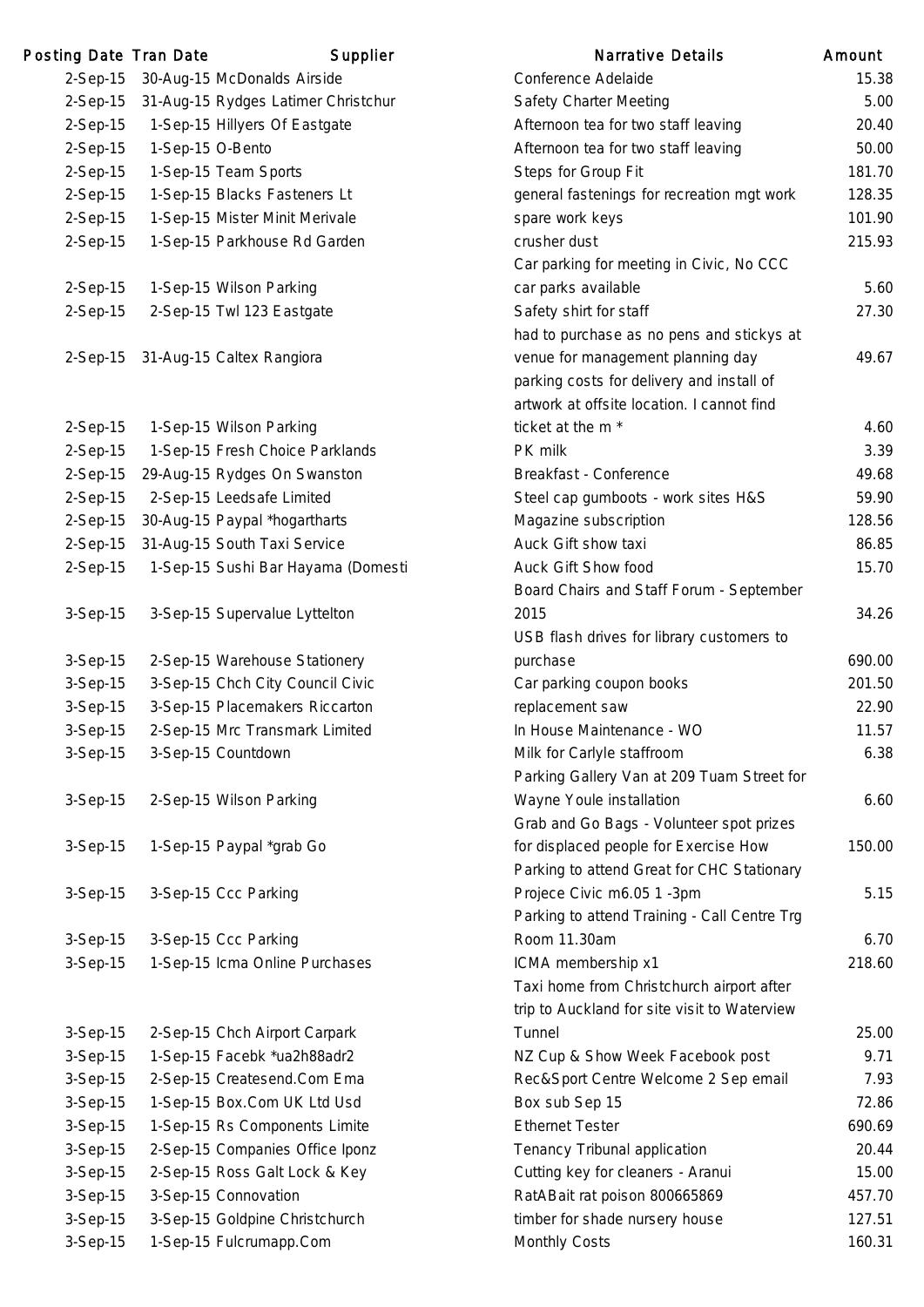| Posting Date Tran Date | Supplier                         | <b>Narrative Details</b>                     | Amount   |
|------------------------|----------------------------------|----------------------------------------------|----------|
|                        |                                  | Catering for the Burwood Pegasus             |          |
| 3-Sep-15               | 2-Sep-15 Relish Catering         | <b>Community board Meeting</b>               | 160.89   |
|                        |                                  | To enable file transfer with Christchurch    |          |
| 3-Sep-15               | 1-Sep-15 Dropbox*k3bzp5f9r8hy    | 360 trail - community group                  | 16.18    |
|                        |                                  | Banks Peninsula Water Management Zone        |          |
| $3-Sep-15$             | 3-Sep-15 Little River Cafe & Sto | Committee August 2015 - Catering             | 354.20   |
|                        |                                  | volunteer expenses-bbq food for mtb          |          |
| $3-Sep-15$             | 3-Sep-15 Countdown               | tracks working bee                           | 73.37    |
| 3-Sep-15               | 3-Sep-15 Leedsafe Limited        | Safety shirt for staff member                | 159.99   |
|                        |                                  | Catering for offsite training and planning   |          |
| 3-Sep-15               | 2-Sep-15 Relish Catering         | day for new management team                  | 126.39   |
|                        |                                  | parking costs for delivery and install of    |          |
|                        |                                  | artwork at offsite location. I cannot locate |          |
| 3-Sep-15               | 2-Sep-15 Wilson Parking          | ticket at the *                              | 6.60     |
|                        |                                  | Protective Clothing for new staff in         |          |
| 3-Sep-15               | 2-Sep-15 Blackwoods Protector    | <b>Compliance and Enforcement</b>            | 316.41   |
|                        |                                  | For Shirley/Papanui Community Board          |          |
| 3-Sep-15               | 2-Sep-15 New World Bishopdale    | meeting held on 2 September 2015.            | 35.28    |
|                        |                                  | For Shirley/Papanui Community Board          |          |
| $3-Sep-15$             | 2-Sep-15 Georgios Gafe           | meeting held on 2 September 2015.            | 98.31    |
| 3-Sep-15               | 3-Sep-15 Ascent Technology Ltd   | 3 x wireless mice                            | 117.03   |
| $3-Sep-15$             | 2-Sep-15 Blackwoods Protector    | Wet weather jacket x1                        | $-97.18$ |
|                        |                                  | Dust pans, dish brushes, tea towels for      |          |
| 3-Sep-15               | 3-Sep-15 Twl 120 Northlands      | accommodation                                | 53.40    |
| 3-Sep-15               | 3-Sep-15 Air NZ Online           | Flight - Melbourne - CHC. Sales calls        | 308.00   |
|                        |                                  | Giftware purchased for resale in the BG      |          |
| 3-Sep-15               | 3-Sep-15 Zest Products Ltd       | Gift shop                                    | 1,015.91 |
|                        |                                  | Catering for Older Adults Network (OAN)      |          |
| 3-Sep-15               | 2-Sep-15 Couplands Bakeries      | Meeting - Wednesday 2 September 2015.        | 10.97    |
|                        |                                  | <b>Catering for Community Board Plans</b>    |          |
| 3-Sep-15               | 3-Sep-15 Parsley And Sage        | Meeting - 28 August 2015.                    | 106.95   |
|                        |                                  | repair lock on Bob Deans field irrigation    |          |
| 4-Sep-15               | 4-Sep-15 James Bull & Co         | box                                          | 175.47   |
| 4-Sep-15               | 4-Sep-15 Carrel Electrade Ltd    | In House Maintenance - IEC                   | 38.92    |
|                        |                                  | Meal provided as a thank you for providing   |          |
|                        |                                  | design services for Gallery Bulletin         |          |
| 4-Sep-15               | 4-Sep-15 Black Estate            | magazines.                                   | 188.50   |
| 4-Sep-15               | 4-Sep-15 Ferrymead Mitre 10 Mega | 2x toilet seat sets for shelter toilets      | 39.96    |
| 4-Sep-15               | 3-Sep-15 S & T Stainless         | In House Maintenance - WO                    | 104.14   |
|                        |                                  | Parking Gallery Van at 209 Tuam Street for   |          |
| 4-Sep-15               | 3-Sep-15 Wilson Parking          | Wayne Youle installation                     | 6.60     |
| 4-Sep-15               | 3-Sep-15 Createsend.Com Ema      | District Plan-extended submission period     | 41.38    |
| 4-Sep-15               | 3-Sep-15 Bunnings - 9476         | plants for display containers                | 194.83   |
| 4-Sep-15               | 4-Sep-15 Mitre 10 Beckenham      | Posts for Ernie Clark Res                    | 38.67    |
| 4-Sep-15               | 2-Sep-15 Y G*yogaglo             | Yoga training subscription                   | 29.16    |
| 4-Sep-15               | 3-Sep-15 Hart Sport Pty Ltd      | Strength band for Fitness Centre             | 42.50    |
| 4-Sep-15               | 4-Sep-15 Ccc Parking             | Parking for Mtng at Civic                    | 3.60     |
| 4-Sep-15               | 3-Sep-15 Companies Office Iponz  | Tenancy Tribunal application                 | 20.44    |
| 4-Sep-15               | 3-Sep-15 Companies Office Iponz  | Tenancy Tribunal application                 | 20.44    |
| 4-Sep-15               | 4-Sep-15 New World Northwood     | supplies for nursery tea room                | 48.71    |
| 4-Sep-15               | 4-Sep-15 Placemakers Cranford St | screws for construction in shadehouse        | 97.87    |
|                        |                                  |                                              |          |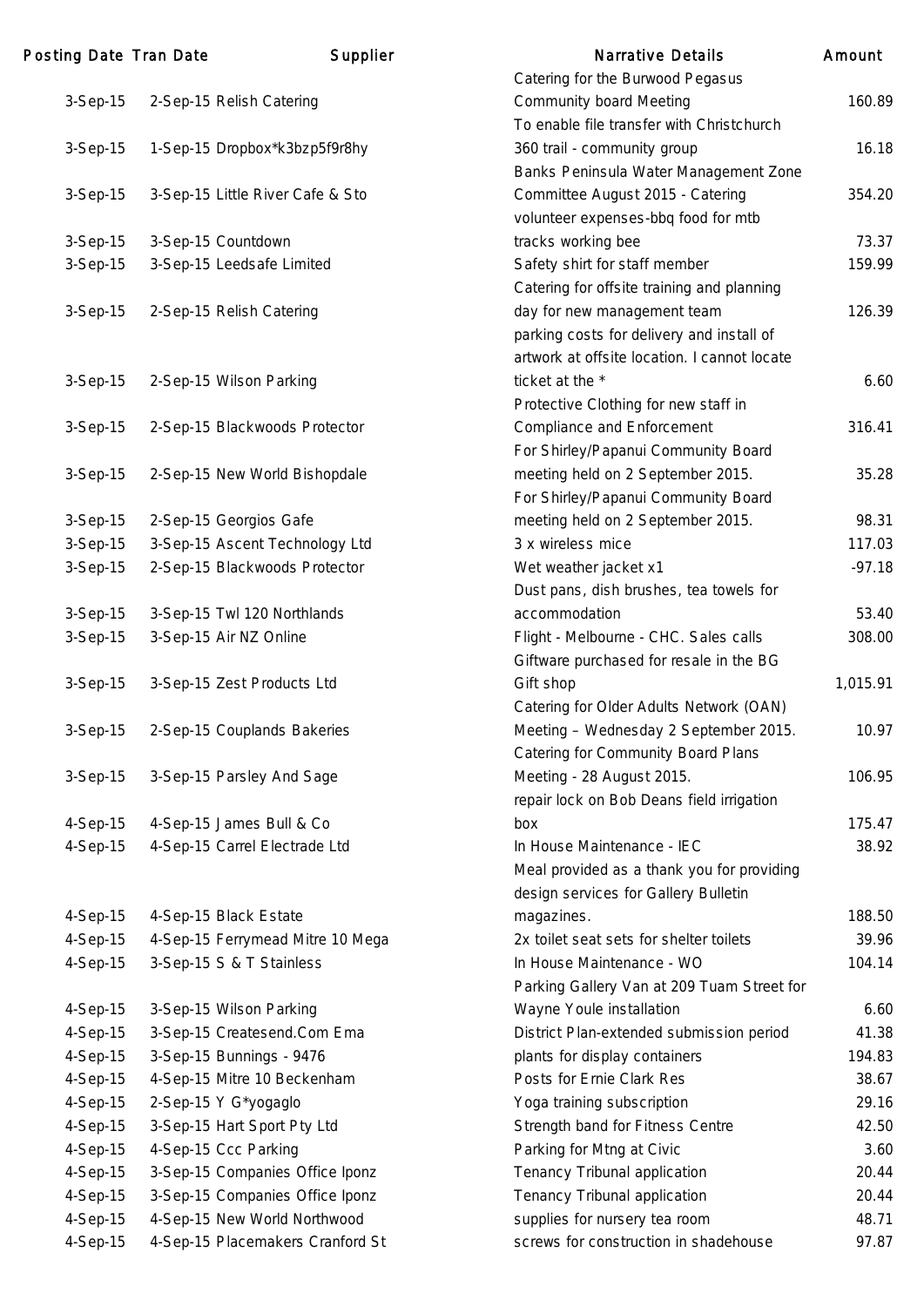| Posting Date Tran Date |                  | Supplier                           | <b>Narrative Details</b>                     | Amount |
|------------------------|------------------|------------------------------------|----------------------------------------------|--------|
| $4-Sep-15$             |                  | 3-Sep-15 Bp Oil New Zealand L      | Milk for Port Hills tearoom                  | 10.0   |
|                        |                  |                                    | Antarctic Society Annual membership for      |        |
| 4-Sep-15               |                  | 4-Sep-15 Nz Antarctic Society      | NZ IceFest                                   | 180.0  |
|                        |                  |                                    | materials for storytimes and school holiday  |        |
| 4-Sep-15               |                  | 4-Sep-15 Lincraft NZ Limited       | programme                                    | 29.9   |
| 4-Sep-15               |                  | 3-Sep-15 Bunnings - 9482           | <b>Brushes</b>                               | 39.8   |
|                        |                  |                                    | volunteer expenses-assorted savouries for    |        |
| 4-Sep-15               |                  | 3-Sep-15 Couplands Bakeries        | MTB working bee in Vic Park                  | 13.6   |
| 4-Sep-15               |                  | 3-Sep-15 Caltex Hornby             | Milk for tearoom                             | 6.0    |
|                        |                  |                                    | Parafin for Fire Pits at September 5th       |        |
| 4-Sep-15               |                  | 3-Sep-15 Caravan Camping & Mari    | Anniversary                                  | 119.   |
| 4-Sep-15               |                  | 3-Sep-15 The Cleaners Warehouse    | <b>Citrus Cleaner for Scrubber</b>           | 154.4  |
| 4-Sep-15               |                  | 4-Sep-15 Xcm Group Limited         | new pants x2                                 | 129.0  |
| 4-Sep-15               |                  | 3-Sep-15 Couplands Bakeries        | Bread and milk for re-sale in the dairy      | 25.    |
|                        |                  |                                    | Chillibins for Riccarton West SafeGrowth     |        |
| 4-Sep-15               |                  | 4-Sep-15 Twl 220 Riccarton         | Group                                        | 362.0  |
| 4-Sep-15               |                  | 2-Sep-15 Www.Gov.Uk                | Research                                     | 24.8   |
| $4-Sep-15$             |                  | 3-Sep-15 House Of Travel Online    | Booking fee - House of Travel                | 14.9   |
|                        |                  |                                    | 3 nights accommodation in Melbourne -        |        |
| 4-Sep-15               |                  | 3-Sep-15 Amity Apartments Hotels   | sales calls                                  | 487.   |
| 7-Sep-15               |                  | 3-Sep-15 Project Management Instit | Membership for New Zealand Chapter           | 305.3  |
| 7-Sep-15               |                  | 6-Sep-15 Ecocentral Ltd            | Dumping shelter refuse, old blankets etc     | 24.7   |
| 7-Sep-15               |                  | 4-Sep-15 Blacks Fasteners Lt       | In House Maintenance - WO                    | 165.6  |
| 7-Sep-15               |                  | 5-Sep-15 Twl 181 Belfast           | Riccarton West solar table chess sets        | 29.9   |
|                        |                  |                                    | Bolts + Screws for Wayne Youle Alone         |        |
| 7-Sep-15               |                  | 4-Sep-15 Bunnings - 9482           | Time installation                            | 26.2   |
|                        |                  |                                    | Attendance at Generate Industry              |        |
| 7-Sep-15               |                  | 4-Sep-15 Paypal *jenn10halli       | Networking Breakfast event Sept 22           | 20.0   |
| 7-Sep-15               |                  | 7-Sep-15 Standards New Zealand     | AS/NZS 3832:1998 Rising                      | 80.3   |
| 7-Sep-15               |                  | 6-Sep-15 Bunnings - 9476           | building materials for steam room cover      | 72.5   |
| 7-Sep-15               |                  | 4-Sep-15 Allergy Pharmacy Ltd      | Allergy Cream for Swimsmart Instructors      | 96.    |
| 7-Sep-15               |                  | 6-Sep-15 Ecocentral Ltd            | empty refuse truck                           | 63.0   |
| 7-Sep-15               |                  | 6-Sep-15 Bunnings - 9482           | glasspaper for sanding                       | 69.8   |
|                        |                  |                                    | Online form software used for forms and      |        |
| 7-Sep-15               |                  | 4-Sep-15 Formassembly.Com          | community grant forms                        | 407.   |
| 7-Sep-15               |                  | 3-Sep-15 Paypal *envision          | microstation fundamentals                    | 81.    |
|                        |                  |                                    | Replacement cordless phone for Pioneer       |        |
| 7-Sep-15               |                  | 4-Sep-15 Noel Leeming 3            | Pool Control                                 | 47.9   |
|                        |                  |                                    | Aqua Kneadit tile and gap filler, Light bulb |        |
|                        |                  |                                    | for Steam room, Replacement knife for        |        |
| 7-Sep-15               |                  | 5-Sep-15 Bunnings - 9482           | opening DE bags.                             | 261.6  |
|                        |                  |                                    | Approved \$80 spend by Team Leader, for      |        |
|                        |                  |                                    | Riccarton CCC staff member retiring,         |        |
| 7-Sep-15               | 4-Sep-15 Hintons |                                    | luncheon at Hintons Re*                      | 80.0   |
|                        |                  |                                    | Purchase of 3 Parking coupon books for       |        |
| 7-Sep-15               |                  | 7-Sep-15 Chch City Council Civic   | use by visiting dignitaries.                 | 93.0   |
| 7-Sep-15               |                  | 6-Sep-15 Mitre 10 Rangiora         | Measuring Jugs (chemical store)              | 14.0   |
| 7-Sep-15               |                  | 7-Sep-15 Spotlight Stores NZ Ltd   | craft supplies                               | 29.9   |
| 7-Sep-15               | 4-Sep-15 les Ltd |                                    | bulbs                                        | 27.3   |
|                        |                  |                                    | AAA batteries required for Playaway units    |        |
| 7-Sep-15               |                  | 7-Sep-15 Countdown                 | required at very short notice                | 25.4   |

|          | ng Date Tran Date | Supplier                           | Narrative Details                                                      | Amount |
|----------|-------------------|------------------------------------|------------------------------------------------------------------------|--------|
| 4-Sep-15 |                   | 3-Sep-15 Bp Oil New Zealand L      | Milk for Port Hills tearoom                                            | 10.08  |
|          |                   |                                    | Antarctic Society Annual membership for                                |        |
| 4-Sep-15 |                   | 4-Sep-15 Nz Antarctic Society      | NZ IceFest                                                             | 180.00 |
|          |                   |                                    | materials for storytimes and school holiday                            |        |
| 4-Sep-15 |                   | 4-Sep-15 Lincraft NZ Limited       | programme                                                              | 29.97  |
| 4-Sep-15 |                   | 3-Sep-15 Bunnings - 9482           | <b>Brushes</b>                                                         | 39.84  |
|          |                   |                                    | volunteer expenses-assorted savouries for                              |        |
| 4-Sep-15 |                   | 3-Sep-15 Couplands Bakeries        | MTB working bee in Vic Park                                            | 13.69  |
| 4-Sep-15 |                   | 3-Sep-15 Caltex Hornby             | Milk for tearoom                                                       | 6.00   |
|          |                   |                                    | Parafin for Fire Pits at September 5th                                 |        |
| 4-Sep-15 |                   | 3-Sep-15 Caravan Camping & Mari    | Anniversary                                                            | 119.94 |
| 4-Sep-15 |                   | 3-Sep-15 The Cleaners Warehouse    | Citrus Cleaner for Scrubber                                            | 154.40 |
| 4-Sep-15 |                   | 4-Sep-15 Xcm Group Limited         | new pants x2                                                           | 129.03 |
| 4-Sep-15 |                   | 3-Sep-15 Couplands Bakeries        | Bread and milk for re-sale in the dairy                                | 25.74  |
|          |                   |                                    | Chillibins for Riccarton West SafeGrowth                               |        |
| 4-Sep-15 |                   | 4-Sep-15 Twl 220 Riccarton         | Group                                                                  | 362.66 |
| 4-Sep-15 |                   | 2-Sep-15 Www.Gov.Uk                | Research                                                               | 24.84  |
| 4-Sep-15 |                   | 3-Sep-15 House Of Travel Online    | Booking fee - House of Travel                                          | 14.95  |
|          |                   |                                    | 3 nights accommodation in Melbourne -                                  |        |
| 4-Sep-15 |                   | 3-Sep-15 Amity Apartments Hotels   | sales calls                                                            | 487.45 |
| 7-Sep-15 |                   | 3-Sep-15 Project Management Instit | Membership for New Zealand Chapter                                     | 305.36 |
| 7-Sep-15 |                   | 6-Sep-15 Ecocentral Ltd            | Dumping shelter refuse, old blankets etc                               | 24.10  |
| 7-Sep-15 |                   | 4-Sep-15 Blacks Fasteners Lt       | In House Maintenance - WO                                              | 165.60 |
| 7-Sep-15 |                   | 5-Sep-15 Twl 181 Belfast           | Riccarton West solar table chess sets                                  | 29.98  |
|          |                   |                                    | Bolts + Screws for Wayne Youle Alone                                   |        |
| 7-Sep-15 |                   | 4-Sep-15 Bunnings - 9482           | Time installation                                                      | 26.29  |
|          |                   |                                    | Attendance at Generate Industry                                        |        |
| 7-Sep-15 |                   | 4-Sep-15 Paypal *jenn10halli       | Networking Breakfast event Sept 22                                     | 20.00  |
| 7-Sep-15 |                   | 7-Sep-15 Standards New Zealand     | AS/NZS 3832:1998 Rising                                                | 80.32  |
| 7-Sep-15 |                   | 6-Sep-15 Bunnings - 9476           | building materials for steam room cover                                | 72.50  |
| 7-Sep-15 |                   | 4-Sep-15 Allergy Pharmacy Ltd      | Allergy Cream for Swimsmart Instructors                                | 96.00  |
| 7-Sep-15 |                   | 6-Sep-15 Ecocentral Ltd            | empty refuse truck                                                     | 63.00  |
| 7-Sep-15 |                   | 6-Sep-15 Bunnings - 9482           | glasspaper for sanding                                                 | 69.80  |
|          |                   |                                    | Online form software used for forms and                                |        |
| 7-Sep-15 |                   | 4-Sep-15 Formassembly.Com          | community grant forms                                                  | 407.78 |
| 7-Sep-15 |                   | 3-Sep-15 Paypal *envision          | microstation fundamentals                                              | 81.75  |
|          |                   |                                    | Replacement cordless phone for Pioneer                                 |        |
| 7-Sep-15 |                   | 4-Sep-15 Noel Leeming 3            | Pool Control                                                           | 47.99  |
|          |                   |                                    | Aqua Kneadit tile and gap filler, Light bulb                           |        |
|          |                   |                                    | for Steam room, Replacement knife for                                  |        |
| 7-Sep-15 |                   | 5-Sep-15 Bunnings - 9482           |                                                                        | 261.68 |
|          |                   |                                    | opening DE bags.                                                       |        |
|          |                   |                                    | Approved \$80 spend by Team Leader, for                                |        |
|          |                   |                                    | Riccarton CCC staff member retiring,                                   |        |
| 7-Sep-15 | 4-Sep-15 Hintons  |                                    | luncheon at Hintons Re*                                                | 80.00  |
| 7-Sep-15 |                   | 7-Sep-15 Chch City Council Civic   | Purchase of 3 Parking coupon books for<br>use by visiting dignitaries. | 93.00  |
| 7-Sep-15 |                   | 6-Sep-15 Mitre 10 Rangiora         | Measuring Jugs (chemical store)                                        | 14.09  |
|          |                   | 7-Sep-15 Spotlight Stores NZ Ltd   | craft supplies                                                         | 29.97  |
| 7-Sep-15 | 4-Sep-15 les Ltd  |                                    | bulbs                                                                  | 27.32  |
| 7-Sep-15 |                   |                                    |                                                                        |        |
|          |                   |                                    | AAA batteries required for Playaway units                              |        |
| 7-Sep-15 |                   | 7-Sep-15 Countdown                 | required at very short notice                                          | 25.49  |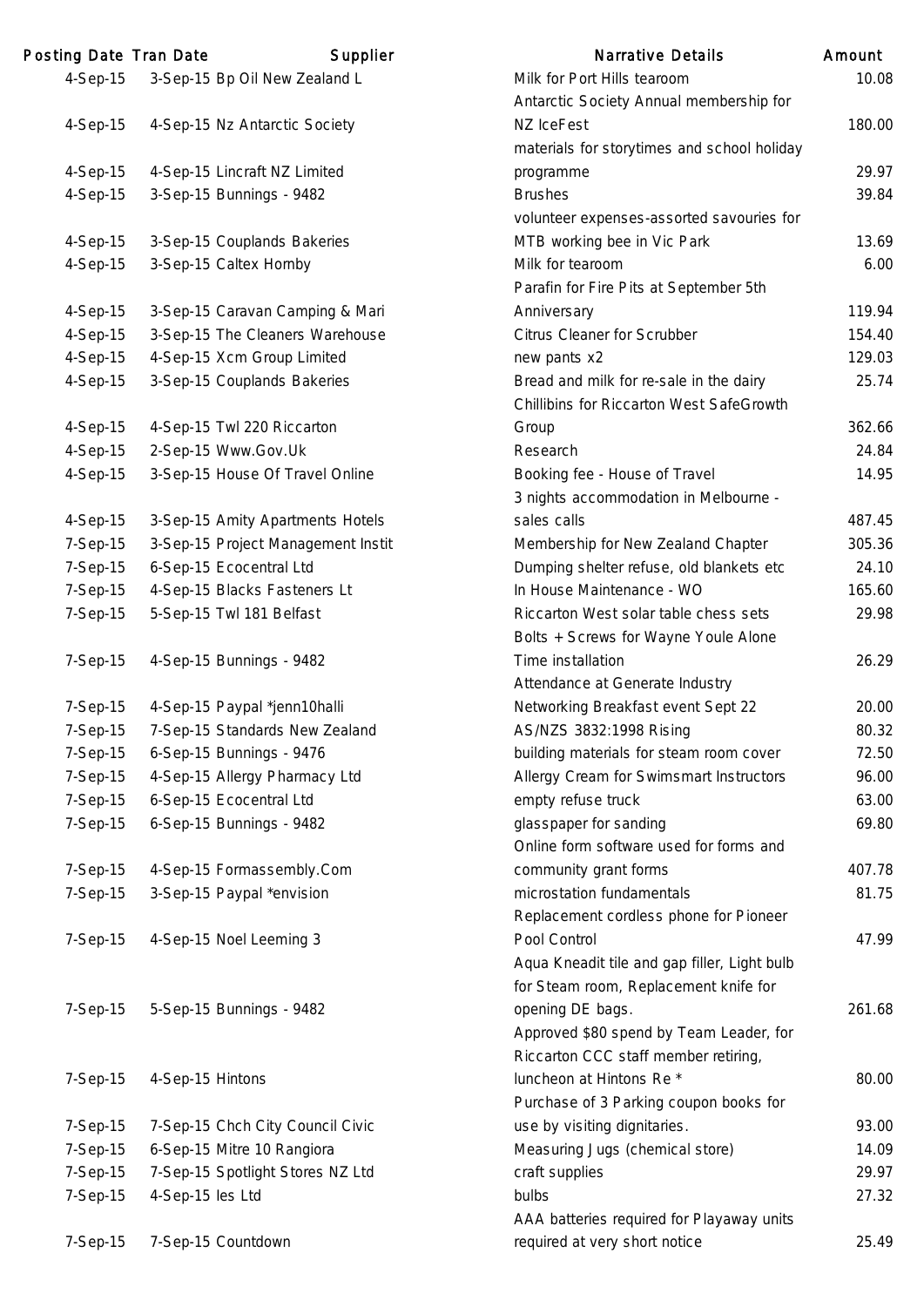| Posting Date Tran Date | Supplier                           | <b>Narrative Details</b>                    | Amount |
|------------------------|------------------------------------|---------------------------------------------|--------|
| 7-Sep-15               | 4-Sep-15 Companies Office Iponz    | Tenancy Tribunal application                | 20.44  |
| 7-Sep-15               | 4-Sep-15 Companies Office Iponz    | Tenancy Tribunal application                | 20.44  |
| 7-Sep-15               | 4-Sep-15 Ministry Of Justice       | Attachment order to recover debt            | 50.00  |
|                        |                                    | Miscellaneous - tenant relocation to        |        |
| 7-Sep-15               | 4-Sep-15 The Redwood Hub Limited   | Redwood Hotel 04/09/15-14/09/15             | 890.00 |
| 7-Sep-15               | 7-Sep-15 Global Culture            | Canvas Storytime bags                       | 676.20 |
| 7-Sep-15               | 4-Sep-15 ld Solutions              | key rings for ID holders                    | 115.00 |
|                        |                                    | 10 security keys for Akaroa Boat            |        |
| 7-Sep-15               | 4-Sep-15 Chubb NZ Limited          | Compound                                    | 215.05 |
| 7-Sep-15               | 4-Sep-15 Blackwoods Protector      | Replacement Boots x1                        | 138.48 |
|                        |                                    | Vest x1 and Replacement Hard Hats for       |        |
| 7-Sep-15               | 4-Sep-15 Blackwoods Protector      | Team                                        | 246.25 |
|                        |                                    | 6 work desks for the Draw like              |        |
|                        |                                    | Michelangelo activity for The Big Draw      |        |
| 7-Sep-15               | 7-Sep-15 Displayworks Lp - Chch    | event                                       | 488.75 |
| 7-Sep-15               | 7-Sep-15 Four Square Akaroa        | tea, coffee, light bulbs etc                | 89.46  |
|                        |                                    | 2 Waka Huia (wooden carving box) for the    |        |
| 7-Sep-15               | 4-Sep-15 Madinz NZ Catalogue       | Mayor to take to Xiamen China               | 446.20 |
|                        |                                    | A long table arrangement for Wuhan          |        |
|                        |                                    | Delegation visit on 13 August, and 4 flower |        |
| 7-Sep-15               | 7-Sep-15 Flowers On Cashmere       | arrangements for Appr *                     | 628.00 |
| 7-Sep-15               | 7-Sep-15 Leedsafe Limited          | Disposable rubber gloves                    | 18.39  |
|                        |                                    | volunteer expenses-B.B.Q food for MTB       |        |
| 7-Sep-15               | 4-Sep-15 Halswell Butchery 2007 Lt | track working bee                           | 105.95 |
| 7-Sep-15               | 7-Sep-15 Ccc Parking               | parking                                     | 6.70   |
| 7-Sep-15               | 7-Sep-15 New World Halswell        | Milk for staffroom                          | 4.39   |
| 7-Sep-15               | 4-Sep-15 Ross Galt Lock & Key      | new padlock for Jellie rear gate plus key   | 61.00  |
| 7-Sep-15               | 7-Sep-15 Mitre 10 Bishopdale       | 2 x Battery Testers for FE Library          | 11.96  |
| 7-Sep-15               | 7-Sep-15 Acorn Models              | Materials CWTP Model                        | 111.50 |
| 7-Sep-15               | 5-Sep-15 Harvey Norman Moorehouse  | USB cable for phone charging                | 45.00  |
| 7-Sep-15               | 7-Sep-15 Mighty Ape Limited        | Xbox controller for NB replacement          | 66.49  |
| 7-Sep-15               | 4-Sep-15 Blackwoods Protector      | New wet weather jacket x1                   | 92.93  |
| 7-Sep-15               | 7-Sep-15 Forest & Bird Society     | <b>Botanic Gardens library</b>              | 114.00 |
| 7-Sep-15               | 7-Sep-15 Shq Touchwood Books       | <b>Botanic Gardens library</b>              | 115.00 |
| 7-Sep-15               | 4-Sep-15 Mad Butcher Riccarton     | BBQ supplies for SafeGrowth event           | 134.38 |
| 7-Sep-15               | 5-Sep-15 New World South City      | Bread for SafeGrowth event                  | 13.00  |
|                        |                                    | Annual fee for satelite GPS connection -    |        |
|                        |                                    | safety. Staff member regularly in remote    |        |
| 7-Sep-15               | 4-Sep-15 Gus*spot Messenger        | locations with no *                         | 269.12 |
| 7-Sep-15               | 7-Sep-15 Fishpond Co NZ            | Library book                                | 96.09  |
| 7-Sep-15               | 3-Sep-15 Jetstar Airways Pty Ltd N | CHC - Melbourne - sales calls               | 206.00 |
|                        |                                    | Catering for SAW (Sydenham Addington        |        |
|                        |                                    | Waltham) Network Meeting - Tuesday 8        |        |
| 7-Sep-15               | 6-Sep-15 New World Ilam            | September 2015.                             | 5.48   |
| 8-Sep-15               | 6-Sep-15 Paknsave Moorhouse        | Independent Hearings Panel meetings         | 201.82 |
|                        |                                    | QE11 meeting with MoE, Mayor and CEO        |        |
| 8-Sep-15               | 8-Sep-15 Relish Catering           | and Project Managers.                       | 190.04 |
| 8-Sep-15               | 8-Sep-15 Relish Catering           | LMH Board Seminar - 2 September 2015        | 130.37 |
| 8-Sep-15               | 7-Sep-15 Freshchoice Barrington    | Milk for staffroom                          | 3.29   |
|                        |                                    | Glitter for the Glitter Painting Outreach   |        |
| 8-Sep-15               | 8-Sep-15 Gordon Harris Chch        | Lesson - Term 3 2015                        | 79.95  |
|                        |                                    |                                             |        |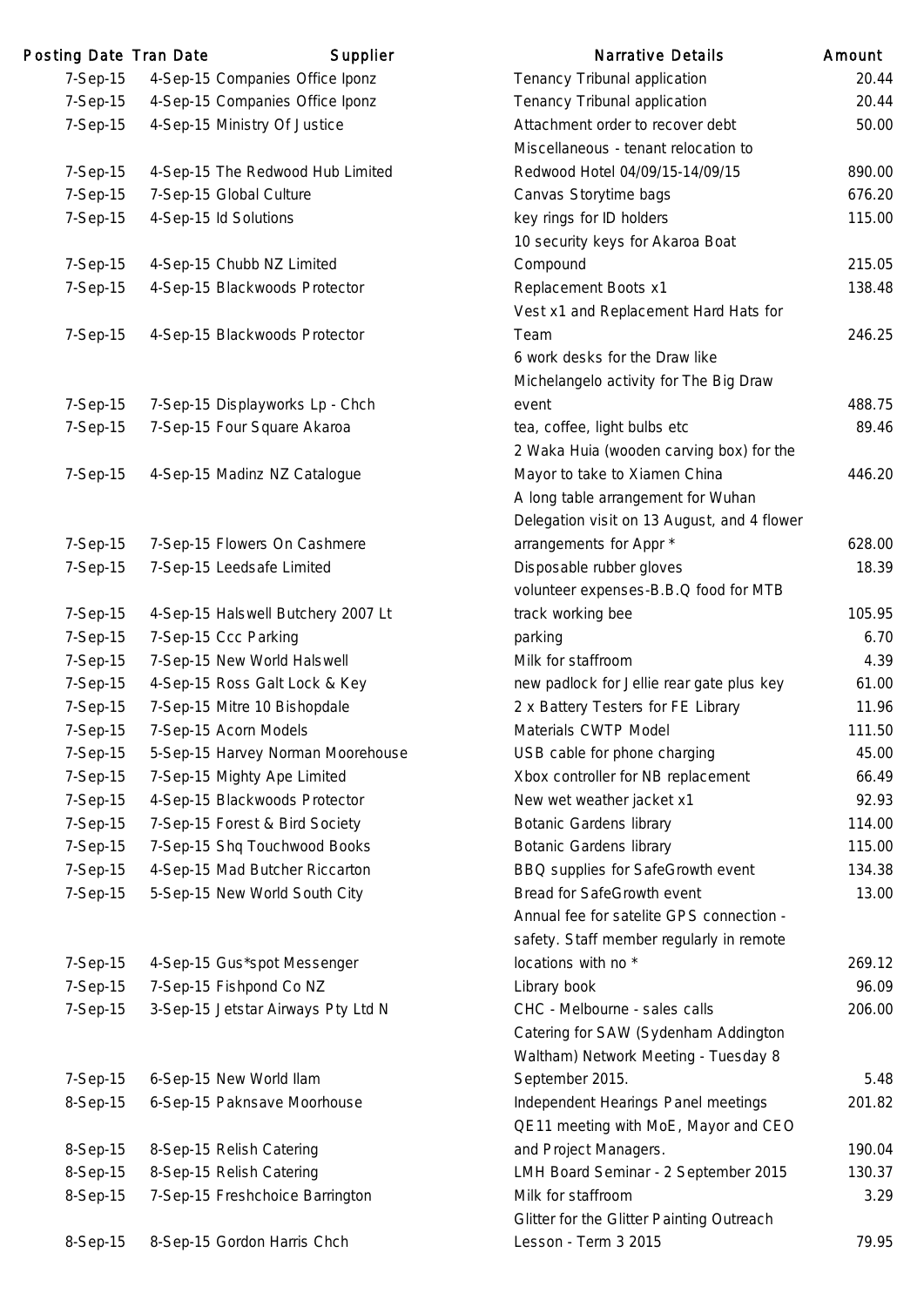### Posting Date Tran Date **Supplier** Supplier Narrative Detail

| 8-Sep-15 |                | 8-Sep-15 Relish Catering           |  |
|----------|----------------|------------------------------------|--|
| 8-Sep-15 |                | 7-Sep-15 Gough Gough & Hamer       |  |
| 8-Sep-15 |                | 8-Sep-15 Mobil Aranui              |  |
| 8-Sep-15 |                | 8-Sep-15 Mitre 10 Mega Hornby      |  |
|          |                |                                    |  |
| 8-Sep-15 |                | 7-Sep-15 Noel Leeming 12           |  |
| 8-Sep-15 |                | 7-Sep-15 Elite Fitness Christchurc |  |
| 8-Sep-15 |                | 8-Sep-15 Pgg Wrightson Chch        |  |
| 8-Sep-15 |                | 7-Sep-15 Wilson Parking            |  |
|          |                |                                    |  |
| 8-Sep-15 |                | 8-Sep-15 Parsley And Sage          |  |
| 8-Sep-15 |                | 7-Sep-15 Createsend.Com Ema        |  |
| 8-Sep-15 |                | 7-Sep-15 Createsend.Com Ema        |  |
|          |                |                                    |  |
| 8-Sep-15 |                | 8-Sep-15 Fairfax Media (Ps)        |  |
| 8-Sep-15 |                | 8-Sep-15 Briscoes Chch Salisbury   |  |
|          |                |                                    |  |
|          |                |                                    |  |
| 8-Sep-15 |                | 7-Sep-15 Clarkson Sign Studio 2006 |  |
| 8-Sep-15 |                | 8-Sep-15 Aarque Group Limited      |  |
| 8-Sep-15 |                | 8-Sep-15 Mitre 10 Beckenham        |  |
|          |                |                                    |  |
|          |                |                                    |  |
| 8-Sep-15 |                | 8-Sep-15 Ascent Technology Ltd     |  |
| 8-Sep-15 |                | 7-Sep-15 Bunnings - 9482           |  |
|          |                |                                    |  |
| 8-Sep-15 |                | 8-Sep-15 Twl 175 South City        |  |
| 8-Sep-15 |                | 8-Sep-15 Gardenmakers              |  |
| 8-Sep-15 |                | 7-Sep-15 Blackwoods Protector      |  |
|          |                |                                    |  |
| 8-Sep-15 |                | 8-Sep-15 Fendalton Service Ctr     |  |
| 8-Sep-15 |                | 8-Sep-15 Minit NZ Ltd              |  |
| 8-Sep-15 |                | 8-Sep-15 Columbus Coffee Smales    |  |
| 8-Sep-15 |                | 8-Sep-15 Auckland Co Op Taxis      |  |
| 8-Sep-15 | 7-Sep-15 Crisp |                                    |  |
| 8-Sep-15 |                | 7-Sep-15 Couplands Bakeries        |  |
| 9-Sep-15 |                | 9-Sep-15 Fairfax Media (Ps)        |  |
| 9-Sep-15 |                | 8-Sep-15 Bunnings - 9482           |  |
|          |                |                                    |  |
|          |                |                                    |  |
| 9-Sep-15 |                | 9-Sep-15 Twl 123 Eastgate          |  |
|          |                |                                    |  |
| 9-Sep-15 |                | 8-Sep-15 Kbb Music                 |  |
| 9-Sep-15 |                | 7-Sep-15 Trumba Corporation        |  |
| 9-Sep-15 |                | 7-Sep-15 Saltwater Cafe            |  |
| 9-Sep-15 |                | 8-Sep-15 Wilson Parking New Zealan |  |
| 9-Sep-15 |                | 7-Sep-15 Facebk *4un998adr2        |  |
| 9-Sep-15 |                | 8-Sep-15 Blackwoods Protector      |  |
| 9-Sep-15 |                | 8-Sep-15 Akaroa Shuttle            |  |

|          | ng Date Tran Date | Supplier                           | Narrative Details                            | Amount   |
|----------|-------------------|------------------------------------|----------------------------------------------|----------|
|          |                   |                                    | Catering for the Hagley/Ferrymead            |          |
| 8-Sep-15 |                   | 8-Sep-15 Relish Catering           | <b>Community Board</b>                       | 101.20   |
| 8-Sep-15 |                   | 7-Sep-15 Gough Gough & Hamer       | Caterpillar Key                              | 147.52   |
| 8-Sep-15 |                   | 8-Sep-15 Mobil Aranui              | Fuel for Standby Generator                   | 44.13    |
| 8-Sep-15 |                   | 8-Sep-15 Mitre 10 Mega Hornby      | Battery for Hornby safe                      | 7.98     |
|          |                   |                                    | Replacement audio system/micro hifi for      |          |
| 8-Sep-15 |                   | 7-Sep-15 Noel Leeming 12           | Lounge                                       | 99.99    |
| 8-Sep-15 |                   | 7-Sep-15 Elite Fitness Christchurc | exercise bands for the gym                   | 49.34    |
| 8-Sep-15 |                   | 8-Sep-15 Pgg Wrightson Chch        | weedkiller sprayer and ppe                   | 673.48   |
| 8-Sep-15 |                   | 7-Sep-15 Wilson Parking            | Parking for half day training                | 9.60     |
|          |                   |                                    | Catering for Residents' Association/Board    |          |
| 8-Sep-15 |                   | 8-Sep-15 Parsley And Sage          | <b>Representation Review Workshop</b>        | 104.65   |
| 8-Sep-15 |                   | 7-Sep-15 Createsend.Com Ema        | FRP-Bishopdale Community Centre Sep          | 8.47     |
| 8-Sep-15 |                   | 7-Sep-15 Createsend.Com Ema        | FRP Sept video update                        | 107.47   |
|          |                   |                                    | The press & Sunday Star Times                |          |
| 8-Sep-15 |                   | 8-Sep-15 Fairfax Media (Ps)        | subscription                                 | 81.46    |
| 8-Sep-15 |                   | 8-Sep-15 Briscoes Chch Salisbury   | Hooks for displays                           | 13.98    |
|          |                   |                                    | Update the sign with names of Burwood        |          |
|          |                   |                                    | Pegasus Community Service Award              |          |
| 8-Sep-15 |                   | 7-Sep-15 Clarkson Sign Studio 2006 | recipients for 2015. The sign *              | 243.80   |
| 8-Sep-15 |                   | 8-Sep-15 Aarque Group Limited      | 8 x rolls paper for HP7100 printer           | 538.36   |
| 8-Sep-15 |                   | 8-Sep-15 Mitre 10 Beckenham        | new pitchfork and gloves                     | 22.97    |
|          |                   |                                    | 3 x Atdec VF-AT-D Visidec Focus Dual         |          |
|          |                   |                                    | Arm Mount Desk Mount - Te Hapua:             |          |
| 8-Sep-15 |                   | 8-Sep-15 Ascent Technology Ltd     | Halswell Centre IT fitout                    | 929.22   |
| 8-Sep-15 |                   | 7-Sep-15 Bunnings - 9482           | Liquid nails                                 | 8.94     |
|          |                   |                                    | Miscellaneous - provisions for Age           |          |
| 8-Sep-15 |                   | 8-Sep-15 Twl 175 South City        | Concerns Expo                                | 25.90    |
| 8-Sep-15 |                   | 8-Sep-15 Gardenmakers              | HQP mulch sister city gardens                | 472.00   |
| 8-Sep-15 |                   | 7-Sep-15 Blackwoods Protector      | PPE - Workshop Gloves x1                     | 55.20    |
|          |                   |                                    | Purchase of parking coupons for staff use    |          |
| 8-Sep-15 |                   | 8-Sep-15 Fendalton Service Ctr     | for meetings in Civic                        | 93.00    |
| 8-Sep-15 |                   | 8-Sep-15 Minit NZ Ltd              | Key Cut for Alarm at 77 Hereford Street      | 9.90     |
| 8-Sep-15 |                   | 8-Sep-15 Columbus Coffee Smales    | Meal while out of town for meeting           | 9.90     |
| 8-Sep-15 |                   | 8-Sep-15 Auckland Co Op Taxis      | Transport while at meeting                   | 99.70    |
| 8-Sep-15 | 7-Sep-15 Crisp    |                                    | veges for rabbits                            | 54.22    |
| 8-Sep-15 |                   | 7-Sep-15 Couplands Bakeries        | Bread and milk for re-sale in the dairy      | 17.16    |
| 9-Sep-15 |                   | 9-Sep-15 Fairfax Media (Ps)        | Monthly Press account for August             | 365.98   |
| 9-Sep-15 |                   | 8-Sep-15 Bunnings - 9482           | Gazebo Sides                                 | 64.26    |
|          |                   |                                    | Two extension cords for office following the |          |
|          |                   |                                    | shift of desks into what was the Blue        |          |
| 9-Sep-15 |                   | 9-Sep-15 Twl 123 Eastgate          | Room at 180 Smith *                          | 20.00    |
|          |                   |                                    | Music equipment for Te Hapua: Halswell       |          |
| 9-Sep-15 |                   | 8-Sep-15 Kbb Music                 | Centre IT fit out                            | 5,209.68 |
| 9-Sep-15 |                   | 7-Sep-15 Trumba Corporation        | Trumba licence August 2015                   | 212.88   |
| 9-Sep-15 |                   | 7-Sep-15 Saltwater Cafe            | NEXT conference - meal                       | 21.70    |
| 9-Sep-15 |                   | 8-Sep-15 Wilson Parking New Zealan | Carparking at Civic - meetings               | 10.60    |
| 9-Sep-15 |                   | 7-Sep-15 Facebk *4un998adr2        | NZ Cup & Show Week Facebook post             | 70.17    |
| 9-Sep-15 |                   | 8-Sep-15 Blackwoods Protector      | Safety footwear, protective gloves           | 163.73   |
| 9-Sep-15 |                   | 8-Sep-15 Akaroa Shuttle            | Older Adults Expo bus advertising            | 207.00   |
| 9-Sep-15 |                   | 7-Sep-15 Readdle Inc.              | Pdf expert ent sub Sep 15 - 12 users         | 163.81   |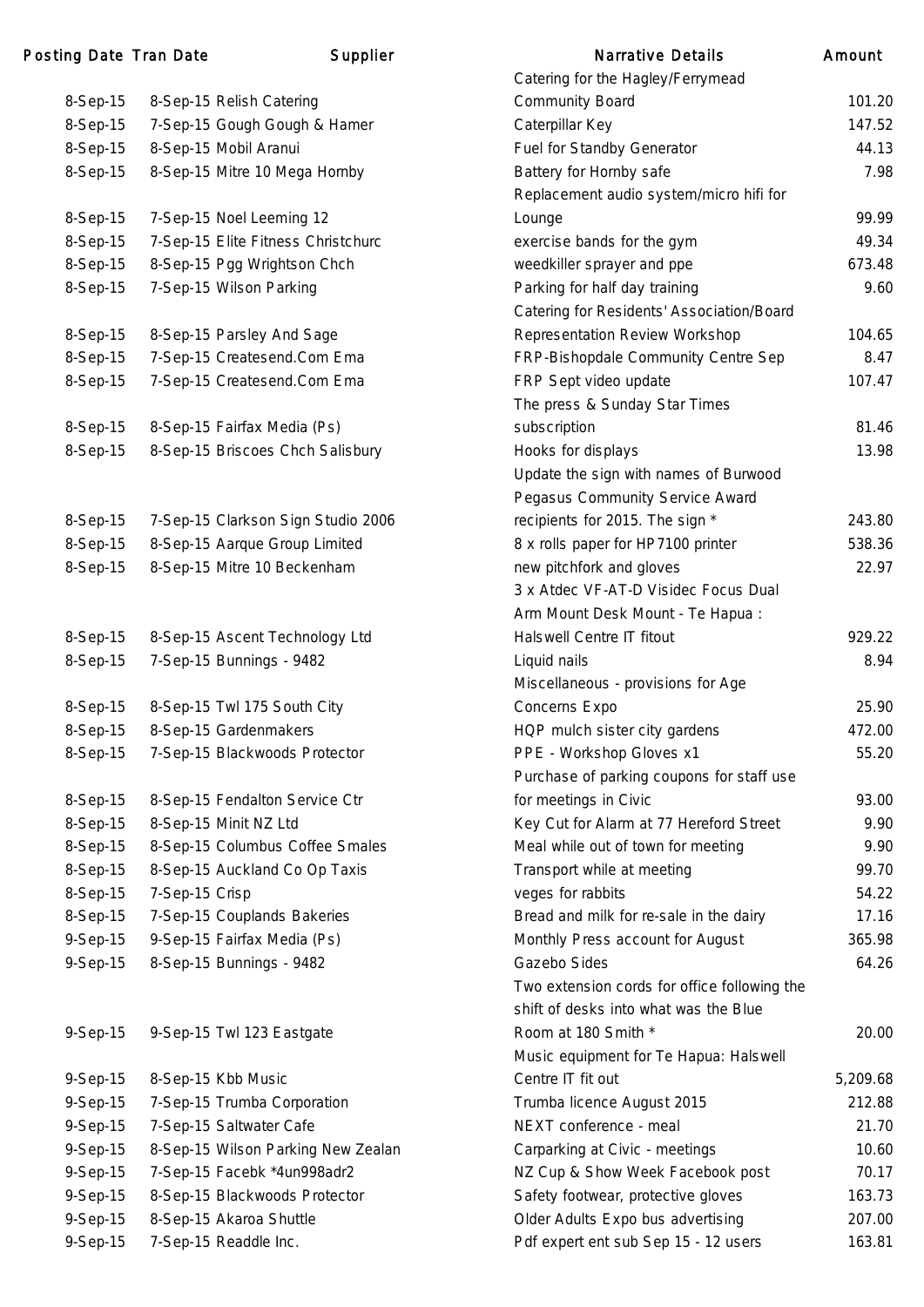### Posting Date Tran Date **Supplier** Supplier Narrative Details Amount

|           |                                    | Stall Tublit experises - Curree, tea,        |        |
|-----------|------------------------------------|----------------------------------------------|--------|
| 9-Sep-15  | 9-Sep-15 Fresh Choice Parklands    | dishcloths, sugar, milk, detergents          | 72.99  |
| 9-Sep-15  | 8-Sep-15 Companies Office Iponz    | Tenancy Tribunal application                 | 20.44  |
| 9-Sep-15  | 9-Sep-15 Mitre 10 Bishopdale       | 4 flaxknives, 10 hook weeders 800665867      | 106.94 |
| 9-Sep-15  | 9-Sep-15 Connovation               | 800665869                                    | 112.70 |
|           |                                    | cement and pipe fittings for nursery         |        |
| 9-Sep-15  | 9-Sep-15 Mitre 10 Bishopdale       | maintenance                                  | 71.68  |
|           |                                    | Registration Fee to attend an NZPI course    |        |
| 9-Sep-15  | 8-Sep-15 New Zealand Planning Inst | PM2 Effective Plan Making CHCH               | 450.00 |
| 9-Sep-15  | 9-Sep-15 Caltex Redwood            | milk for staffroom                           | 11.80  |
| 9-Sep-15  | 8-Sep-15 Parkhouse Rd Garden       | toil soil for repairing back of embankment   | 735.00 |
|           |                                    | Accidental use of card. Refund receipt       |        |
| 9-Sep-15  | 7-Sep-15 Metrostation Noerreport R | attached.                                    | 44.17  |
|           |                                    | Remainder of uniform for new Cycle safe      |        |
| 9-Sep-15  | 9-Sep-15 Canterbury Teamwear       | employees x5                                 | 754.92 |
| 9-Sep-15  | 9-Sep-15 Z Botany Downs            | Cloth Tape required                          | 8.50   |
|           |                                    | Dustpan and brush, mop, bucket for           |        |
| 9-Sep-15  | 8-Sep-15 Kmart - Shirley           | equipping microchipping room                 | 28.00  |
|           |                                    | emergency callout to nth new brighon fire    |        |
| 9-Sep-15  | 8-Sep-15 Rhino Fire And Securit    | alarm                                        | 264.50 |
| 9-Sep-15  | 6-Sep-15 Skr*abebooks.Co 3insvp    | Library book                                 | 49.14  |
|           |                                    | Training course x2 for Health and Safety     |        |
| 10-Sep-15 | 10-Sep-15 Site Safe                | with SiteSafe.                               | 370.30 |
| 10-Sep-15 | 7-Sep-15 Paypal *battocletti       | Library colouring display                    | 3.36   |
| 10-Sep-15 | 9-Sep-15 Gardenpost 2006 Limited   | wildflower seed for hagley park swales       | 69.50  |
| 10-Sep-15 | 10-Sep-15 Hamilton Taxis           | BGANZ workshop - hamilton                    | 52.50  |
| 10-Sep-15 | 8-Sep-15 George Henry & Co Lt      | Replacement Light for Headlamp               | 64.17  |
| 10-Sep-15 | 9-Sep-15 Blacks Fasteners Lt       | In House Maintenance - WO                    | 18.33  |
| 10-Sep-15 | 9-Sep-15 Humes Pipeline Systems    | In House Maintenance - WO                    | 341.90 |
| 10-Sep-15 | 10-Sep-15 Ferrymead Mitre 10 Mega  | <b>Expanding foam for Smith Street</b>       | 14.98  |
| 10-Sep-15 | 8-Sep-15 George Henry & Co Lt      | Drill Bits - Francis Upritchard installation | 16.79  |
| 10-Sep-15 | 10-Sep-15 Standards New Zealand    | AS/NZS 1554:2014                             | 48.94  |
|           |                                    | Senior Solicitor - Commercial Leasing        |        |
| 10-Sep-15 | 10-Sep-15 Nzls Cle - Zeald         | webinar                                      | 149.00 |
|           |                                    |                                              |        |
|           |                                    | new start - safety equipment -jacket boots   |        |
| 10-Sep-15 | 9-Sep-15 Blackwoods Protector      | hat high viz etc                             | 642.36 |
| 10-Sep-15 | 10-Sep-15 Mitre 10 Beckenham       | Wallpaper paste to make glyphosate gel       | 78.75  |
|           |                                    | Stainless cleaner, Steam & Sauna bulb,       |        |
|           |                                    | paint & painting prep products to patchup    |        |
| 10-Sep-15 | 9-Sep-15 Bunnings - 9476           | Poolcontrol walls                            | 219.24 |
| 10-Sep-15 | 10-Sep-15 Ccc Parking              | Parking-loading consignment at Museum        | 3.60   |
| 10-Sep-15 | 9-Sep-15 Createsend.Com Ema        | Swimsmart Newsletter                         | 125.55 |
|           |                                    | Ross Galt - replacement old barrel lock      |        |
|           |                                    | with new digital lock as per audit           |        |
| 10-Sep-15 | 9-Sep-15 Ross Galt Lock & Key      | requirements                                 | 495.00 |
| 10-Sep-15 | 9-Sep-15 Companies Office Iponz    | Tenancy Tribunal application                 | 20.44  |
| 10-Sep-15 | 9-Sep-15 Companies Office Iponz    | Tenancy Tribunal application                 | 20.44  |
|           |                                    | community support milk for workday           |        |
| 10-Sep-15 | 10-Sep-15 Fresh Choice Parklands   | cleaning materials for ed centre             | 18.89  |
| 10-Sep-15 | 9-Sep-15 Kmart - Shirley           | Furniture for outdoor events                 | 58.00  |
| 10-Sep-15 | 10-Sep-15 Countdown                | Supplies for learning parties                | 40.70  |

|           |                                    | Staff room expenses - coffee, tea,                                               |        |
|-----------|------------------------------------|----------------------------------------------------------------------------------|--------|
| 9-Sep-15  | 9-Sep-15 Fresh Choice Parklands    | dishcloths, sugar, milk, detergents                                              | 72.99  |
| 9-Sep-15  | 8-Sep-15 Companies Office Iponz    | Tenancy Tribunal application                                                     | 20.44  |
| 9-Sep-15  | 9-Sep-15 Mitre 10 Bishopdale       | 4 flaxknives, 10 hook weeders 800665867                                          | 106.94 |
| 9-Sep-15  | 9-Sep-15 Connovation               | 800665869                                                                        | 112.70 |
|           |                                    | cement and pipe fittings for nursery                                             |        |
| 9-Sep-15  | 9-Sep-15 Mitre 10 Bishopdale       | maintenance                                                                      | 71.68  |
|           |                                    | Registration Fee to attend an NZPI course                                        |        |
| 9-Sep-15  | 8-Sep-15 New Zealand Planning Inst | PM2 Effective Plan Making CHCH                                                   | 450.00 |
| 9-Sep-15  | 9-Sep-15 Caltex Redwood            | milk for staffroom                                                               | 11.80  |
| 9-Sep-15  | 8-Sep-15 Parkhouse Rd Garden       | toil soil for repairing back of embankment                                       | 735.00 |
|           |                                    | Accidental use of card. Refund receipt                                           |        |
| 9-Sep-15  | 7-Sep-15 Metrostation Noerreport R | attached.                                                                        | 44.17  |
|           |                                    | Remainder of uniform for new Cycle safe                                          |        |
| 9-Sep-15  | 9-Sep-15 Canterbury Teamwear       | employees x5                                                                     | 754.92 |
| 9-Sep-15  | 9-Sep-15 Z Botany Downs            | Cloth Tape required                                                              | 8.50   |
|           |                                    | Dustpan and brush, mop, bucket for                                               |        |
| 9-Sep-15  | 8-Sep-15 Kmart - Shirley           | equipping microchipping room                                                     | 28.00  |
|           |                                    | emergency callout to nth new brighon fire                                        |        |
| 9-Sep-15  | 8-Sep-15 Rhino Fire And Securit    | alarm                                                                            | 264.50 |
| 9-Sep-15  | 6-Sep-15 Skr*abebooks.Co 3insvp    | Library book                                                                     | 49.14  |
|           |                                    | Training course x2 for Health and Safety                                         |        |
| 10-Sep-15 | 10-Sep-15 Site Safe                | with SiteSafe.                                                                   | 370.30 |
| 10-Sep-15 | 7-Sep-15 Paypal *battocletti       | Library colouring display                                                        | 3.36   |
| 10-Sep-15 | 9-Sep-15 Gardenpost 2006 Limited   | wildflower seed for hagley park swales                                           | 69.50  |
| 10-Sep-15 | 10-Sep-15 Hamilton Taxis           | BGANZ workshop - hamilton                                                        | 52.50  |
| 10-Sep-15 | 8-Sep-15 George Henry & Co Lt      | Replacement Light for Headlamp                                                   | 64.17  |
| 10-Sep-15 | 9-Sep-15 Blacks Fasteners Lt       | In House Maintenance - WO                                                        | 18.33  |
| 10-Sep-15 | 9-Sep-15 Humes Pipeline Systems    | In House Maintenance - WO                                                        | 341.90 |
| 10-Sep-15 | 10-Sep-15 Ferrymead Mitre 10 Mega  | <b>Expanding foam for Smith Street</b>                                           | 14.98  |
| 10-Sep-15 | 8-Sep-15 George Henry & Co Lt      | Drill Bits - Francis Upritchard installation                                     | 16.79  |
| 10-Sep-15 | 10-Sep-15 Standards New Zealand    | AS/NZS 1554:2014                                                                 | 48.94  |
|           |                                    | Senior Solicitor - Commercial Leasing                                            |        |
| 10-Sep-15 | 10-Sep-15 Nzls Cle - Zeald         | webinar                                                                          | 149.00 |
|           |                                    | new start - safety equipment -jacket boots                                       |        |
| 10-Sep-15 | 9-Sep-15 Blackwoods Protector      | hat high viz etc                                                                 | 642.36 |
| 10-Sep-15 | 10-Sep-15 Mitre 10 Beckenham       | Wallpaper paste to make glyphosate gel<br>Stainless cleaner, Steam & Sauna bulb, | 78.75  |
|           |                                    | paint & painting prep products to patchup                                        |        |
| 10-Sep-15 | 9-Sep-15 Bunnings - 9476           | Poolcontrol walls                                                                | 219.24 |
| 10-Sep-15 | 10-Sep-15 Ccc Parking              | Parking-loading consignment at Museum                                            | 3.60   |
| 10-Sep-15 | 9-Sep-15 Createsend.Com Ema        | Swimsmart Newsletter                                                             | 125.55 |
|           |                                    | Ross Galt - replacement old barrel lock                                          |        |
|           |                                    | with new digital lock as per audit                                               |        |
| 10-Sep-15 | 9-Sep-15 Ross Galt Lock & Key      | requirements                                                                     | 495.00 |
| 10-Sep-15 | 9-Sep-15 Companies Office Iponz    | Tenancy Tribunal application                                                     | 20.44  |
| 10-Sep-15 | 9-Sep-15 Companies Office Iponz    | Tenancy Tribunal application                                                     | 20.44  |
|           |                                    | community support milk for workday                                               |        |
| 10-Sep-15 | 10-Sep-15 Fresh Choice Parklands   | cleaning materials for ed centre                                                 | 18.89  |
| 10-Sep-15 | 9-Sep-15 Kmart - Shirley           | Furniture for outdoor events                                                     | 58.00  |
|           | 10-Sep-15 10-Sep-15 Countdown      | Supplies for learning parties                                                    | 40.70  |
|           |                                    |                                                                                  |        |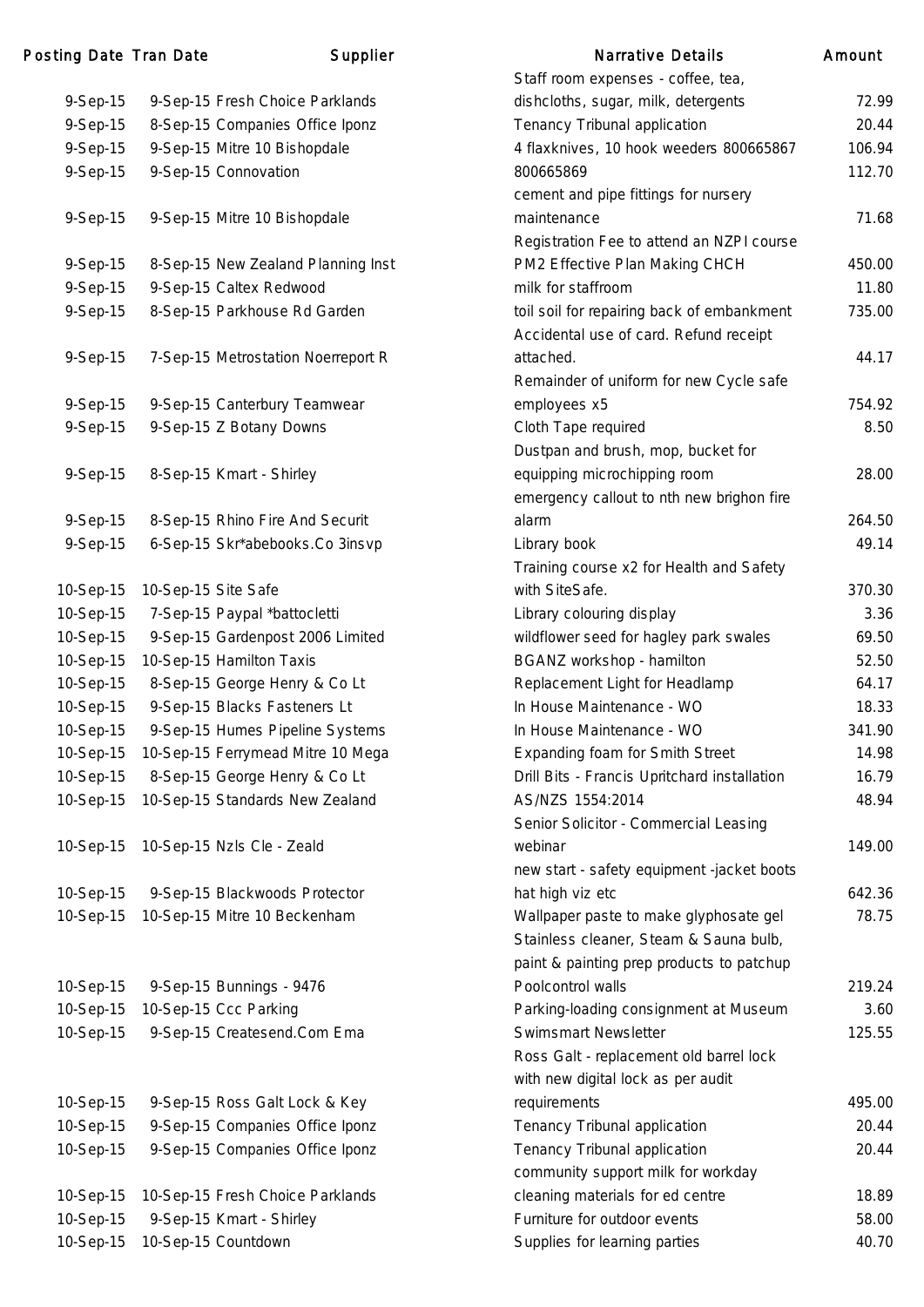| Posting Date Tran Date |                    | Supplier                            | <b>Narrative Details</b>                      | Amount   |
|------------------------|--------------------|-------------------------------------|-----------------------------------------------|----------|
| 10-Sep-15              |                    | 9-Sep-15 Nz Safety Br 23            | Safety mesh Hi-Viz to mark out car parks      | 127.69   |
|                        |                    |                                     | 6 yoga mats for the Draw Like                 |          |
|                        |                    |                                     | Michelangelo activity for The Big Draw        |          |
| 10-Sep-15              |                    | 10-Sep-15 The Warehouse Online      | event                                         | 39.99    |
| 10-Sep-15              |                    | 9-Sep-15 Premier Workplace Solutio  | Portable cable tidy for floor                 | 368.00   |
| 10-Sep-15              |                    | 8-Sep-15 Paypal *spinalpubli        | lumbar rolls                                  | 347.00   |
|                        |                    |                                     | 2 x Atdec VF-AT-D Visidec Focus Dual          |          |
|                        |                    |                                     | Arm Mount Desk Mount for Te Hapua:            |          |
| 10-Sep-15              |                    | 9-Sep-15 Acquire.Co.Nz Ltd          | Halswell Centre IT fit out                    | 625.97   |
| 10-Sep-15              |                    | 10-Sep-15 Ccc Parking               | Parking for CCC meeting                       | 6.70     |
|                        |                    |                                     | Promotional Vouchers for Cup & Show           |          |
| 10-Sep-15              |                    | 9-Sep-15 The Villas                 | campaign                                      | 50.00    |
|                        |                    |                                     | Promotional Vouchers for Cup & Show           |          |
| 10-Sep-15              |                    | 9-Sep-15 The Villas                 | campaign                                      | 50.00    |
|                        |                    |                                     | Promotional Vouchers for Cup & Show           |          |
| 10-Sep-15              |                    | 9-Sep-15 The Villas                 | campaign                                      | 50.00    |
|                        |                    |                                     | Parking at Airport while out of town for      |          |
| 10-Sep-15              |                    | 9-Sep-15 Chch Airport Carpark       | work                                          | 50.00    |
| 10-Sep-15              |                    | 10-Sep-15 Mighty Ape Limited        | Xbox 360 - replace NB stolen unit             | 315.00   |
| 10-Sep-15              |                    | 9-Sep-15 Gilmac New Zealand         | Shower curtains, tea, coffee, milk            | 401.02   |
| 10-Sep-15              |                    | 10-Sep-15 Twl 181 Belfast           | Kettles and heaters for accommodation         | 132.85   |
|                        |                    |                                     | Motor Vehicle Registration Spencer Beach      |          |
| 10-Sep-15              |                    | 9-Sep-15 Aa Shirley                 | Holiday Park                                  | 43.32    |
| 11-Sep-15              |                    | 11-Sep-15 Parram Grocery Store      | Independent Hearings Panel meetings           | 5.49     |
| 11-Sep-15              |                    | 10-Sep-15 Hamilton Taxis            | BGANZ workshop - hamilton                     | 25.90    |
| 11-Sep-15              |                    | 11-Sep-15 Hamilton Taxis            | BGANZ workshop - hamilton                     | 48.40    |
| 11-Sep-15              |                    | 9-Sep-15 Balsamiq                   | Online wireframe software                     | 19.38    |
| 11-Sep-15              |                    | 9-Sep-15 Sprout Social              | Social media monitoring sofware               | 319.65   |
|                        |                    |                                     | Attendance at National incident               |          |
|                        |                    |                                     | Management Team Training - due to a           |          |
| 11-Sep-15              |                    | 10-Sep-15 Chateau Marlborough       | misunderstanding payment was req <sup>*</sup> | 337.00   |
| 11-Sep-15              |                    | 10-Sep-15 M J Shardlow & Colid      | 5 rolls of twine for hare cages               | 120.75   |
| 11-Sep-15              |                    | 10-Sep-15 Stowers Containment       | Containers - chemical storage and mixing      | 147.38   |
| 11-Sep-15              |                    | 9-Sep-15 Taxa 4x35                  | NEXT conference - taxi                        | 67.63    |
| 11-Sep-15              |                    | 10-Sep-15 Wilson Parking New Zealan | Carparking at Civic - meetings                | 15.60    |
| 11-Sep-15              |                    | 10-Sep-15 Createsend.Com Ema        | <b>CAG E Newsletter</b>                       | 64.56    |
|                        |                    |                                     | Gloves, Rope and Hook snaps for               |          |
| 11-Sep-15              |                    | 10-Sep-15 Bunnings - 9482           | Swimsmart                                     | 136.64   |
| 11-Sep-15              |                    | 11-Sep-15 Hamilton Garden Info      | Branded product samples                       | 111.90   |
| 11-Sep-15              |                    | 10-Sep-15 Bp Connect Qe li          | 800665867                                     | 24.99    |
| 11-Sep-15              |                    | 11-Sep-15 New World Northwood       | coffee for nursery tea room                   | 73.98    |
| 11-Sep-15              |                    | 11-Sep-15 Twl 120 Northlands        | Not avail through stationery supplier         | 6.00     |
|                        |                    |                                     | QT Hotel Gold Coast (venue for training       |          |
| 11-Sep-15              |                    | 8-Sep-15 Qt Gold Coast              | courser; arranged by training provider)       | 494.45   |
|                        |                    |                                     | 80 Order made Christchurch notebooks for      |          |
| 11-Sep-15              |                    | 9-Sep-15 Paypal *iraartist          | Songpa 20th Anniversary visit gift.           | 1,280.00 |
|                        |                    |                                     | Acrylic pieces for elevator project           |          |
| 11-Sep-15              |                    | 11-Sep-15 Fab Plastics Limited      | prototype                                     | 23.00    |
| 11-Sep-15              |                    | 9-Sep-15 Whitcoulls Thepalms 47     | <b>Farewell Card</b>                          | 5.99     |
| 11-Sep-15              | 11-Sep-15 Tiffanys |                                     | lunch for staff farewell with the team x 6    | 198.00   |
|                        |                    |                                     |                                               |          |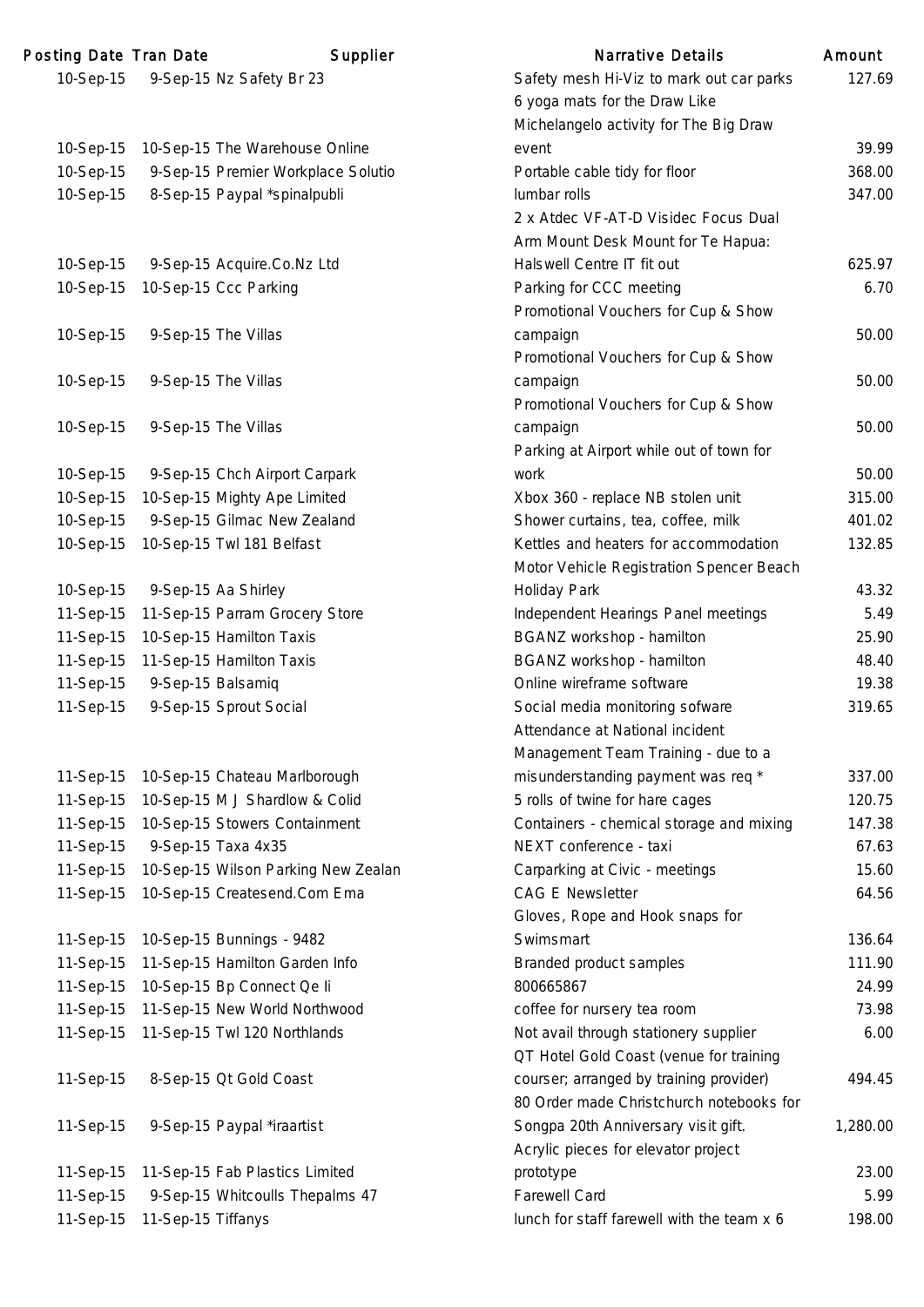|           |                                            | Mitre 10 Voucher for staff member's         |        |
|-----------|--------------------------------------------|---------------------------------------------|--------|
|           | 11-Sep-15 11-Sep-15 Mitre 10 Beckenham     | farewell (within allowance)                 | 300.00 |
| 11-Sep-15 | 10-Sep-15 Parva Plants                     | Plants for sections B, E, and A+            | 764.80 |
|           | 11-Sep-15 11-Sep-15 New World Halswell     | HQP volunteer planting day BBQ              | 20.56  |
|           |                                            | HQP Replacement trees community             |        |
|           | 11-Sep-15 11-Sep-15 Southern Woods Nursery | gardens                                     | 123.91 |
| 11-Sep-15 | 10-Sep-15 Fresh Choice Parklands           | PK milk                                     | 6.78   |
|           |                                            | 10 mm tap and locktite for francis          |        |
| 11-Sep-15 | 9-Sep-15 George Henry & Co Lt              | upritchard rainbow sculpture                | 57.09  |
| 14-Sep-15 | 11-Sep-15 Paknsave Moorhouse               | Independent Hearings Panel Meetings         | 90.73  |
|           |                                            | floor throws for babytimes and storytimes   |        |
| 14-Sep-15 | 12-Sep-15 Briscoes Chch Salisbury          | at NB Library                               | 55.98  |
|           | 14-Sep-15 11-Sep-15 Chch Airport Carpark   | carparking at airport                       | 50.00  |
|           |                                            | Catering for Hagley/Ferrymead Community     |        |
| 14-Sep-15 | 14-Sep-15 Relish Catering                  | <b>Board Meeting</b>                        | 251.28 |
| 14-Sep-15 | 12-Sep-15 Ecocentral Ltd                   | Dump- shelter refuse, old blankets etc      | 28.92  |
| 14-Sep-15 | 12-Sep-15 Twl 181 Belfast                  | childrens clock for Halswell Library        | 10.50  |
| 14-Sep-15 | 12-Sep-15 Bed Bath Christchurch            | cushions for storytimes x 7 for Halswell    | 104.30 |
|           |                                            | Branch for tree children's area Halswell    |        |
|           | 14-Sep-15 14-Sep-15 J S Party Limited      | library                                     | 3.00   |
|           | 14-Sep-15 14-Sep-15 Bed Bath Riccarton     | 3 storytime cushions and 1 phone table      | 86.60  |
|           |                                            | 3 x storytime cushions and 5 x phone        |        |
|           | 14-Sep-15 14-Sep-15 Bed Bath Addington     | tables for Halswell Library                 | 244.20 |
|           |                                            | Volunteer expenses - food for displaced     |        |
|           |                                            | people in Annual Welfare exercise,          |        |
| 14-Sep-15 | 12-Sep-15 New World Northwood              | <b>Exercise How</b>                         | 620.00 |
|           |                                            | diesel for refuse truck p card used because |        |
|           | 14-Sep-15 13-Sep-15 Bp Connect Marshlands  | no fuelcard for truck                       | 42.17  |
| 14-Sep-15 | 13-Sep-15 Ecocentral Ltd                   | tip refuse                                  | 756.74 |
| 14-Sep-15 | 12-Sep-15 Nzila                            | NZILA Wananga registration                  | 224.25 |
|           | 14-Sep-15 11-Sep-15 Air NZ Contact Ctr     | Travel to Auckland for Insurance follow-up  | 103.00 |
|           |                                            | shelf & fittings for 2way radio changing    |        |
| 14-Sep-15 | 12-Sep-15 Bunnings - 9482                  | point, replacement thermometer.             | 196.92 |
|           |                                            | Parking coupons for the use of South        |        |
| 14-Sep-15 | 14-Sep-15 Beckenham Service Ctr            | Library Staff                               | 46.50  |
| 14-Sep-15 | 10-Sep-15 Arriva                           | NEXT conference - train                     | 24.74  |
| 14-Sep-15 | 10-Sep-15 Grand Hotel                      | NEXT conference - meals                     | 29.69  |
| 14-Sep-15 | 10-Sep-15 Cafe Viggo                       | NEXT conference - meal                      | 35.94  |
| 14-Sep-15 | 11-Sep-15 Clemens Gastro Bar               | NEXT conference - meal                      | 49.54  |
| 14-Sep-15 | 11-Sep-15 Createsend.Com Ema               | Te Hapua: Halswell Centre newsletter        | 11.19  |
| 14-Sep-15 | 11-Sep-15 Createsend.Com Ema               | Land Drainage Recovery Prog email           | 12.40  |
| 14-Sep-15 | 11-Sep-15 Manifold Software Ltd            | <b>Activation of Manifold</b>               | 81.40  |
| 14-Sep-15 | 14-Sep-15 Blue Star Taxis                  | Taxi - airport to home. No chits available. | 61.20  |
|           |                                            | \$20 Vodafone prepay for busy week out      |        |
|           | 14-Sep-15 14-Sep-15 Edgeware Supervalue    | shooting for Bulletin                       | 20.00  |
|           |                                            | earmuffs for fire - saline water for LTA -  |        |
|           | 14-Sep-15 11-Sep-15 Blackwoods Protector   | safety items for groynes                    | 385.11 |
|           |                                            | Registration fees x2 to attend the Local    |        |
| 14-Sep-15 | 14-Sep-15 Eventfinder                      | Government & heritage NZ Symposium          | 285.00 |
|           |                                            |                                             |        |

| <b>Narrative Details</b>                    | Amount |
|---------------------------------------------|--------|
| Mitre 10 Voucher for staff member's         |        |
| farewell (within allowance)                 | 300.00 |
| Plants for sections $B$ , $E$ , and $A$ +   | 764.80 |
| HQP volunteer planting day BBQ              | 20.56  |
| HQP Replacement trees community             |        |
| gardens                                     | 123.91 |
| PK milk                                     | 6.78   |
| 10 mm tap and locktite for francis          |        |
| upritchard rainbow sculpture                | 57.09  |
| Independent Hearings Panel Meetings         | 90.73  |
| floor throws for babytimes and storytimes   |        |
| at NB Library                               | 55.98  |
| carparking at airport                       | 50.00  |
| Catering for Hagley/Ferrymead Community     |        |
| <b>Board Meeting</b>                        | 251.28 |
| Dump- shelter refuse, old blankets etc      | 28.92  |
| childrens clock for Halswell Library        | 10.50  |
| cushions for storytimes x 7 for Halswell    | 104.30 |
| Branch for tree children's area Halswell    |        |
| library                                     | 3.00   |
| 3 storytime cushions and 1 phone table      | 86.60  |
| 3 x storytime cushions and 5 x phone        |        |
| tables for Halswell Library                 | 244.20 |
| Volunteer expenses - food for displaced     |        |
| people in Annual Welfare exercise,          |        |
| <b>Exercise How</b>                         | 620.00 |
| diesel for refuse truck p card used because |        |
| no fuelcard for truck                       | 42.17  |
| tip refuse                                  | 756.74 |
| NZILA Wananga registration                  | 224.25 |
| Travel to Auckland for Insurance follow-up  | 103.00 |
| shelf & fittings for 2way radio changing    |        |
| point, replacement thermometer.             | 196.92 |
| Parking coupons for the use of South        |        |
| Library Staff                               | 46.50  |
| NEXT conference - train                     | 24.74  |
| NEXT conference - meals                     | 29.69  |
| NEXT conference - meal                      | 35.94  |
| NEXT conference - meal                      | 49.54  |
| Te Hapua: Halswell Centre newsletter        | 11.19  |
| Land Drainage Recovery Prog email           | 12.40  |
| <b>Activation of Manifold</b>               | 81.40  |
| Taxi - airport to home. No chits available. | 61.20  |
| \$20 Vodafone prepay for busy week out      |        |
| shooting for Bulletin                       | 20.00  |
| earmuffs for fire - saline water for LTA -  |        |
| safety items for groynes                    | 385.11 |
| Registration fees x2 to attend the Local    |        |
| Government & heritage NZ Symposium          | 285.00 |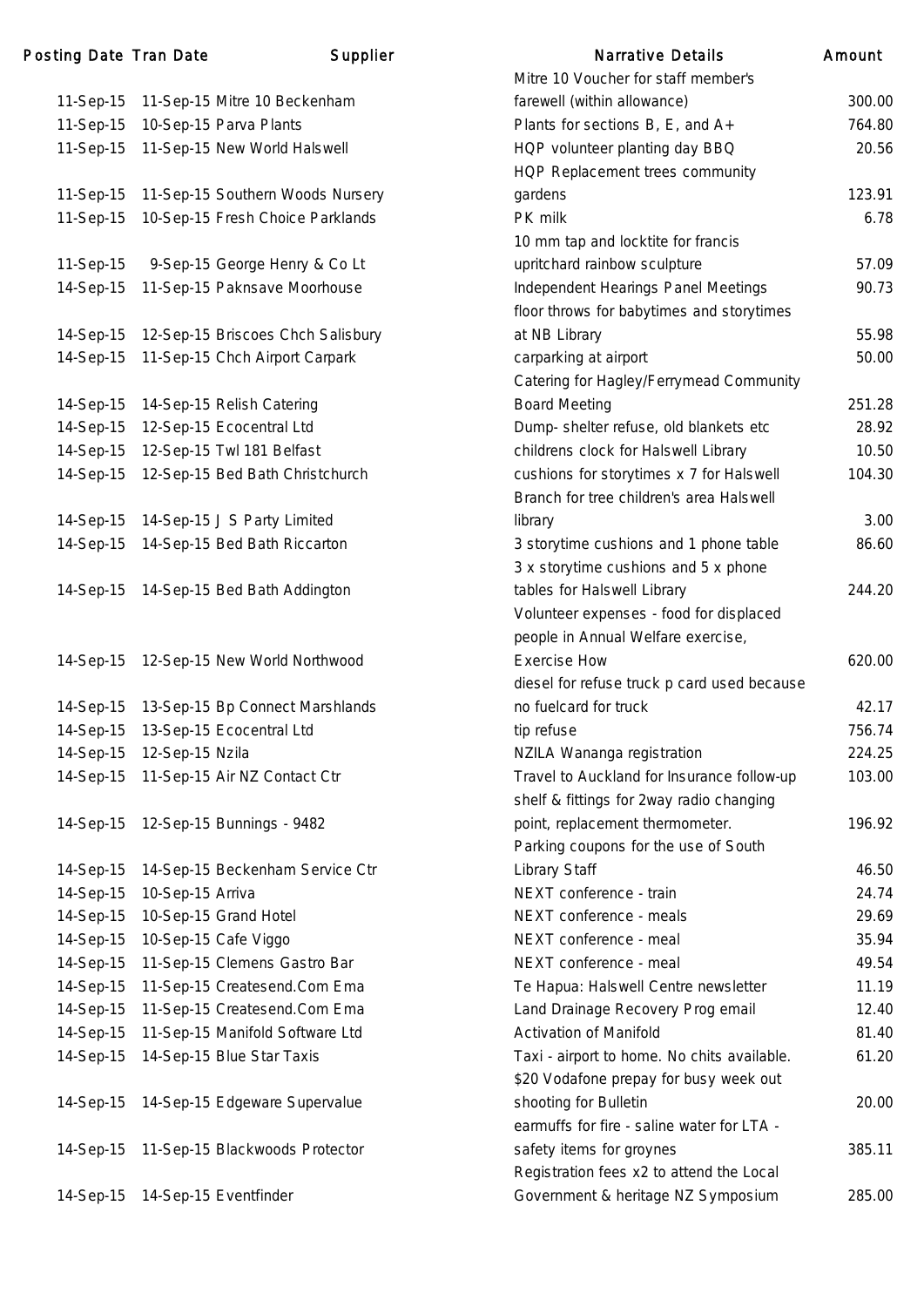| 14-Sep-15 | 11-Sep-15 Chch Airport Carpark       |
|-----------|--------------------------------------|
| 14-Sep-15 | 14-Sep-15 The Uniform Factory        |
| 14-Sep-15 | 13-Sep-15 Ferrymead Mitre 10 Mega    |
|           |                                      |
| 14-Sep-15 | 14-Sep-15 Cashmere Super Dairy       |
| 14-Sep-15 | 12-Sep-15 New World Rolleston        |
| 14-Sep-15 | 12-Sep-15 Oderings Nurseries         |
| 14-Sep-15 | 14-Sep-15 New World Halswell         |
| 14-Sep-15 | 11-Sep-15 Service Fees - Spendvision |
| 14-Sep-15 | 11-Sep-15 Leadr                      |
| 14-Sep-15 | 11-Sep-15 Wcc Parking Services       |
|           |                                      |
| 14-Sep-15 | 11-Sep-15 Wilson Parking             |
| 14-Sep-15 | 11-Sep-15 Halswell Butchery 2007 Lt  |
|           |                                      |
| 14-Sep-15 | 10-Sep-15 George Henry & Co Lt       |
| 14-Sep-15 | 11-Sep-15 Chch Airport Carpark       |
| 14-Sep-15 | 11-Sep-15 Couplands Bakeries         |
| 14-Sep-15 | 14-Sep-15 Rhubarb                    |
|           |                                      |
| 14-Sep-15 | 11-Sep-15 Bunnings - 9482            |
| 15-Sep-15 | 15-Sep-15 Paper Plus Barringtons     |
| 15-Sep-15 | 14-Sep-15 Couplands Bakeries         |
| 15-Sep-15 | 15-Sep-15 Gardenmakers               |
| 15-Sep-15 | 15-Sep-15 Gardenmakers               |
| 15-Sep-15 | 15-Sep-15 Countdown                  |
| 15-Sep-15 | 14-Sep-15 Blackwoods Protector       |
| 15-Sep-15 | 14-Sep-15 Blacks Fasteners Lt        |
| 15-Sep-15 | 15-Sep-15 Mrc Transmark Limited      |
| 15-Sep-15 | 15-Sep-15 Southern Woods Nursery     |
| 15-Sep-15 | 15-Sep-15 Vendhq.Com                 |
| 15-Sep-15 | 14-Sep-15 Smiths Hire                |
| 15-Sep-15 | 15-Sep-15 Parsley And Sage           |
| 15-Sep-15 | 14-Sep-15 Institute Of Directo       |
|           |                                      |
| 15-Sep-15 | 14-Sep-15 Net 24                     |
|           |                                      |
| 15-Sep-15 | 14-Sep-15 Paymate * Dangerous Magn   |
| 15-Sep-15 | 14-Sep-15 Wilson Parking New Zealan  |
|           |                                      |
| 15-Sep-15 | 14-Sep-15 Officemax                  |
| 15-Sep-15 | 14-Sep-15 Createsend.Com Ema         |
| 15-Sep-15 | 14-Sep-15 Blackwoods Protector       |
| 15-Sep-15 | 14-Sep-15 Divine Cakes The Palms     |
|           |                                      |
| 15-Sep-15 | 15-Sep-15 Ccc Parking                |
| 15-Sep-15 | 12-Sep-15 Taxi Combined 133300       |
| 15-Sep-15 | 12-Sep-15 Taxi Combined 133300       |
| 15-Sep-15 | 12-Sep-15 Www.Ingogo                 |

|           | ing Date Tran Date | Supplier                                      | <b>Narrative Details</b>                        | Amount   |
|-----------|--------------------|-----------------------------------------------|-------------------------------------------------|----------|
|           |                    |                                               | Christchurch Airport parking: Built             |          |
|           |                    |                                               | Environment Leaders' Forum WLG 10-              |          |
|           |                    | 14-Sep-15 11-Sep-15 Chch Airport Carpark      | 11/9/15                                         | 64.00    |
|           |                    | 14-Sep-15 14-Sep-15 The Uniform Factory       | for local park rangers                          | 108.22   |
|           |                    | 14-Sep-15 13-Sep-15 Ferrymead Mitre 10 Mega   | Flexi Vacuum for Micro laboratory               | 189.00   |
|           |                    |                                               | volunteer expenses eastenders morning           |          |
| 14-Sep-15 |                    | 14-Sep-15 Cashmere Super Dairy                | tea supplies                                    | 23.94    |
| 14-Sep-15 |                    | 12-Sep-15 New World Rolleston                 | kitchen supplies                                | 39.02    |
| 14-Sep-15 |                    | 12-Sep-15 Oderings Nurseries                  | assorted plants & seed                          | 474.73   |
| 14-Sep-15 |                    | 14-Sep-15 New World Halswell                  | Milk for staffroom                              | 4.39     |
| 14-Sep-15 |                    | 11-Sep-15 Service Fees - Spendvision          | Service Fees Spendvision                        | 1,347.97 |
| 14-Sep-15 | 11-Sep-15 Leadr    |                                               | Leadr Membership                                | 350.00   |
|           |                    | 14-Sep-15 11-Sep-15 Wcc Parking Services      | Parking for meeting with MBIE                   | 4.50     |
|           |                    |                                               | Parking for meetings with MBIE. machine         |          |
|           |                    | 14-Sep-15 11-Sep-15 Wilson Parking            | did not give out a receipt.                     | 30.60    |
|           |                    | 14-Sep-15 11-Sep-15 Halswell Butchery 2007 Lt | HQP Volunteer planting day BBQ                  | 35.08    |
|           |                    |                                               | 10 mm tap for francis upritchard rainbow        |          |
|           |                    | 14-Sep-15 10-Sep-15 George Henry & Co Lt      | sculpture                                       | 54.52    |
| 14-Sep-15 |                    | 11-Sep-15 Chch Airport Carpark                | taxi to airport                                 | 25.00    |
|           |                    | 14-Sep-15 11-Sep-15 Couplands Bakeries        | Milk & Bread for re sale in dairy               | 23.76    |
| 14-Sep-15 | 14-Sep-15 Rhubarb  |                                               | Audioguide meeting expense                      | 47.50    |
|           |                    |                                               | Drill driver bits silicone sealant, rubbish bin |          |
| 14-Sep-15 |                    | 11-Sep-15 Bunnings - 9482                     | rust cover                                      | 141.79   |
| 15-Sep-15 |                    | 15-Sep-15 Paper Plus Barringtons              | Cards for occasions                             | 26.39    |
| 15-Sep-15 |                    | 14-Sep-15 Couplands Bakeries                  | Milk for staffroom                              | 3.65     |
| 15-Sep-15 |                    | 15-Sep-15 Gardenmakers                        | dump fees Sept 2015                             | 258.30   |
| 15-Sep-15 |                    | 15-Sep-15 Gardenmakers                        | dump fees Sept 2015                             | 647.80   |
| 15-Sep-15 |                    | 15-Sep-15 Countdown                           | Catering supplies for Principals' Breakfast     | 54.73    |
| 15-Sep-15 |                    | 14-Sep-15 Blackwoods Protector                | In House Maintenance - WO                       | 27.49    |
| 15-Sep-15 |                    | 14-Sep-15 Blacks Fasteners Lt                 | In House Maintenance - WO                       | 57.40    |
| 15-Sep-15 |                    | 15-Sep-15 Mrc Transmark Limited               | In House Maintenance - WO                       | 785.09   |
| 15-Sep-15 |                    | 15-Sep-15 Southern Woods Nursery              | rabbit repellant                                | 75.55    |
| 15-Sep-15 |                    | 15-Sep-15 Vendhq.Com                          | Vend licence August 2015                        | 674.00   |
| 15-Sep-15 |                    | 14-Sep-15 Smiths Hire                         | hire of mower                                   | 100.00   |
| 15-Sep-15 |                    | 15-Sep-15 Parsley And Sage                    | <b>Catering for Community Board Meeting</b>     | 118.45   |
| 15-Sep-15 |                    | 14-Sep-15 Institute Of Directo                | Institute of Directors membership x1            | 620.00   |
|           |                    |                                               | Website hosting for Spencer Beach               |          |
| 15-Sep-15 | 14-Sep-15 Net 24   |                                               | Holiday Park website                            | 34.44    |
|           |                    |                                               | Magnets for 3D Tinker Workshop holiday          |          |
|           |                    | 15-Sep-15 14-Sep-15 Paymate * Dangerous Magn  | programme                                       | 62.00    |
|           |                    | 15-Sep-15 14-Sep-15 Wilson Parking New Zealan | Carparking at Civic - meetings                  | 15.60    |
|           |                    |                                               | USB flash drives 32GB for voicemail             |          |
| 15-Sep-15 |                    | 14-Sep-15 Officemax                           | backup                                          | 57.98    |
| 15-Sep-15 |                    | 14-Sep-15 Createsend.Com Ema                  | Celebrate cycling in the centre city email      | 12.55    |
| 15-Sep-15 |                    | 14-Sep-15 Blackwoods Protector                | Safety Footwear x1                              | 128.77   |
| 15-Sep-15 |                    | 14-Sep-15 Divine Cakes The Palms              | Your Play, Your Say Launch Event Cake           | 140.00   |
|           |                    |                                               | Parking fee while attending a Recruitment       |          |
| 15-Sep-15 |                    | 15-Sep-15 Ccc Parking                         | Mtng at Civic                                   | 8.50     |
| 15-Sep-15 |                    | 12-Sep-15 Taxi Combined 133300                | Taxi fare - Sydney                              | 11.84    |
| 15-Sep-15 |                    | 12-Sep-15 Taxi Combined 133300                | Taxi fare - Sydney                              | 15.71    |
|           |                    | 15-Sep-15 12-Sep-15 Www.Ingogo                | Taxi fare - Sydney                              | 18.37    |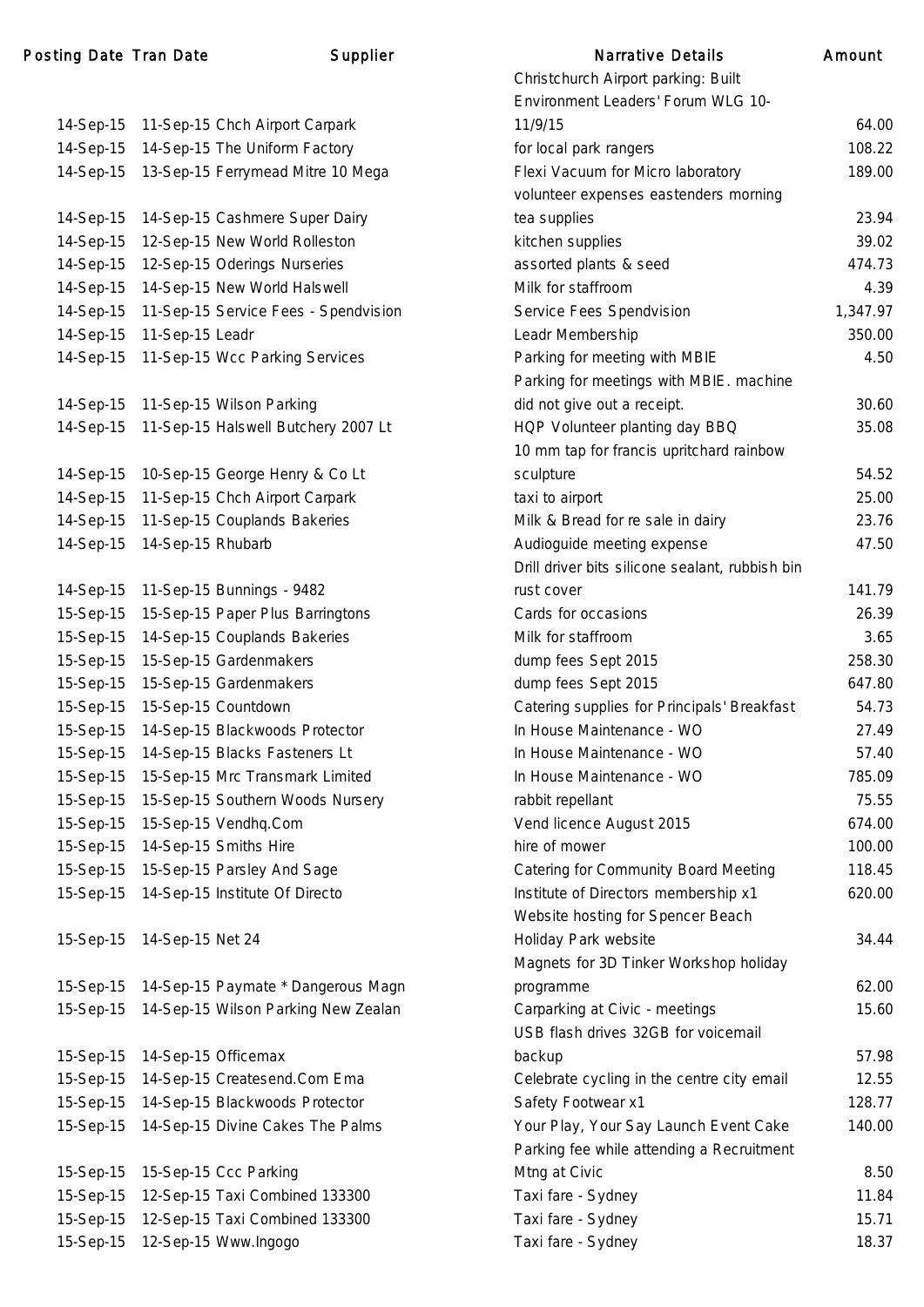| Posting Date Tran Date |                  | Supplier                              | <b>Narrative Details</b>                                                                               | Amount |
|------------------------|------------------|---------------------------------------|--------------------------------------------------------------------------------------------------------|--------|
|                        |                  |                                       | Consumables - ribbon for new units                                                                     |        |
| 15-Sep-15              |                  | 15-Sep-15 Spotlight Stores NZ Ltd     | opening                                                                                                | 39.10  |
| 15-Sep-15              |                  | 15-Sep-15 Countdown                   | Consumables - supplies for consultations<br>Groynes lock replacements to parks                         | 50.54  |
| 15-Sep-15              |                  | 14-Sep-15 Ross Galt Lock & Key        | master                                                                                                 | 362.95 |
| 15-Sep-15              |                  | 14-Sep-15 Chriss Clothing Srvcs       | zip repair to fire overalls<br>Monthly team text alerting system -                                     | 25.00  |
| 15-Sep-15              | 14-Sep-15 Net 24 |                                       | Decisions [D4H]<br>Catering for the Fendalton Waimairi Board<br>Meeting held on Monday 14th September, | 11.50  |
|                        |                  | 15-Sep-15 15-Sep-15 Parsley And Sage  | 4pm, Fendalton boar*                                                                                   | 64.29  |
| 15-Sep-15              |                  | 15-Sep-15 Aarque Group Limited        | 2x C300 A1 Detail Paper (100 pack)<br>router, roller sleeves, crate handles, corner                    | 314.23 |
| 15-Sep-15              |                  | 15-Sep-15 Placemakers Riccarton       | brace, jigsaw blades, router bit, drill bit<br>concrete and paint to repair gate at ranger             | 608.89 |
| 15-Sep-15              |                  | 15-Sep-15 Mitre 10 Beckenham          | residence sok                                                                                          | 25.86  |
| 15-Sep-15              |                  | 14-Sep-15 Parkhouse Rd Garden         | compost                                                                                                | 458.12 |
| 15-Sep-15              |                  | 15-Sep-15 Ccc Parking                 | Parking for meeting at Civic Offices                                                                   | 9.80   |
| 15-Sep-15              |                  | 15-Sep-15 Chch City Council Civic     | Parking coupons for meetings in city                                                                   | 93.00  |
| 15-Sep-15              |                  | 15-Sep-15 Twl 175 South City          | Erica cultivars for section e<br>Plants for section E. Alpine show then                                | 40.00  |
| 15-Sep-15              |                  | 15-Sep-15 Mitre 10 Mega Hornby        | planted out.<br>Plants for section E. Alpine House. (                                                  | 105.61 |
| 15-Sep-15              |                  | 15-Sep-15 Texture Plants Lt           | Alpine Show)                                                                                           | 322.77 |
| 15-Sep-15              |                  | 14-Sep-15 Caltex Hornby               | Milk for tearoom                                                                                       | 3.60   |
| 15-Sep-15              |                  | 15-Sep-15 Countdown                   | Milk for Carlyle St                                                                                    | 9.90   |
| 15-Sep-15              |                  | 14-Sep-15 Modern Teaching Aids        | Craft Supplies for Fun Palaces<br>2x floor mats for doorways - microchipping                           | 447.25 |
|                        |                  | 15-Sep-15 14-Sep-15 Kmart - Shirley   | room                                                                                                   | 24.00  |
| 15-Sep-15              |                  | 15-Sep-15 Leedsafe Limited            | Safety wear required for site visits                                                                   | 232.37 |
| 15-Sep-15              |                  | 14-Sep-15 Dawes Grain & Stock Fd      | carrots and animal drinking bowl                                                                       | 117.00 |
| 15-Sep-15              |                  | 15-Sep-15 Burwood Produce             | seed for birds                                                                                         | 90.60  |
| 15-Sep-15              |                  | 14-Sep-15 Couplands Bakeries          | Milk & Bread for re sale in dairy<br>Health and safety equipment - new staff                           | 23.76  |
| 15-Sep-15              |                  | 14-Sep-15 Nz Safety Br 23             | member                                                                                                 | 444.17 |
| 15-Sep-15              |                  | 14-Sep-15 Chch Airport Carpark        | Airport parking                                                                                        | 32.00  |
| 16-Sep-15              |                  | 15-Sep-15 Blacks Fasteners Lt         | In House Maintenance - WO                                                                              | 32.07  |
|                        |                  | 16-Sep-15 15-Sep-15 Hcd Flow - Chch   | Bulk Store Stock & In House Maintenance<br><b>WO</b><br>Notice board for Menz shed - Woolston          | 195.70 |
|                        |                  | 16-Sep-15   15-Sep-15 Bunnings - 9476 | <b>Transitional Project</b><br>Conservation tape for Wayne Youle                                       | 55.00  |
| 16-Sep-15              |                  | 13-Sep-15 Paypal *conservatio         | installation                                                                                           | 49.20  |
| 16-Sep-15              |                  | 15-Sep-15 Bunnings - 9476             | dynabolt for new safe installation                                                                     | 4.44   |
|                        |                  |                                       | storage bins for lost property and drill bit                                                           |        |
| 16-Sep-15              |                  | 15-Sep-15 Bunnings - 9476             | +screwdriver set for DO office                                                                         | 105.99 |
| 16-Sep-15              |                  | 15-Sep-15 Workplace Safety Sup        | First aid supplies                                                                                     | 136.26 |
| 16-Sep-15              |                  | 15-Sep-15 Bunnings - 9482             | plugs for wall                                                                                         | 35.57  |
| 16-Sep-15              |                  | 15-Sep-15 Dick Smith Electroni        | 100 Headphones for Call Centre                                                                         | 583.05 |
| 16-Sep-15              |                  | 16-Sep-15 Fairfax Media (Ps)          | Facility Newspaper subscription                                                                        | 232.05 |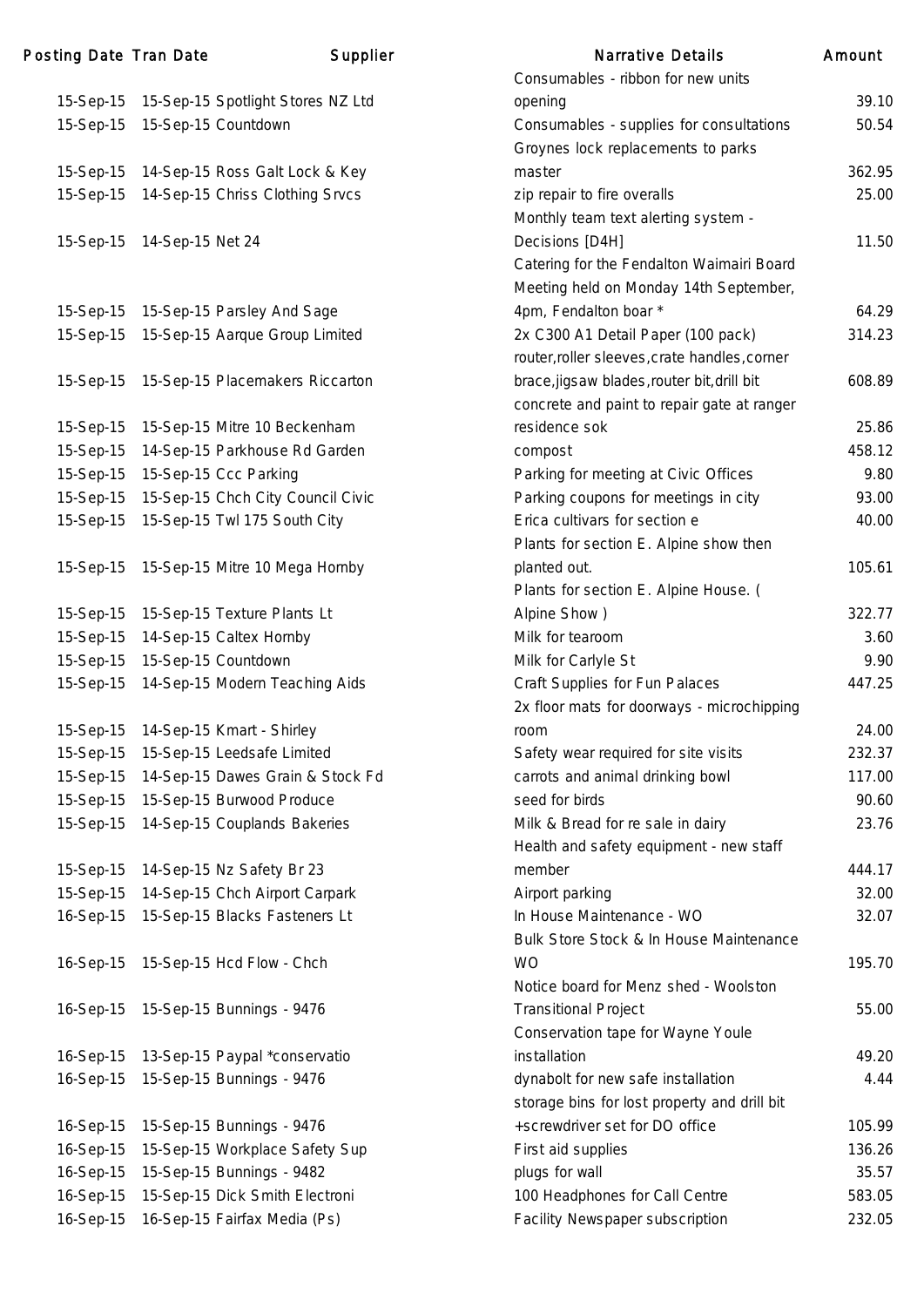### Posting Date Tran Date Narrative Supplier

| 16-Sep-15 | 15-Sep-15 Eeny Meeny               |
|-----------|------------------------------------|
| 16-Sep-15 | 15-Sep-15 Auckland Co Op Taxis     |
| 16-Sep-15 | 16-Sep-15 Auckland Co Op Taxis     |
|           |                                    |
| 16-Sep-15 | 16-Sep-15 Four Square Akaroa       |
| 16-Sep-15 | 15-Sep-15 Hms Airport Terminal     |
| 16-Sep-15 | 16-Sep-15 Columbus Coffee London   |
| 16-Sep-15 | 15-Sep-15 Computer Dynamics Ltd    |
| 16-Sep-15 | 14-Sep-15 Dnh*godaddy.Com Nzd      |
| 16-Sep-15 | 15-Sep-15 Omc Power Equipment      |
|           |                                    |
| 16-Sep-15 | 15-Sep-15 Omc Power Equipment      |
| 16-Sep-15 | 15-Sep-15 Stihl Shop Northwood     |
| 16-Sep-15 | 15-Sep-15 Egmont Commercial Lt M/o |
| 16-Sep-15 | 16-Sep-15 Mitre 10 Bishopdale      |
| 16-Sep-15 | 16-Sep-15 New World South City     |
| 16-Sep-15 | 16-Sep-15 Global Culture           |
| 16-Sep-15 | 16-Sep-15 New World South City     |
| 16-Sep-15 | 16-Sep-15 Mitre 10 Beckenham       |
| 16-Sep-15 | 16-Sep-15 Placemakers Riccarton    |
|           |                                    |
| 16-Sep-15 | 15-Sep-15 Paramount Pools & Spas   |
|           |                                    |
| 16-Sep-15 | 15-Sep-15 Blackwoods Protector     |
| 16-Sep-15 | 16-Sep-15 Mitre 10 Mega Hornby     |
| 16-Sep-15 | 15-Sep-15 Wilson Parking           |
|           |                                    |
| 16-Sep-15 | 15-Sep-15 Mad Butcher Ferry Road   |
| 16-Sep-15 | 15-Sep-15 Workplace Safety Sup     |
| 16-Sep-15 | 15-Sep-15 Blackwoods Protector     |
| 16-Sep-15 | 15-Sep-15 Blackwoods Protector     |
| 16-Sep-15 | 15-Sep-15 Workplace Safety Sup     |
| 16-Sep-15 | 15-Sep-15 Bunnings - 9482          |
|           |                                    |
| 16-Sep-15 | 16-Sep-15 New World Ilam           |
|           |                                    |
| 16-Sep-15 | 16-Sep-15 New World Ilam           |
| 16-Sep-15 | 15-Sep-15 Filecorp NZ Limited      |
| 16-Sep-15 | 13-Sep-15 Paypal *perfectwrap      |
|           |                                    |
| 16-Sep-15 | 16-Sep-15 Countdown                |
| 16-Sep-15 | 11-Sep-15 Reference Publishing     |
| 16-Sep-15 | 15-Sep-15 Bunnings - 9482          |
| 16-Sep-15 | 15-Sep-15 Hagley Community College |
|           |                                    |
| 16-Sep-15 | 16-Sep-15 Sydenham Bakery          |
| 17-Sep-15 | 17-Sep-15 Bselect - Moorhouse Ave  |
| 17-Sep-15 |                                    |
|           | 17-Sep-15 Mitre 10 Mega Hornby     |
|           |                                    |

|           | ing Date Tran Date | Supplier                                   | <b>Narrative Details</b>                      | Amount |
|-----------|--------------------|--------------------------------------------|-----------------------------------------------|--------|
|           |                    |                                            | Clay for Oct Stop Motion Animation holiday    |        |
| 16-Sep-15 |                    | 15-Sep-15 Eeny Meeny                       | programmes                                    | 67.32  |
| 16-Sep-15 |                    | 15-Sep-15 Auckland Co Op Taxis             | Taxi for workshop in Auckland                 | 75.70  |
| 16-Sep-15 |                    | 16-Sep-15 Auckland Co Op Taxis             | Taxi for workshop in Auckland                 | 69.70  |
|           |                    |                                            | Milk, tea, sugar - catering Akaroa Service    |        |
| 16-Sep-15 |                    | 16-Sep-15 Four Square Akaroa               | Centre                                        | 21.60  |
| 16-Sep-15 |                    | 15-Sep-15 Hms Airport Terminal             | Dinner - WaterNZ Conference                   | 12.90  |
| 16-Sep-15 |                    | 16-Sep-15 Columbus Coffee London           | Breakfast + Coffee - WaterNZ Conference       | 27.60  |
| 16-Sep-15 |                    | 15-Sep-15 Computer Dynamics Ltd            | IEC power cables                              | 125.01 |
| 16-Sep-15 |                    | 14-Sep-15 Dnh*godaddy.Com Nzd              | Godaddy web certificate                       | 869.97 |
| 16-Sep-15 |                    | 15-Sep-15 Omc Power Equipment              | Groynes chainsaw nuts x 5                     | 15.60  |
|           |                    |                                            | Groynes plant 1838 victa mower full           |        |
| 16-Sep-15 |                    | 15-Sep-15 Omc Power Equipment              | sevice/repair                                 | 187.02 |
| 16-Sep-15 |                    | 15-Sep-15 Stihl Shop Northwood             | 800665872                                     | 514.99 |
| 16-Sep-15 |                    | 15-Sep-15 Egmont Commercial Lt M/o         | planter bags for potting on. Nursery.         | 227.93 |
| 16-Sep-15 |                    | 16-Sep-15 Mitre 10 Bishopdale              | batteries for water timers                    | 111.82 |
| 16-Sep-15 |                    | 16-Sep-15 New World South City             | Morning tea supplies for Mayor's Office       | 52.19  |
| 16-Sep-15 |                    | 16-Sep-15 Global Culture                   | Christchurch 360 Launch                       | 887.23 |
| 16-Sep-15 |                    | 16-Sep-15 New World South City             | Biscuits for meetings with external people    | 15.33  |
| 16-Sep-15 |                    | 16-Sep-15 Mitre 10 Beckenham               | star washers                                  | 6.30   |
| 16-Sep-15 |                    | 16-Sep-15 Placemakers Riccarton            | map gas                                       | 69.80  |
|           |                    |                                            | 6 No. eyeball jets for spa pool at Graham     |        |
| 16-Sep-15 |                    | 15-Sep-15 Paramount Pools & Spas           | Condon.                                       | 126.60 |
|           |                    |                                            | 2 no. pairs safety glasses and 2 No. pair     |        |
|           |                    | 16-Sep-15 15-Sep-15 Blackwoods Protector   | hard hat earmuffs.                            | 184.03 |
| 16-Sep-15 |                    | 16-Sep-15 Mitre 10 Mega Hornby             | Various Tap adaptors for summer pools         | 189.46 |
| 16-Sep-15 |                    | 15-Sep-15 Wilson Parking                   | Parking during Recruitment Round              | 9.60   |
|           |                    |                                            | Consumables - BBQ at Mabel Howard             |        |
|           |                    | 16-Sep-15 15-Sep-15 Mad Butcher Ferry Road | Place & Alma Place additional provisions      | 14.99  |
| 16-Sep-15 |                    | 15-Sep-15 Workplace Safety Sup             | First Aid - Finger Stalls                     | 11.50  |
| 16-Sep-15 |                    | 15-Sep-15 Blackwoods Protector             | PPE - Dust Masks                              | 56.92  |
| 16-Sep-15 |                    | 15-Sep-15 Blackwoods Protector             | Safety Signs & PPE                            | 172.91 |
| 16-Sep-15 |                    | 15-Sep-15 Workplace Safety Sup             | PPE - Nitrile Gloves Workshop Stock           | 265.65 |
|           |                    | 16-Sep-15 15-Sep-15 Bunnings - 9482        | level parts                                   | 8.73   |
|           |                    |                                            | Catering for Riccarton Liaison Group          |        |
| 16-Sep-15 |                    | 16-Sep-15 New World Ilam                   | meeting 16 September 2015                     | 5.91   |
|           |                    |                                            | Volunteer recognition (requested by           |        |
| 16-Sep-15 |                    | 16-Sep-15 New World Ilam                   | <b>Community Recreation Adviser)</b>          | 124.83 |
| 16-Sep-15 |                    | 15-Sep-15 Filecorp NZ Limited              | Clips for Legal and Compliance Team           | 175.12 |
| 16-Sep-15 |                    | 13-Sep-15 Paypal *perfectwrap              | Tissue Paper for Fun Palaces                  | 89.00  |
|           |                    |                                            | Ant control kit re: ants in kitchen at Animal |        |
| 16-Sep-15 |                    | 16-Sep-15 Countdown                        | Shelter Admin office                          | 5.99   |
| 16-Sep-15 |                    | 11-Sep-15 Reference Publishing             | <b>Botanic Gardens library</b>                | 57.50  |
| 16-Sep-15 |                    | 15-Sep-15 Bunnings - 9482                  | new handle and seals for pie cabinet          | 31.22  |
| 16-Sep-15 |                    | 15-Sep-15 Hagley Community College         | Multicultural communication training          | 40.00  |
|           |                    |                                            | Catering for Hoon Hay Network Meeting -       |        |
| 16-Sep-15 |                    | 16-Sep-15 Sydenham Bakery                  | Wednesday 16 September 2015.                  | 84.50  |
| 17-Sep-15 |                    | 17-Sep-15 Bselect - Moorhouse Ave          | repair wheel barrow tyres x 3                 | 99.73  |
| 17-Sep-15 |                    | 17-Sep-15 Mitre 10 Mega Hornby             | wheel barrow for sect A+                      | 126.98 |
|           |                    |                                            | New glasses for the Board Room at 180         |        |
|           |                    | 17-Sep-15 17-Sep-15 Twl 123 Eastgate       | <b>Smith Street</b>                           | 75.00  |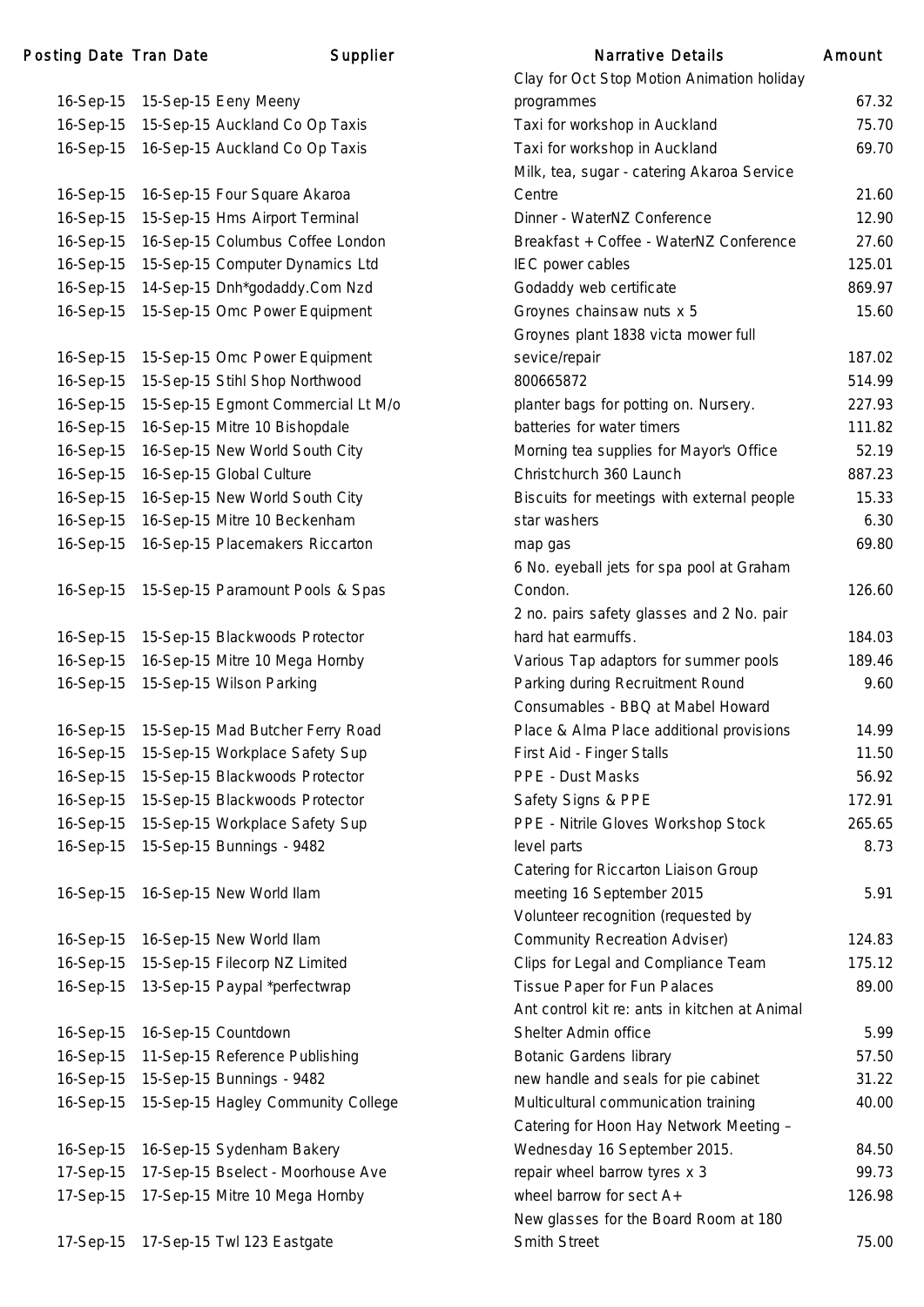| <b>Posting Date Tran Date</b> |                     | Supplier                            |
|-------------------------------|---------------------|-------------------------------------|
|                               |                     | 17-Sep-15 17-Sep-15 Boc Limited     |
|                               |                     |                                     |
|                               |                     |                                     |
| 17-Sep-15                     |                     | 15-Sep-15 Paypal *envision          |
| 17-Sep-15                     |                     | 16-Sep-15 Createsend.Com Ema        |
| 17-Sep-15                     |                     | 16-Sep-15 Wrights Outdoor Equi      |
| 17-Sep-15                     | 16-Sep-15 Atlassian |                                     |
| 17-Sep-15                     |                     | 17-Sep-15 Countdown                 |
|                               |                     |                                     |
| 17-Sep-15                     |                     | 16-Sep-15 Kidds Cakes & Bakery      |
| 17-Sep-15                     |                     | 15-Sep-15 Joes Garage Hamilton      |
|                               |                     |                                     |
| 17-Sep-15                     |                     | 17-Sep-15 Twl 175 South City        |
| 17-Sep-15                     |                     | 16-Sep-15 Academy Signs             |
|                               |                     |                                     |
| 17-Sep-15                     |                     | 16-Sep-15 Ibis Brisbane Front Inter |
| 17-Sep-15                     |                     | 16-Sep-15 Smiths Bookshop           |
| 17-Sep-15                     |                     | 16-Sep-15 Ideal Electrical Syd      |
| 17-Sep-15                     |                     | 16-Sep-15 Thomson Reuters           |
| 17-Sep-15                     |                     | 16-Sep-15 Oderings Nurseries        |
| 17-Sep-15                     |                     | 16-Sep-15 Parkhouse Rd Garden       |
| 17-Sep-15                     |                     | 16-Sep-15 Couplands Bakeries        |
| 17-Sep-15                     |                     | 17-Sep-15 Pak N Save Wainoni        |
|                               |                     |                                     |
| 17-Sep-15                     |                     | 16-Sep-15 Donco Services Limited    |
|                               |                     |                                     |
|                               |                     |                                     |
| 17-Sep-15                     |                     | 17-Sep-15 Downtown Car Park         |
|                               |                     |                                     |
| 17-Sep-15                     |                     | 15-Sep-15 Paknsave Moorhouse        |
| 17-Sep-15                     |                     | 16-Sep-15 Oderings Nurseries        |
|                               |                     |                                     |
| 17-Sep-15                     |                     | 17-Sep-15 Mitre 10 Mega Hornby      |
| 17-Sep-15                     |                     | 16-Sep-15 Plumbing World #80        |
| 17-Sep-15                     |                     | 14-Sep-15 Paypal *optimalprod       |
| 17-Sep-15                     |                     | 16-Sep-15 Mico Montreal St 7080     |
|                               |                     |                                     |
| 17-Sep-15                     |                     | 16-Sep-15 Couplands Bakeries        |
|                               |                     |                                     |
| 17-Sep-15                     |                     | 16-Sep-15 New World Bishopdale      |
|                               |                     |                                     |
| 17-Sep-15                     |                     | 16-Sep-15 Georgios Gafe             |
|                               |                     |                                     |
| 17-Sep-15                     | 16-Sep-15 Seekom    |                                     |
| 17-Sep-15                     |                     | 15-Sep-15 Abebooks.Com              |
| 17-Sep-15                     | 16-Sep-15 Ipenz     |                                     |
| 17-Sep-15                     | 16-Sep-15 Ipenz     |                                     |
| 18-Sep-15                     |                     | 17-Sep-15 Kevin Daly Mowers Ltd     |
| 18-Sep-15                     |                     | 17-Sep-15 Wilson Parking            |
| 18-Sep-15                     |                     | 17-Sep-15 Blacks Fasteners Lt       |

|           | ting Date Tran Date | Supplier                                 | <b>Narrative Details</b>                                                | Amount   |
|-----------|---------------------|------------------------------------------|-------------------------------------------------------------------------|----------|
|           |                     | 17-Sep-15 17-Sep-15 Boc Limited          | In House Maintenance - WO                                               | 83.63    |
|           |                     |                                          | Credit Voucher Paypal *envision - on line                               |          |
|           |                     |                                          | ebook for learner microstation was not                                  |          |
| 17-Sep-15 |                     | 15-Sep-15 Paypal *envision               | compatible and co <sup>*</sup>                                          | $-81.75$ |
| 17-Sep-15 |                     | 16-Sep-15 Createsend.Com Ema             | Celebrate cycling in the centre city email                              | 33.92    |
| 17-Sep-15 |                     | 16-Sep-15 Wrights Outdoor Equi           | Propagation equipment                                                   | 59.50    |
| 17-Sep-15 | 16-Sep-15 Atlassian |                                          | Confluence Sep 15 sub                                                   | 32.51    |
| 17-Sep-15 |                     | 17-Sep-15 Countdown                      | Drinks for Your Play Your Say Launch                                    | 15.44    |
|           |                     |                                          | Consumables - Cake of the Berwick Courts                                |          |
|           |                     | 17-Sep-15 16-Sep-15 Kidds Cakes & Bakery | new build opening                                                       | 88.00    |
| 17-Sep-15 |                     | 15-Sep-15 Joes Garage Hamilton           | For Staff x5                                                            | 169.30   |
|           |                     |                                          | Glue sticks for Activity Journal for french                             |          |
| 17-Sep-15 |                     | 17-Sep-15 Twl 175 South City             | fest                                                                    | 12.00    |
|           |                     | 17-Sep-15 16-Sep-15 Academy Signs        | Christchurch 360 trail                                                  | 681.38   |
|           |                     |                                          | Councillor Phil Clearwater - Cycleway                                   |          |
| 17-Sep-15 |                     | 16-Sep-15 Ibis Brisbane Front Inter      | Conference in Brisbane                                                  | 595.58   |
| 17-Sep-15 |                     | 16-Sep-15 Smiths Bookshop                | purchase of Godley book for time capsule                                | 35.00    |
| 17-Sep-15 |                     | 16-Sep-15 Ideal Electrical Syd           | heatshrink                                                              | 65.16    |
| 17-Sep-15 |                     | 16-Sep-15 Thomson Reuters                | Legalsafe Conference 2015                                               | 632.50   |
| 17-Sep-15 |                     | 16-Sep-15 Oderings Nurseries             | plants                                                                  | 227.93   |
| 17-Sep-15 |                     | 16-Sep-15 Parkhouse Rd Garden            | compost                                                                 | 668.18   |
| 17-Sep-15 |                     | 16-Sep-15 Couplands Bakeries             | Lunch for IANZ inspectors                                               | 33.46    |
| 17-Sep-15 |                     | 17-Sep-15 Pak N Save Wainoni             | Lunch for IANZ inspectors                                               | 13.35    |
|           |                     |                                          | 1 No. Water blast lance and trigger                                     |          |
| 17-Sep-15 |                     | 16-Sep-15 Donco Services Limited         | assembly for Jellie park.                                               | 246.10   |
|           |                     |                                          | Car parking in Auckland while in meetings                               |          |
|           |                     |                                          | RE Event Strategy, NZ Cup & Show Week                                   |          |
| 17-Sep-15 |                     | 17-Sep-15 Downtown Car Park              | sponsorship, and ATE *                                                  | 15.00    |
|           |                     |                                          | Consumables - BBQ at Mabel Howard                                       |          |
| 17-Sep-15 |                     | 15-Sep-15 Paknsave Moorhouse             | Place                                                                   | 57.18    |
| 17-Sep-15 |                     | 16-Sep-15 Oderings Nurseries             | Plants for section a and b<br>HQP Hoses and fittings natural area plant | 867.57   |
| 17-Sep-15 |                     | 17-Sep-15 Mitre 10 Mega Hornby           | maintenance                                                             | 245.41   |
| 17-Sep-15 |                     | 16-Sep-15 Plumbing World #80             | In House Maintenance - WO                                               | 13.87    |
| 17-Sep-15 |                     | 14-Sep-15 Paypal *optimalprod            | 2 day UX Conference                                                     | 595.00   |
| 17-Sep-15 |                     | 16-Sep-15 Mico Montreal St 7080          | culvert piping for practice areas covers                                | 800.00   |
|           |                     |                                          | Catering for Riccarton Liaison Group                                    |          |
| 17-Sep-15 |                     | 16-Sep-15 Couplands Bakeries             | meeting 16 September 2015                                               | 40.50    |
|           |                     |                                          | For Shirley/Papanui Community Board                                     |          |
| 17-Sep-15 |                     | 16-Sep-15 New World Bishopdale           | meeting held on 16 September 2015.                                      | 40.91    |
|           |                     |                                          | For Shirley/Papanui Community Board                                     |          |
| 17-Sep-15 |                     | 16-Sep-15 Georgios Gafe                  | meeting held on 16 September 2015.                                      | 90.00    |
| 17-Sep-15 | 16-Sep-15 Seekom    |                                          | Online Booking System for website                                       | 206.16   |
| 17-Sep-15 |                     | 15-Sep-15 Abebooks.Com                   | Library book                                                            | 76.90    |
| 17-Sep-15 | 16-Sep-15 Ipenz     |                                          | <b>SNUG Registration</b>                                                | 380.00   |
| 17-Sep-15 | 16-Sep-15 Ipenz     |                                          | <b>SNUG Registration</b>                                                | 380.00   |
| 18-Sep-15 |                     | 17-Sep-15 Kevin Daly Mowers Ltd          | repair small plant victa mower - 1762                                   | 176.00   |
| 18-Sep-15 |                     | 17-Sep-15 Wilson Parking                 | Parking - Training                                                      | 11.60    |
| 18-Sep-15 |                     | 17-Sep-15 Blacks Fasteners Lt            | In House Maintenance - WO                                               | 78.25    |
| 18-Sep-15 |                     | 17-Sep-15 Saecowilson - Christch         | In House Maintenance - WO                                               | 193.78   |
| 18-Sep-15 |                     | 17-Sep-15 Business Fitness Nz            | Plain Legal Writing course                                              | 184.00   |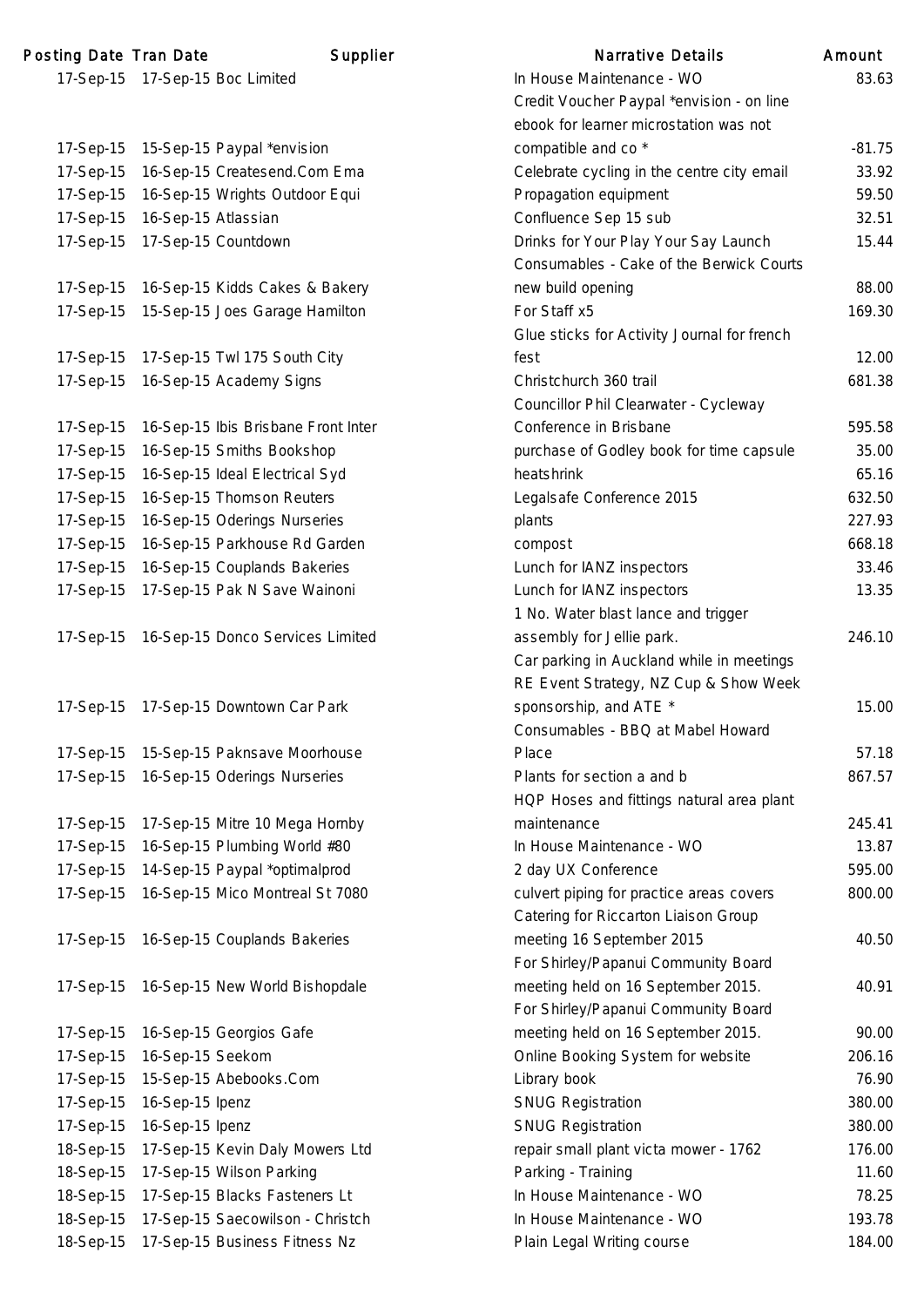|           |                                               | cyclicsi, giasses and names nom Ansucc      |        |
|-----------|-----------------------------------------------|---------------------------------------------|--------|
|           | 18-Sep-15 17-Sep-15 Anstice Associates Holdin | CCC contribution to cost                    | 396.75 |
|           |                                               | Costs associated with "In the Know"         |        |
| 18-Sep-15 | 18-Sep-15 Arancio                             | Eastgate Hub workshop                       | 30.00  |
| 18-Sep-15 | 18-Sep-15 Arancio                             | "In the Know Hub" workshop expenses         | 100.00 |
| 18-Sep-15 | 16-Sep-15 Brasserie Belli Aarhus              | NEXT conference - meal                      | 70.98  |
|           |                                               | Pin brooch backs for 3D Tinker Workshop     |        |
| 18-Sep-15 | 18-Sep-15 Spotlight Stores NZ Ltd             | holiday programme                           | 11.98  |
|           |                                               | Table top table tennis set (adjustable net) |        |
|           |                                               | and bat with balls for Family Game Time     |        |
| 18-Sep-15 | 18-Sep-15 Twl 123 Eastgate                    | holiday programm *                          | 34.00  |
|           |                                               | Hama beads and boards for 3D Tinker         |        |
| 18-Sep-15 | 18-Sep-15 Lincraft NZ Limited                 | Workshop holiday programme                  | 68.87  |
|           |                                               | Rec & Sport Centres 3 month subscription    |        |
| 18-Sep-15 | 17-Sep-15 Createsend.Com Ema                  | renewal.                                    | 7.57   |
| 18-Sep-15 | 17-Sep-15 Createsend.Com Ema                  | CAG - Friends Martin Creed invite           | 12.54  |
| 18-Sep-15 | 17-Sep-15 Blackwoods Protector                | Boots x2 plus sunglasses x1                 | 202.96 |
| 18-Sep-15 | 16-Sep-15 Whitcoulls Thepalms 47              | Your Play, Your Say - Launch event          | 9.98   |
|           |                                               | Nappies, Batteries, Tissues, Cups, Ice etc  |        |
| 18-Sep-15 | 18-Sep-15 Pak N Save Northlands               | brought from Pak n Save                     | 393.11 |
|           |                                               | Registration fee for Institute of Directors |        |
| 18-Sep-15 | 17-Sep-15 Institute Of Directo                | meeting 21/9/15                             | 40.00  |
|           |                                               | Jumper leads for Response Team Vehicle      |        |
| 18-Sep-15 | 17-Sep-15 Super Cheap Auto                    | <b>Kits</b>                                 | 357.00 |
| 18-Sep-15 | 17-Sep-15 Companies Office Iponz              | Tenancy Tribunal application                | 20.44  |
|           |                                               | volunteer support travis wetland trust      |        |
| 18-Sep-15 | 18-Sep-15 Fresh Choice Parklands              | workday food and meeting                    | 104.83 |
|           |                                               | This is instead of a \$130/head Conference  |        |
| 18-Sep-15 | 16-Sep-15 Lonestar Hamilton                   | Dinner. Staff x4                            | 271.50 |
|           |                                               | Instead of conference dinner at \$130/head. |        |
|           | 18-Sep-15 17-Sep-15 Portofino Hamilton Res    | Staff x4                                    | 229.40 |
|           |                                               | Cost to change personal flight so business  |        |
| 18-Sep-15 | 18-Sep-15 Air NZ Online                       | on this trip could be undertaken.           | 235.00 |
| 18-Sep-15 | 18-Sep-15 Property Council Nz                 | Property Council - Arts Centre Site Tour    | 110.40 |
| 18-Sep-15 | 18-Sep-15 Property Council Nz                 | Property Council - Arts Centre Site Tour    | 165.60 |
| 18-Sep-15 | 18-Sep-15 Rubber Stamps                       | Rubber stamps for Shirley Service Desk      | 159.66 |
| 18-Sep-15 | 18-Sep-15 New World South City                | Cleaning supplies for framing artworks      | 9.58   |
|           |                                               | Consumables - provisions for the City       |        |
| 18-Sep-15 | 17-Sep-15 Lollyshop                           | Housing booth - Positive Ageing Expo        | 62.29  |
| 18-Sep-15 | 17-Sep-15 Bunnings - 9476                     | Alpine show (drop Cloth)                    | 19.98  |
| 18-Sep-15 | 17-Sep-15 Caltex Hornby                       | Milk for tearoom                            | 7.20   |
| 18-Sep-15 | 17-Sep-15 Dyers Rd Landscape                  | top soil for rawhiti domain shot put area   | 108.00 |
| 18-Sep-15 | 18-Sep-15 Repco Sydenham 67                   | Black spray - return pad touch-ups          | 13.29  |
| 18-Sep-15 | 18-Sep-15 Yoobee Riccarton                    | Trial iPad carry satchel / case - new HA    | 59.99  |
| 18-Sep-15 | 17-Sep-15 Veges Direct                        | greens for small animals                    | 10.96  |
| 18-Sep-15 | 17-Sep-15 Burwood Produce                     | straw and drinking bowls for animals        | 106.60 |
| 18-Sep-15 | 16-Sep-15 Paypal *styxfirewoo                 | Firewood for Homestead & Lodge              | 310.00 |
| 18-Sep-15 | 18-Sep-15 Art New Zealand 2009 Ltd            | Magazine subscription                       | 70.00  |
| 18-Sep-15 | 17-Sep-15 Ipenz                               | <b>SNUG Registration</b>                    | 380.00 |
| 18-Sep-15 | 17-Sep-15 Ipenz                               | <b>SNUG Registration</b>                    | 380.00 |
| 18-Sep-15 | 16-Sep-15 Whitcoulls NrthInd 158              | 4 x Flash drives                            | 119.96 |

| <b>Posting Date Tran Date</b> |                     | Supplier                                   | <b>Narrative Details</b>                    | Amount |
|-------------------------------|---------------------|--------------------------------------------|---------------------------------------------|--------|
|                               |                     |                                            | eye test, glasses and frames from Anstice - |        |
| 18-Sep-15                     |                     | 17-Sep-15 Anstice Associates Holdin        | CCC contribution to cost                    | 396.75 |
|                               |                     |                                            | Costs associated with "In the Know"         |        |
| 18-Sep-15                     | 18-Sep-15 Arancio   |                                            | Eastgate Hub workshop                       | 30.00  |
| 18-Sep-15                     | 18-Sep-15 Arancio   |                                            | "In the Know Hub" workshop expenses         | 100.00 |
| 18-Sep-15                     |                     | 16-Sep-15 Brasserie Belli Aarhus           | NEXT conference - meal                      | 70.98  |
|                               |                     |                                            | Pin brooch backs for 3D Tinker Workshop     |        |
| 18-Sep-15                     |                     | 18-Sep-15 Spotlight Stores NZ Ltd          | holiday programme                           | 11.98  |
|                               |                     |                                            | Table top table tennis set (adjustable net) |        |
|                               |                     |                                            | and bat with balls for Family Game Time     |        |
| 18-Sep-15                     |                     | 18-Sep-15 Twl 123 Eastgate                 | holiday programm *                          | 34.00  |
|                               |                     |                                            | Hama beads and boards for 3D Tinker         |        |
| 18-Sep-15                     |                     | 18-Sep-15 Lincraft NZ Limited              | Workshop holiday programme                  | 68.87  |
|                               |                     |                                            | Rec & Sport Centres 3 month subscription    |        |
| 18-Sep-15                     |                     | 17-Sep-15 Createsend.Com Ema               | renewal.                                    | 7.57   |
| 18-Sep-15                     |                     | 17-Sep-15 Createsend.Com Ema               | CAG - Friends Martin Creed invite           | 12.54  |
| 18-Sep-15                     |                     | 17-Sep-15 Blackwoods Protector             | Boots x2 plus sunglasses x1                 | 202.96 |
| 18-Sep-15                     |                     | 16-Sep-15 Whitcoulls Thepalms 47           | Your Play, Your Say - Launch event          | 9.98   |
|                               |                     |                                            | Nappies, Batteries, Tissues, Cups, Ice etc  |        |
| 18-Sep-15                     |                     | 18-Sep-15 Pak N Save Northlands            | brought from Pak n Save                     | 393.11 |
|                               |                     |                                            | Registration fee for Institute of Directors |        |
| 18-Sep-15                     |                     | 17-Sep-15 Institute Of Directo             | meeting 21/9/15                             | 40.00  |
|                               |                     |                                            | Jumper leads for Response Team Vehicle      |        |
| 18-Sep-15                     |                     | 17-Sep-15 Super Cheap Auto                 | Kits                                        | 357.00 |
| 18-Sep-15                     |                     | 17-Sep-15 Companies Office Iponz           | Tenancy Tribunal application                | 20.44  |
|                               |                     |                                            | volunteer support travis wetland trust      |        |
| 18-Sep-15                     |                     | 18-Sep-15 Fresh Choice Parklands           | workday food and meeting                    | 104.83 |
|                               |                     |                                            | This is instead of a \$130/head Conference  |        |
| 18-Sep-15                     |                     | 16-Sep-15 Lonestar Hamilton                | Dinner. Staff x4                            | 271.50 |
|                               |                     |                                            | Instead of conference dinner at \$130/head. |        |
| 18-Sep-15                     |                     | 17-Sep-15 Portofino Hamilton Res           | Staff x4                                    | 229.40 |
|                               |                     |                                            | Cost to change personal flight so business  |        |
| 18-Sep-15                     |                     | 18-Sep-15 Air NZ Online                    | on this trip could be undertaken.           | 235.00 |
| 18-Sep-15                     |                     | 18-Sep-15 Property Council Nz              | Property Council - Arts Centre Site Tour    | 110.40 |
| 18-Sep-15                     |                     | 18-Sep-15 Property Council Nz              | Property Council - Arts Centre Site Tour    | 165.60 |
| 18-Sep-15                     |                     | 18-Sep-15 Rubber Stamps                    | Rubber stamps for Shirley Service Desk      | 159.66 |
| 18-Sep-15                     |                     | 18-Sep-15 New World South City             | Cleaning supplies for framing artworks      | 9.58   |
|                               |                     |                                            | Consumables - provisions for the City       |        |
| 18-Sep-15                     | 17-Sep-15 Lollyshop |                                            | Housing booth - Positive Ageing Expo        | 62.29  |
| 18-Sep-15                     |                     | 17-Sep-15 Bunnings - 9476                  | Alpine show (drop Cloth)                    | 19.98  |
| 18-Sep-15                     |                     | 17-Sep-15 Caltex Hornby                    | Milk for tearoom                            | 7.20   |
| 18-Sep-15                     |                     | 17-Sep-15 Dyers Rd Landscape               | top soil for rawhiti domain shot put area   | 108.00 |
| 18-Sep-15                     |                     | 18-Sep-15 Repco Sydenham 67                | Black spray - return pad touch-ups          | 13.29  |
| 18-Sep-15                     |                     | 18-Sep-15 Yoobee Riccarton                 | Trial iPad carry satchel / case - new HA    | 59.99  |
| 18-Sep-15                     |                     | 17-Sep-15 Veges Direct                     | greens for small animals                    | 10.96  |
| 18-Sep-15                     |                     | 17-Sep-15 Burwood Produce                  | straw and drinking bowls for animals        | 106.60 |
| 18-Sep-15                     |                     | 16-Sep-15 Paypal *styxfirewoo              | Firewood for Homestead & Lodge              | 310.00 |
| 18-Sep-15                     |                     | 18-Sep-15 Art New Zealand 2009 Ltd         | Magazine subscription                       | 70.00  |
| 18-Sep-15                     | 17-Sep-15 Ipenz     |                                            | <b>SNUG Registration</b>                    | 380.00 |
| 18-Sep-15                     | 17-Sep-15 Ipenz     |                                            | <b>SNUG Registration</b>                    | 380.00 |
|                               |                     | 18-Sep-15 16-Sep-15 Whitcoulls NrthInd 158 | 4 x Flash drives                            | 119.96 |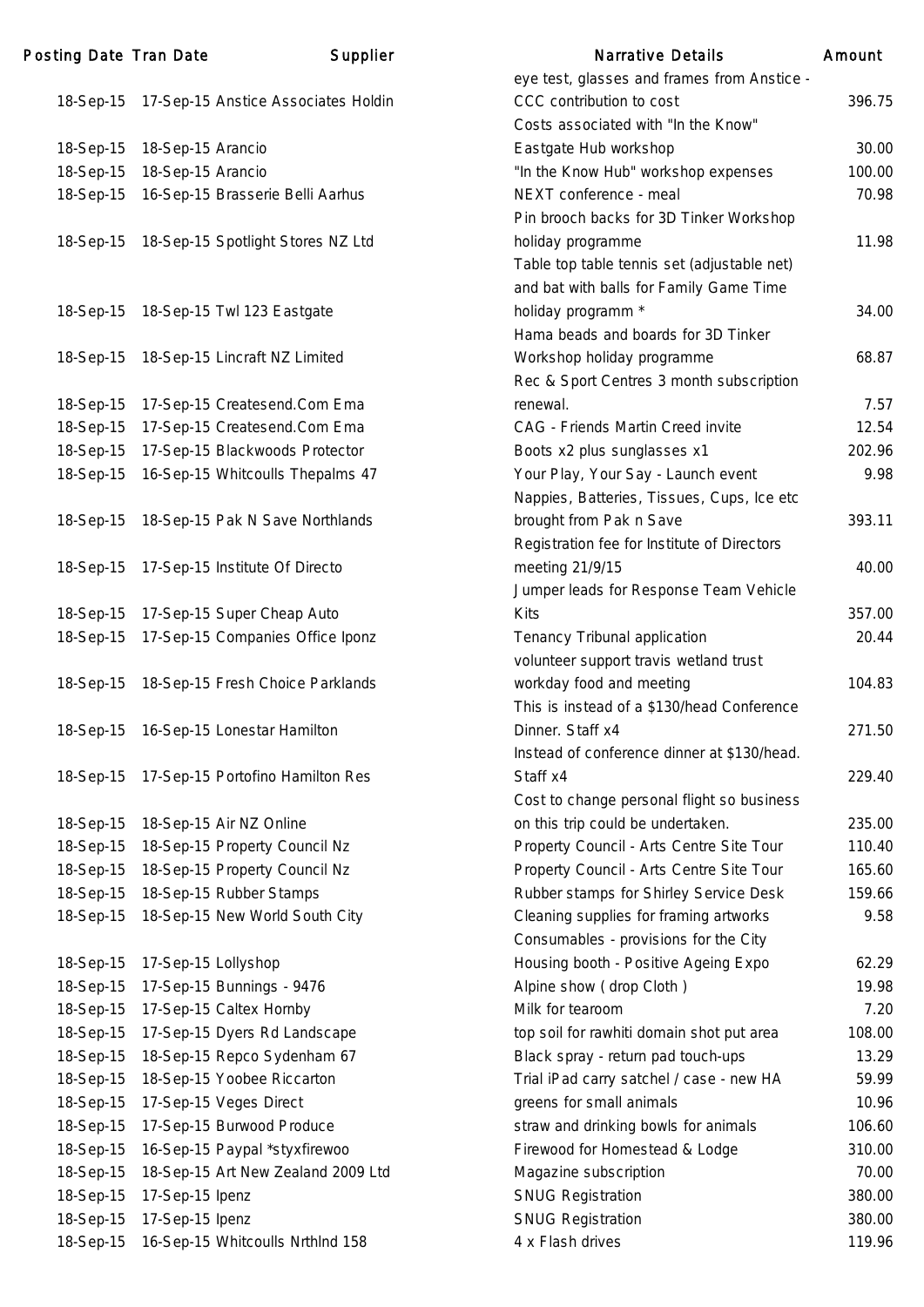| <b>Posting Date Tran Date</b> |                   | Supplier                                      | <b>Narrative Details</b>                          | Amount   |
|-------------------------------|-------------------|-----------------------------------------------|---------------------------------------------------|----------|
|                               |                   |                                               | Jewelry purchased for resale in BG Gift           |          |
|                               |                   | 18-Sep-15 16-Sep-15 Pp*ranchodesig            | shop                                              | 335.56   |
|                               |                   |                                               | Giftware purchased for resale in BG Gift          |          |
|                               |                   | 18-Sep-15 16-Sep-15 Rosdale Manufacturing Aus | shop                                              | 679.72   |
|                               |                   |                                               | Parking Coupons for Community                     |          |
|                               |                   |                                               | Governance Team (Spreydon/Heathcote) -            |          |
| 18-Sep-15                     |                   | 18-Sep-15 Beckenham Service Ctr               | 1 book of 1 hour coupons - 18 S *                 | 31.00    |
| 18-Sep-15                     |                   | 18-Sep-15 Four Square Akaroa                  | Milk for morning and afternoon tea                | 4.58     |
| 21-Sep-15                     |                   | 17-Sep-15 Paknsave Moorhouse                  | Independent Hearings Panel meetings               | 147.11   |
|                               |                   |                                               | Taxi from Wellington CBD to Wellington            |          |
|                               |                   |                                               | airport for ShakeOut National Steering            |          |
|                               |                   | 21-Sep-15 21-Sep-15 Wgtn Combined Taxis       | Committee meeting.                                | 38.20    |
|                               |                   |                                               | Taxi from Wellington airport to Wellington        |          |
|                               |                   |                                               | CBD for ShakeOut National Steering                |          |
|                               |                   | 21-Sep-15 21-Sep-15 Green Cabs Ltd            | Committee meeting.                                | 45.90    |
|                               |                   |                                               | Taxi to Christchurch airport for ShakeOut         |          |
|                               |                   |                                               | National Steering Committee meeting in            |          |
|                               |                   | 21-Sep-15 21-Sep-15 Green Cabs Ltd            | Wellington.                                       | 65.70    |
|                               |                   | 21-Sep-15 18-Sep-15 Bishopdale Post Shop      | postage                                           | 2.70     |
|                               |                   | 21-Sep-15 21-Sep-15 Freshchoice Barrington    | Milk for staffroom                                | 3.29     |
|                               |                   | 21-Sep-15 21-Sep-15 Placemakers Riccarton     | timber to repair fence line nth Hagley            | 72.04    |
| 21-Sep-15                     |                   | 18-Sep-15 Wilson Parking                      | Car Parking Staff Training                        | 11.60    |
|                               |                   | 21-Sep-15 21-Sep-15 Ferrymead Mitre 10 Mega   | <b>Tools</b>                                      | 99.00    |
|                               |                   | 21-Sep-15 20-Sep-15 Ecocentral Ltd            | shelter rubbish                                   | 33.74    |
|                               |                   |                                               | 21 x Logitech AnyAngle Stand Protective           |          |
|                               |                   |                                               | Case, for iPad Air 2, Stand, Black for Te         |          |
|                               |                   | 21-Sep-15 21-Sep-15 Ascent Technology Ltd     | Hapua: Halswell Ca *                              | 1,605.26 |
|                               |                   |                                               | Cup a Soups and muesli bars for Rescue            |          |
|                               |                   |                                               | Response Volunteers search for missing            |          |
|                               |                   | 21-Sep-15 19-Sep-15 New World Northwood       | man Bottle Lake Forest *                          | 79.93    |
|                               |                   | 21-Sep-15 21-Sep-15 Twl 178 Barrington        | clock and hooks for gym                           | 27.00    |
|                               |                   | 21-Sep-15 20-Sep-15 Bunnings - 9482           | decal removing materials                          | 90.35    |
|                               |                   |                                               | Makey Makey Kits purchased for Te                 |          |
|                               |                   |                                               | Hāpua Learning Centre for programmes              |          |
|                               |                   | 21-Sep-15 18-Sep-15 Paypal *mindkitsltd       | and events.                                       | 795.26   |
|                               |                   |                                               |                                                   |          |
|                               |                   |                                               | Electronics Kits for Learning Centre              | 192.00   |
|                               | 18-Sep-15 O-Bento | 21-Sep-15 21-Sep-15 Shq Fabriko Ltd           | Programmes<br>'In the Know' Hub workshop expenses | 70.00    |
| 21-Sep-15                     |                   |                                               |                                                   |          |
| 21-Sep-15                     |                   | 18-Sep-15 Dsb Kastrup Billet                  | NEXT conference - train ticket                    | 8.93     |
| 21-Sep-15                     | 18-Sep-15 Arriva  |                                               | NEXT conference - train                           | 24.80    |
|                               |                   |                                               | Accommodation - Denmark - NEXT                    |          |
|                               |                   | 21-Sep-15 18-Sep-15 Scandic Aarhus City       | conference                                        | 2,429.47 |
| 21-Sep-15                     |                   | 19-Sep-15 Amageroebrobilen Taxi               | NEXT conference - taxi                            | 38.69    |
|                               |                   |                                               | Annual subscription charge for Prezi (used        |          |
|                               |                   | 21-Sep-15 19-Sep-15 Charge.Prezi.Com          | for presentations)                                | 95.27    |
|                               |                   |                                               | CHCH Airport carparking - WaterNZ                 |          |
|                               |                   | 21-Sep-15 20-Sep-15 Chch Airport Carpark      | Conference                                        | 125.00   |
| 21-Sep-15                     |                   | 18-Sep-15 Createsend.Com Ema                  | NZ Cup & Show Week emails                         | 64.27    |
|                               |                   | 21-Sep-15 21-Sep-15 Fairfaxmedia Recurring    | The Press subscription - Media                    | 38.20    |
| 21-Sep-15                     |                   | 18-Sep-15 George Henry & Co Lt                | 2x Spirit level                                   | 201.25   |
| 21-Sep-15                     |                   | 18-Sep-15 Companies Office Iponz              | Tenancy Tribunal application                      | 20.44    |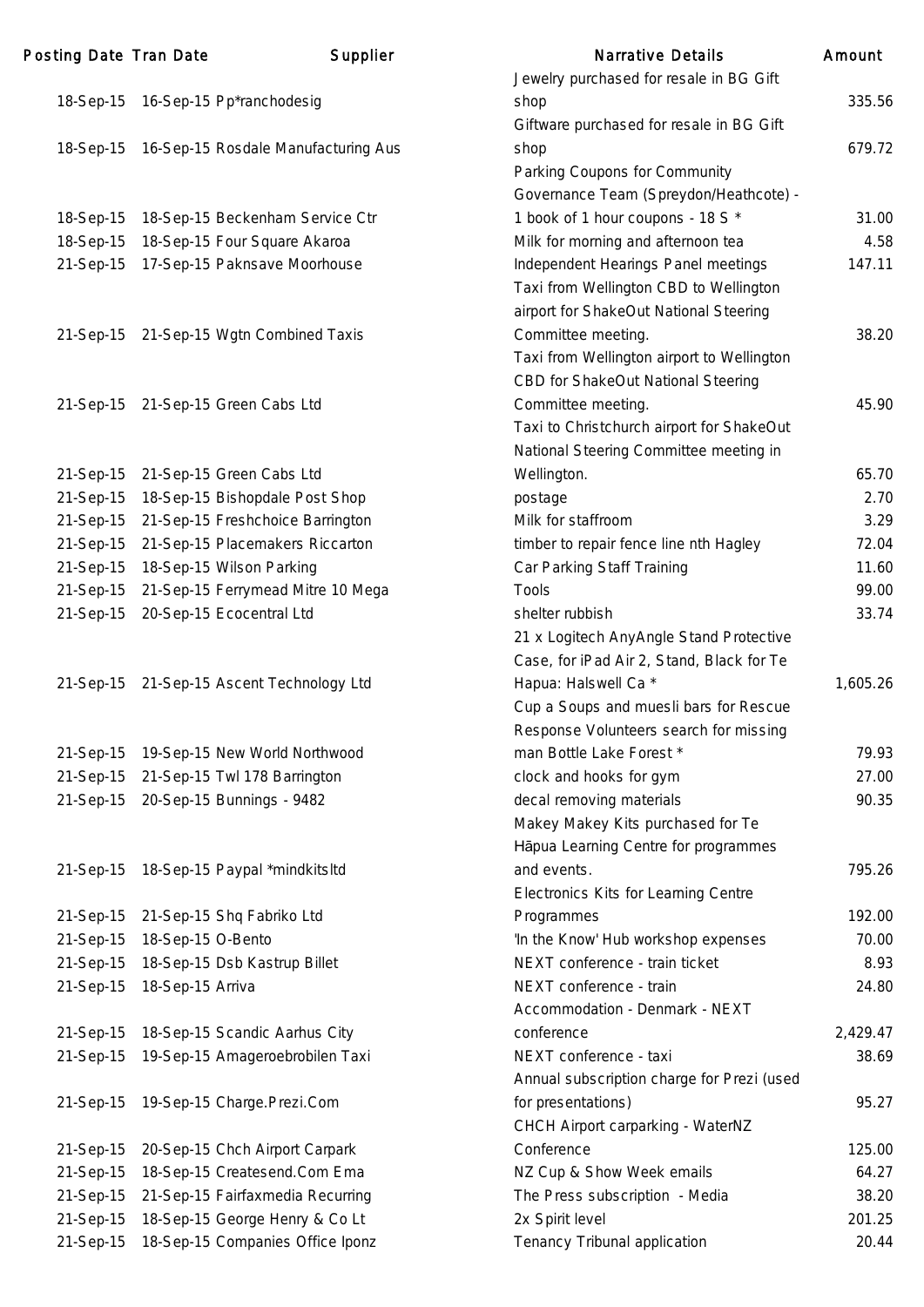| Posting Date Tran Date |                               | Supplier                                    | <b>Narrative Details</b>                      | Amount |
|------------------------|-------------------------------|---------------------------------------------|-----------------------------------------------|--------|
|                        |                               | 21-Sep-15 18-Sep-15 Pivotel Communicat      |                                               | 32.95  |
|                        |                               |                                             | Inreach GPS safety device Port Hills          |        |
|                        |                               | 21-Sep-15 18-Sep-15 Pivotel Communicat      | invoice 2083753                               | 32.95  |
|                        |                               |                                             | Lolly Pops for Activity Journal for French    |        |
|                        | 21-Sep-15 20-Sep-15 Lollyshop |                                             | Fest                                          | 40.50  |
|                        |                               |                                             | The Press Subscription for Fendalton          |        |
|                        |                               | 21-Sep-15 21-Sep-15 Fairfaxmedia Recurring  | <b>Board Team</b>                             | 38.20  |
|                        |                               | 21-Sep-15 21-Sep-15 Fairfaxmedia Recurring  | The Press subscription for gallery library    | 35.00  |
|                        |                               |                                             | Parking Coupons for CCC Hereford Street       |        |
|                        |                               | 21-Sep-15 21-Sep-15 Chch City Council Civic | Meetings                                      | 62.00  |
|                        |                               | 21-Sep-15 21-Sep-15 Mitre 10 Beckenham      | screwdrivers for shifting sheds in carpark    | 27.69  |
|                        |                               |                                             | NZ Arboricultural Association Annual          |        |
|                        | 21-Sep-15 21-Sep-15 On Cue    |                                             | Conference 2015.                              | 971.75 |
|                        |                               | 21-Sep-15 21-Sep-15 New World Halswell      | morning tea supplies for staff                | 25.01  |
|                        |                               | 21-Sep-15 21-Sep-15 Caltex Redwood          | milk for staffroom                            | 9.30   |
| 21-Sep-15              |                               | 18-Sep-15 Bunnings - 9482                   | Shade blind for window                        | 85.00  |
| 21-Sep-15              |                               | 19-Sep-15 Dick Smith Electroni              | Portable telephone for Chemistry lab          | 84.99  |
|                        |                               |                                             | Craft gear for Holiday Programme from         |        |
|                        |                               | 21-Sep-15 21-Sep-15 Fishpond Co NZ          | Lotsa Goodies                                 | 33.94  |
|                        |                               |                                             | Microwave safe bowls, can opener for FE       |        |
|                        |                               | 21-Sep-15 21-Sep-15 Briscoes Riccarton      | Staffroom cupboard                            | 109.95 |
|                        |                               | 21-Sep-15 21-Sep-15 Twl 175 South City      | canisters for the staff kitchens for sugar    | 53.00  |
|                        |                               | 21-Sep-15 21-Sep-15 Mitre 10 Beckenham      | cable high security                           | 78.74  |
|                        |                               |                                             | irons and ironing board for staff shower      |        |
|                        |                               | 21-Sep-15 21-Sep-15 Briscoes Chch Salisbury | blocks                                        | 132.47 |
|                        |                               |                                             |                                               |        |
|                        |                               |                                             | Car parking in Auckland for meetings RE       |        |
|                        |                               |                                             | Events Strategy, NZ Cup & Show Week           |        |
| 21-Sep-15              |                               | 18-Sep-15 Tournament Rialto                 | sponsorship, and ATEED m <sup>*</sup>         | 8.00   |
|                        |                               |                                             | Fuel for vehicle while travelling in Auckland |        |
|                        |                               |                                             | for Events Strategy, NZ Cup & Show Week       |        |
|                        |                               | 21-Sep-15 18-Sep-15 Caltex Epsom            | sponsorship, a *                              | 10.00  |
|                        |                               |                                             | Car parking in Auckland overnight while at    |        |
|                        |                               |                                             | meetings RE Event Strategy, NZ Cup &          |        |
|                        |                               | 21-Sep-15 18-Sep-15 Mercure Hotel Auckland  | Show Week meetings, *                         | 40.80  |
|                        |                               |                                             | Parking at CHCH Airport while in Auckland     |        |
|                        |                               |                                             | for meetings RE Events Strategy, NZ Cup       |        |
|                        |                               | 21-Sep-15 18-Sep-15 Chch Airport Carpark    | & Show Week sponso*                           | 50.00  |
|                        |                               |                                             | Miscellaneous - Clent Lane Lounge             |        |
|                        |                               | 21-Sep-15 17-Sep-15 Paknsave Moorhouse      | supplies                                      | 14.69  |
|                        |                               |                                             | Bubble wrap and tape to wrap promotional      |        |
|                        |                               | 21-Sep-15 20-Sep-15 Bunnings - 9476         | boards after alpine show                      | 52.86  |
|                        |                               | 21-Sep-15 21-Sep-15 Old Stables Nursery     | Rhododendrons for section E                   | 182.50 |
|                        |                               |                                             | Service contract email to SMS one month       |        |
| 21-Sep-15              |                               | 21-Sep-15 Modica Group Limited              | payment                                       | 74.88  |
| 21-Sep-15              |                               | 18-Sep-15 Wilson Parking                    | Parking - Distribution                        | 11.60  |
| 21-Sep-15              |                               | 18-Sep-15 Edgeware Mower & Chain            | mower maintenance                             | 30.00  |
|                        |                               |                                             | Disposal of confiscated Stereos for           |        |
| 21-Sep-15              |                               | 18-Sep-15 Ecocentral Ltd                    | Compliance Team                               | 48.20  |
|                        |                               |                                             | Disposal of confiscated Stereos for           |        |
|                        |                               | 21-Sep-15 18-Sep-15 Ecocentral Ltd          | Compliance Team                               | 53.02  |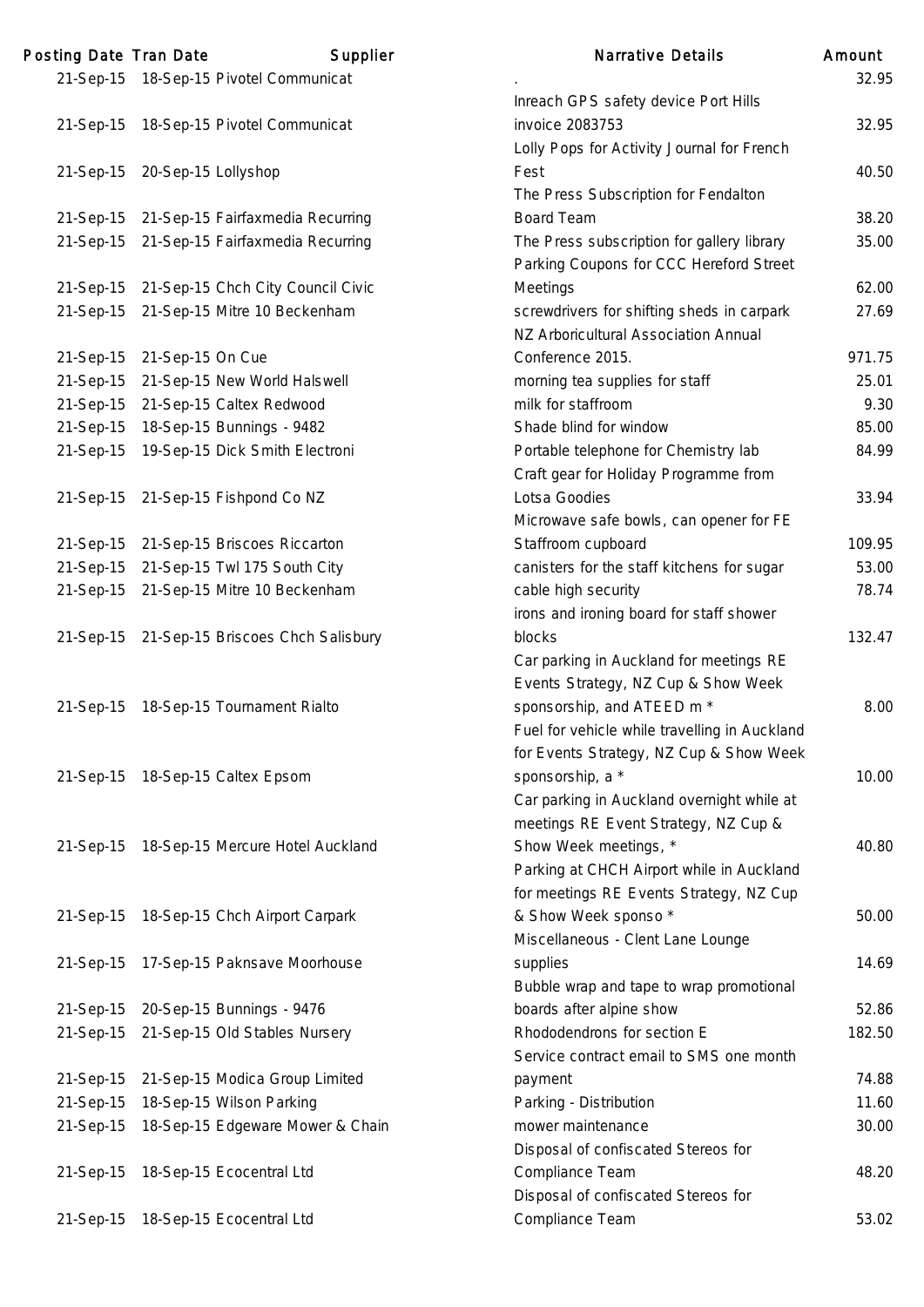| Posting Date Tran Date |                               | Supplier                                      | <b>Narrative Details</b>                     | Amount    |
|------------------------|-------------------------------|-----------------------------------------------|----------------------------------------------|-----------|
|                        |                               |                                               | Barcodes for 101 and handbook                |           |
|                        |                               | 21-Sep-15 20-Sep-15 Barcodes Ltd              | publications                                 | 60.00     |
|                        |                               | 21-Sep-15 21-Sep-15 Barcodes Ltd              | Credit Voucher Barcodes Ltd                  | $-10.00$  |
|                        |                               |                                               | Eftpos Receipt Rolls from Cash Register      |           |
|                        |                               | 21-Sep-15 18-Sep-15 Cash Register Services Lt | <b>Services</b>                              | 184.00    |
| 21-Sep-15              |                               | 18-Sep-15 Paypal *perfectwrap                 | Tissue Paper for Fun Palaces                 | 89.00     |
| 21-Sep-15              |                               | 18-Sep-15 Modern Teaching Aids                | Craft Supplies for Fun Palaces               | 379.85    |
| 21-Sep-15              |                               | 17-Sep-15 Succulent Society Of S.             | <b>Botanic Gardens library</b>               | 90.74     |
| 21-Sep-15              |                               | 19-Sep-15 Ross Galt Lock & Key                | Two new keys for Tourist Flats               | 30.00     |
| 21-Sep-15              |                               | 20-Sep-15 Powerstore 7253                     | New freezer for the lodge                    | 449.98    |
| 21-Sep-15              |                               | 17-Sep-15 Paypal *island Book                 | Library book                                 | 422.76    |
| 21-Sep-15              |                               | 18-Sep-15 Skr*abebooks.Co 3ivigx              | Library book                                 | 529.60    |
| 21-Sep-15              | 18-Sep-15 Ipenz               |                                               | <b>SNUG Registration</b>                     | 380.00    |
|                        |                               | 21-Sep-15 19-Sep-15 Bp Connect Marshlands     | Milk for morning tea                         | 7.49      |
|                        |                               |                                               | Catering for Spreydon Heathcote              |           |
|                        |                               | 21-Sep-15 18-Sep-15 Laura Fergusson Trust (Ca | Community Board Meeting - 1 Sept 2015        | 130.69    |
|                        |                               |                                               | Diabetic catering option for Spreydon        |           |
|                        | 21-Sep-15 21-Sep-15 Countdown |                                               | Heathcote Community Board.                   | 13.49     |
|                        |                               |                                               | Lunch while travelling to Wellington for     |           |
|                        |                               |                                               | ShakeOut National Steering Group             |           |
|                        |                               | 22-Sep-15 21-Sep-15 Wishbone Wgtn Airport     | meeting.                                     | 10.90     |
|                        |                               |                                               | Breakfast while travelling to Wellington for |           |
|                        |                               |                                               | National ShakeOut Steering Committee         |           |
| 22-Sep-15              |                               | 21-Sep-15 Wishbone The Terrace 1              | meeting.                                     | 11.30     |
|                        |                               |                                               | Taxi from Christchurch airport for           |           |
|                        |                               |                                               | ShakeOut National Steering Committee         |           |
|                        |                               | 22-Sep-15 21-Sep-15 Green Cabs Ltd            | meeting.                                     | 71.30     |
|                        |                               | 22-Sep-15 21-Sep-15 Bunnings - 9476           | aluminium bars to repair table               | 50.36     |
|                        |                               |                                               | Catering for Hagley Ferrymead Community      |           |
|                        |                               | 22-Sep-15 21-Sep-15 Relish Catering           | <b>Board Meeting</b>                         | 101.20    |
|                        |                               |                                               | 2 x 30min parking books and 2 x 60 minute    |           |
|                        |                               |                                               | parking books for Community Governance       |           |
|                        |                               | 22-Sep-15 22-Sep-15 Christchurch City Cncl    | Team, 180 Smith Str *                        | 93.00     |
|                        |                               |                                               | Credit Voucher Saecowilson - Goods           |           |
|                        |                               | 22-Sep-15 21-Sep-15 Saecowilson - Christch    | Returned                                     | $-109.02$ |
|                        |                               |                                               | Credit Voucher Saecowilson - Goods           |           |
|                        |                               | 22-Sep-15 21-Sep-15 Saecowilson - Christch    | Returned                                     | $-114.79$ |
|                        |                               | 22-Sep-15 21-Sep-15 Saecowilson - Christch    | Workshop Stock                               | 272.84    |
|                        |                               |                                               | 11 storytime cushions and 2 clocks for       |           |
|                        |                               | 22-Sep-15 21-Sep-15 Farmers 5579              | Halswell                                     | 309.89    |
|                        |                               | 22-Sep-15 22-Sep-15 Nz Law Society - Rep      | LSM conference attendance                    | 258.75    |
|                        |                               |                                               | nuts and rod for stadium bball hoops and     |           |
|                        |                               | 22-Sep-15 21-Sep-15 Bunnings - 9476           | plant pot saucer                             | 28.64     |
|                        |                               | 22-Sep-15 21-Sep-15 Edgeware Mower & Chain    | mower blade and cable repair                 | 107.00    |
|                        |                               |                                               | Catering for Representation Review           |           |
|                        |                               | 22-Sep-15 21-Sep-15 Relish Catering           | Workshop                                     | 128.23    |
|                        |                               | 22-Sep-15 21-Sep-15 Safety-N Action           | confined spaces and gas detection            | 490.00    |
|                        |                               | 22-Sep-15 21-Sep-15 Wsl Eastgate              | Waistbelt amplifier adaptors x3              | 47.70     |
| 22-Sep-15              |                               | 20-Sep-15 Dsb Koebenhavn H Billetsa           | NEXT conference - meals                      | 8.93      |
|                        |                               | 22-Sep-15 20-Sep-15 Ns Schiphol               | NEXT conference - train                      | 9.51      |
|                        |                               | 22-Sep-15 20-Sep-15 Grand Hotel               | NEXT conference - meals                      | 66.72     |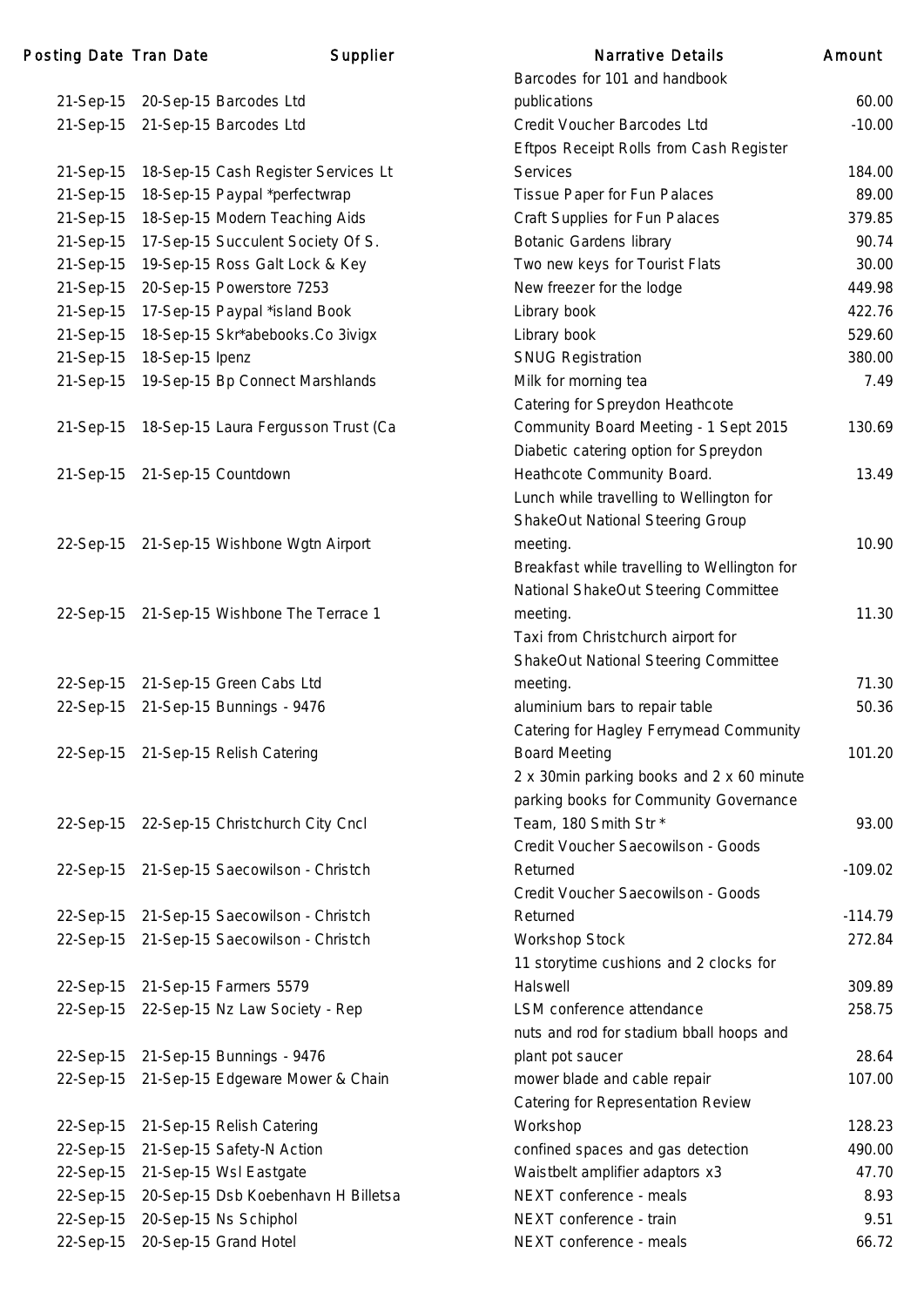### Posting Date Tran Date Narrative Supplier

| 22-Sep-15 | 21-Sep-15 Goldentrain Company      |
|-----------|------------------------------------|
| 22-Sep-15 | 22-Sep-15 Mitre 10 Mega Hornby     |
| 22-Sep-15 | 22-Sep-15 Countdown                |
|           |                                    |
| 22-Sep-15 | 21-Sep-15 Wsl Eastgate             |
|           |                                    |
| 22-Sep-15 | 21-Sep-15 Moffatts Flower Company  |
| 22-Sep-15 | 22-Sep-15 Nz Red Cross Cwc         |
| 22-Sep-15 | 21-Sep-15 The Service Company Ltd  |
| 22-Sep-15 | 21-Sep-15 Blackwoods Protector     |
|           |                                    |
| 22-Sep-15 | 21-Sep-15 Blackwoods Protector     |
|           |                                    |
|           | 21-Sep-15 Blackwoods Protector     |
| 22-Sep-15 |                                    |
| 22-Sep-15 | 21-Sep-15 French Bakery Limited    |
| 22-Sep-15 | 21-Sep-15 French Bakery Limited    |
| 22-Sep-15 | 21-Sep-15 Couplands Bakeries       |
|           |                                    |
| 22-Sep-15 | 21-Sep-15 Relish Catering          |
|           |                                    |
| 22-Sep-15 | 22-Sep-15 Leedsafe Limited         |
| 22-Sep-15 | 22-Sep-15 New World Halswell       |
|           |                                    |
| 22-Sep-15 | 21-Sep-15 Plumbing World #81       |
| 22-Sep-15 | 21-Sep-15 Bunnings - 9482          |
| 22-Sep-15 | 22-Sep-15 Repco Northwood 52       |
|           |                                    |
| 22-Sep-15 | 21-Sep-15 Kmart - Riccarton        |
| 22-Sep-15 | 21-Sep-15 Mad Butcher Ferry Road   |
|           |                                    |
|           |                                    |
| 22-Sep-15 | 22-Sep-15 Stanmore Super Value     |
| 22-Sep-15 | 21-Sep-15 Terra Viva Home & Garden |
| 22-Sep-15 | 22-Sep-15 Mitre 10 Mega Hornby     |
| 22-Sep-15 | 21-Sep-15 Leedsafe Limited         |
|           |                                    |
| 22-Sep-15 | 21-Sep-15 H0jd Trade Me Pay Now    |
| 22-Sep-15 | 22-Sep-15 Order Of St John         |
| 22-Sep-15 | 21-Sep-15 Crisp                    |
| 22-Sep-15 | 21-Sep-15 Couplands Bakeries       |
| 22-Sep-15 | 21-Sep-15 The Naked Baker Ltd      |
| 22-Sep-15 | 21-Sep-15 Smiths Bookshop          |
|           |                                    |
| 22-Sep-15 | 20-Sep-15 7-Eleven 2148            |
|           |                                    |
|           |                                    |
|           |                                    |
| 22-Sep-15 | 21-Sep-15 Couplands Bakeries       |
|           |                                    |
| 23-Sep-15 | 23-Sep-15 Chemsafety               |
| 23-Sep-15 | 22-Sep-15 Wsl South City           |
| 23-Sep-15 | 22-Sep-15 Blacks Fasteners Lt      |

|           | ing Date Tran Date | Supplier                                    | <b>Narrative Details</b>                       | Amount    |
|-----------|--------------------|---------------------------------------------|------------------------------------------------|-----------|
|           |                    |                                             | Mayoral dinner for visiting delegation -       |           |
|           |                    | 22-Sep-15 21-Sep-15 Goldentrain Company     | Guoxin, China 21/09                            | 1,040.00  |
|           |                    | 22-Sep-15 22-Sep-15 Mitre 10 Mega Hornby    | Chlorine for Diamond Harbour wharf steps       | 31.94     |
|           |                    | 22-Sep-15 22-Sep-15 Countdown               | Catering for Networking Forum - Sept           | 32.41     |
|           |                    |                                             | Stationery required for Personal               |           |
|           |                    | 22-Sep-15 21-Sep-15 Wsl Eastgate            | Programme - notebooks, folders                 | 56.42     |
|           |                    |                                             | Miscellaneous - Flowers for the Berwick        |           |
|           |                    | 22-Sep-15 21-Sep-15 Moffatts Flower Company | Courts new build opening                       | 50.00     |
|           |                    | 22-Sep-15 22-Sep-15 Nz Red Cross Cwc        | Large First Aid Kit - Halswell Lib.            | 155.00    |
|           |                    | 22-Sep-15 21-Sep-15 The Service Company Ltd | Styx office cleaning supplies                  | 150.94    |
|           |                    | 22-Sep-15 21-Sep-15 Blackwoods Protector    | Credit Voucher Blackwoods Protector            | $-230.03$ |
|           |                    |                                             | Styx gloves cancelled purchase refer to        |           |
|           |                    | 22-Sep-15 21-Sep-15 Blackwoods Protector    | refund                                         | 230.03    |
|           |                    |                                             | Styx gloves PD/ CS workers spray cans x        |           |
| 22-Sep-15 |                    | 21-Sep-15 Blackwoods Protector              | 12                                             | 304.79    |
|           |                    | 22-Sep-15 21-Sep-15 French Bakery Limited   | Food for delegates                             | 13.70     |
|           |                    | 22-Sep-15 21-Sep-15 French Bakery Limited   | Unit Function Costs - 23 September 2015        | 28.20     |
|           |                    | 22-Sep-15 21-Sep-15 Couplands Bakeries      | Unit Function - 23 September 2015              | 40.97     |
|           |                    |                                             | Catering for Burwood/Pegasus Board             |           |
|           |                    | 22-Sep-15 21-Sep-15 Relish Catering         | meeting                                        | 177.10    |
|           |                    |                                             | Personal Health & Safety gear for Te           |           |
|           |                    | 22-Sep-15 22-Sep-15 Leedsafe Limited        | Hapua Fit out                                  | 307.43    |
|           |                    | 22-Sep-15 22-Sep-15 New World Halswell      | Milk for staffroom                             | 4.39      |
|           |                    |                                             | Various hose and tap fittings for Halswell     |           |
|           |                    | 22-Sep-15 21-Sep-15 Plumbing World #81      | Pool balance tank                              | 39.70     |
|           |                    | 22-Sep-15 21-Sep-15 Bunnings - 9482         | <b>Rivets</b>                                  | 24.32     |
|           |                    | 22-Sep-15 22-Sep-15 Repco Northwood 52      | Trailer electric supplies                      | 45.96     |
|           |                    |                                             | OK Store Craft Gear for Holiday                |           |
|           |                    | 22-Sep-15 21-Sep-15 Kmart - Riccarton       | Programmes                                     | 7.00      |
|           |                    | 22-Sep-15 21-Sep-15 Mad Butcher Ferry Road  | Consumables - BBQ at Alma Place                | 35.43     |
|           |                    |                                             | Consumables - additional provisions for        |           |
|           |                    | 22-Sep-15 22-Sep-15 Stanmore Super Value    | Berwick new build openning                     | 6.00      |
| 22-Sep-15 |                    | 21-Sep-15 Terra Viva Home & Garden          | plants for section e                           | 430.81    |
|           |                    | 22-Sep-15 22-Sep-15 Mitre 10 Mega Hornby    | 2 x scrubbing deck brushes                     | 45.96     |
|           |                    | 22-Sep-15 21-Sep-15 Leedsafe Limited        | Steel cap gumboots - DLS                       | 49.99     |
|           |                    |                                             | Bulk purchase cooperation board-games          |           |
| 22-Sep-15 |                    | 21-Sep-15 H0jd Trade Me Pay Now             | for New HA                                     | 1,000.00  |
|           |                    | 22-Sep-15 22-Sep-15 Order Of St John        | First Aid Training Course for Events Staff     | 478.00    |
| 22-Sep-15 | 21-Sep-15 Crisp    |                                             | carrots and greens                             | 42.95     |
|           |                    | 22-Sep-15 21-Sep-15 Couplands Bakeries      | milk & bread for re sale in the dairy          | 23.76     |
| 22-Sep-15 |                    | 21-Sep-15 The Naked Baker Ltd               | sandwiches & rolls for re sale in the cafe     | 29.21     |
|           |                    | 22-Sep-15 21-Sep-15 Smiths Bookshop         | Library book                                   | 86.99     |
|           |                    |                                             | Sydney NSW train pass - Sydney Gift            |           |
|           |                    | 22-Sep-15 20-Sep-15 7-Eleven 2148           | show                                           | 23.17     |
|           |                    |                                             | Catering for Spreydon Heathcote                |           |
|           |                    |                                             | <b>Community Board's Representation Review</b> |           |
|           |                    | 22-Sep-15 21-Sep-15 Couplands Bakeries      | Workshop with R <sup>*</sup>                   | 39.90     |
|           |                    |                                             | Asbestos seminar for MFRU & AFRU               |           |
|           |                    | 23-Sep-15 23-Sep-15 Chemsafety              | <b>Project Managers</b>                        | 1,150.00  |
|           |                    | 23-Sep-15 22-Sep-15 Wsl South City          | comp desk for shelter office                   | 229.00    |
|           |                    | 23-Sep-15 22-Sep-15 Blacks Fasteners Lt     | Workshop Stock                                 | 65.20     |
|           |                    |                                             |                                                |           |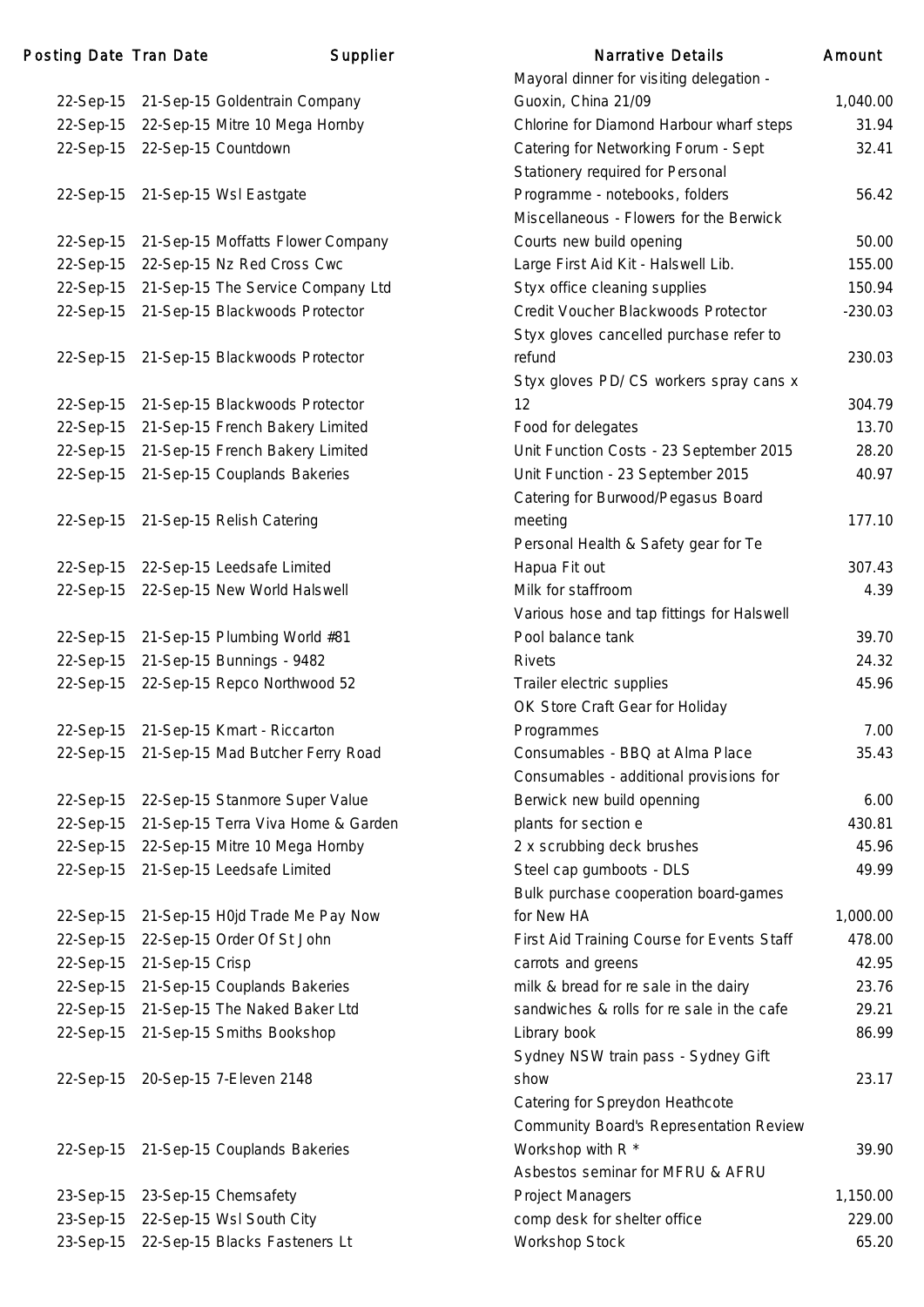| Posting Date Tran Date |                               | Supplier                                                         | <b>Narrative Details</b>                   | Amount   |
|------------------------|-------------------------------|------------------------------------------------------------------|--------------------------------------------|----------|
|                        |                               | 23-Sep-15 22-Sep-15 Donco Services Limited                       | In House Maintenance - WO                  | 82.92    |
|                        |                               | 23-Sep-15 22-Sep-15 Farmers 5579                                 | Cups for GC Staff Room                     | 37.47    |
|                        |                               | 23-Sep-15 22-Sep-15 Wsl Papanui                                  | Display Brochure holders for Pool          | 39.99    |
|                        |                               | 23-Sep-15 22-Sep-15 Burwood Cycles                               | basket for cycle                           | 53.00    |
|                        |                               | 23-Sep-15 22-Sep-15 Bunnings - 9482                              | gereral rags/gloves                        | 104.80   |
|                        |                               |                                                                  | Transaction Fees Card Replacement NZ       |          |
|                        |                               | 23-Sep-15 23-Sep-15 Transaction Fees - Card Replacement NZ F Fee |                                            | 10.00    |
|                        |                               | 23-Sep-15 22-Sep-15 Blackwoods Protector                         | safety jacket x1                           | 180.09   |
|                        | 23-Sep-15 22-Sep-15 Officemax |                                                                  | Staple gun, staples, ties                  | 31.65    |
|                        |                               | 23-Sep-15 20-Sep-15 Humphreys Amsterdam                          | NEXT conference - meal                     | 44.06    |
|                        |                               | 23-Sep-15 21-Sep-15 Fiddlesticks                                 | Refreshments consulate staff               | 9.20     |
|                        |                               | 23-Sep-15 22-Sep-15 Wilson Parking New Zealan                    | Carparking at Civic - meetings             | 15.60    |
|                        |                               | 23-Sep-15 22-Sep-15 Createsend.Com Ema                           | Land Drainage Recovery Prog email          | 12.40    |
|                        |                               | 23-Sep-15 23-Sep-15 Uni Of Canterbury                            | Uni Canterbury                             | 320.00   |
|                        |                               |                                                                  | Needles and duct tape for school holiday   |          |
|                        |                               | 23-Sep-15 23-Sep-15 Lincraft NZ Limited                          | programmes                                 | 26.92    |
|                        |                               | 23-Sep-15 22-Sep-15 Companies Office Iponz                       | Tenancy Tribunal application               | 20.44    |
|                        |                               | 23-Sep-15 22-Sep-15 Companies Office Iponz                       | Tenancy Tribunal application               | 20.44    |
|                        |                               | 23-Sep-15 22-Sep-15 Companies Office Iponz                       | Tenancy Tribunal application               | 20.44    |
|                        |                               | 23-Sep-15 22-Sep-15 Companies Office Iponz                       | Tenancy Tribunal application               | 20.44    |
|                        |                               | 23-Sep-15 22-Sep-15 Companies Office Iponz                       | Tenancy Tribunal application               | 20.44    |
|                        |                               | 23-Sep-15 22-Sep-15 Kens Cameras & Video                         | Nikon D800 camera battery                  | 109.90   |
|                        |                               | 23-Sep-15 23-Sep-15 New World South City                         | Catering Voucher - staff leaving function  | 300.00   |
|                        |                               |                                                                  | PMI membership. Membership required in     |          |
|                        |                               | 23-Sep-15 21-Sep-15 Project Management Instit                    | position description.                      | 306.86   |
|                        |                               | 23-Sep-15 22-Sep-15 Couplands Bakeries                           | Staff leaving under \$80 as per policy     | 79.19    |
|                        |                               | 23-Sep-15 23-Sep-15 New World South City                         | Tea for Mayor's office                     | 11.98    |
|                        |                               | 23-Sep-15 23-Sep-15 New World South City                         | Unit Function 23 September                 | 80.00    |
|                        |                               | 23-Sep-15 21-Sep-15 Butler Auto Mart Ltd                         | trailer hire for shifting sheds in carpark | 200.00   |
|                        |                               | 23-Sep-15 22-Sep-15 Blackwoods Protector                         | new work gloves                            | 14.60    |
|                        |                               |                                                                  | Genius HS-04SU Headset, 3.5mm jack,        |          |
|                        |                               | 23-Sep-15 22-Sep-15 Ascent Technology Ltd                        | Black/Silver - Te Hapua: Halswell Centre   | 547.19   |
|                        |                               | 23-Sep-15 22-Sep-15 Hcd Flow - Chch                              | Pump and hose fittings for summer pools    | 106.90   |
|                        |                               | 23-Sep-15 22-Sep-15 Wilson Parking                               | Parking for Recruitment Round              | 9.60     |
|                        |                               | 23-Sep-15 22-Sep-15 Bunnings - 9476                              | Edger rotary for section A                 | 42.98    |
|                        |                               | 23-Sep-15 22-Sep-15 Nz Safety Br 23                              | sunglasses for lifeguards                  | 80.73    |
|                        |                               |                                                                  | General items for fixing new water polo    |          |
|                        |                               | 23-Sep-15 22-Sep-15 Bunnings - 9476                              | netting                                    | 203.28   |
|                        |                               | 23-Sep-15 22-Sep-15 Bunnings - 9476                              | Outdoor pool umbrellas for lifeguards      | 534.00   |
|                        |                               |                                                                  | Purchase of campaign monitor credits for   |          |
|                        |                               | 23-Sep-15 22-Sep-15 Campaignmonitor.Co                           | customer email newsletter.                 | 1,006.65 |
|                        |                               | 23-Sep-15 23-Sep-15 Nzrc Online Shop                             | First Aid Refresher                        | 120.00   |
|                        |                               |                                                                  | Transaction Fees Card Replacement NZ       |          |
|                        |                               | 23-Sep-15 23-Sep-15 Transaction Fees - Card Replacement NZ F Fee |                                            | 10.00    |
|                        |                               |                                                                  | Airport parking while at Cycle Reference   |          |
|                        |                               | 23-Sep-15 22-Sep-15 Chch Airport Carpark                         | group in WGTN                              | 25.00    |
|                        |                               |                                                                  | Blu-tack for posters etc and small         |          |
|                        |                               | 23-Sep-15 23-Sep-15 Twl 123 Eastgate                             | containers- microchipping room.            | 34.92    |
|                        |                               | 23-Sep-15 22-Sep-15 The Frontrunner Bushin                       | New shoes x1                               | 150.00   |
|                        |                               | 23-Sep-15 22-Sep-15 Curtis Vision One Fendalt                    | New lenses x1                              | 150.00   |
|                        |                               | 23-Sep-15 22-Sep-15 Nz Safety Br 23                              | Safety boots x1                            | 109.70   |
|                        |                               |                                                                  |                                            |          |